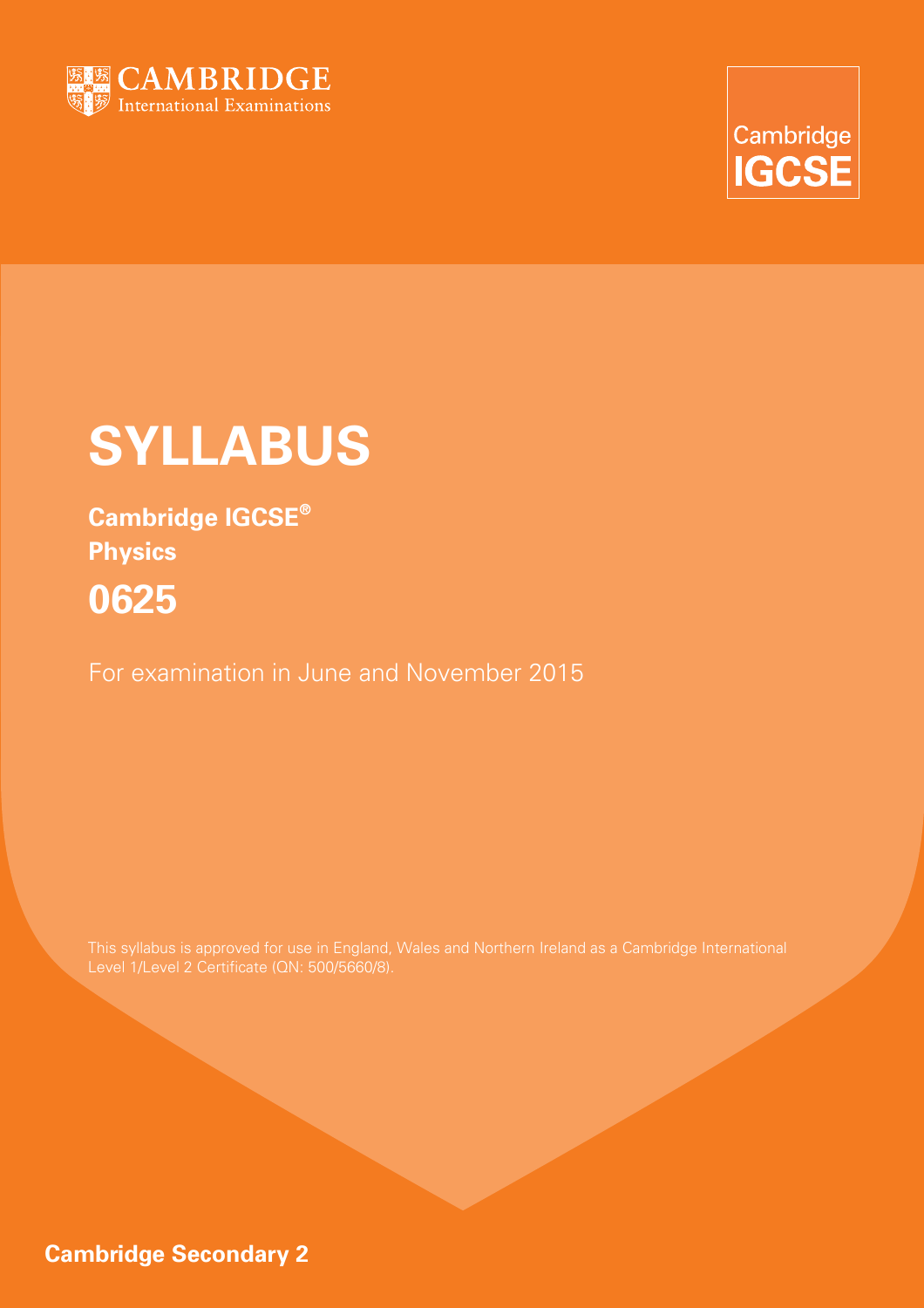#### **Changes to syllabus for 2015**

This syllabus has been updated, but there are no significant changes to the syllabus content.

The standard electrical symbols candidates are expected to be able to recall and use are included in Section 8.1.

The mathematical requirements of the syllabus have been clarified (see Section 8.5) and guidance on the presentation of data has been included (see Section 8.7). The additional guidance regarding the expectations of the practical test (Paper 5) has been updated (see Section 7.2).

Significant changes are indicated by black vertical lines either side of the text.

Cambridge International Examinations retains the copyright on all its publications. Registered Centres are permitted to copy material from this booklet for their own internal use. However, we cannot give permission to Centres to photocopy any material that is acknowledged to a third party even for internal use within a Centre.

® IGCSE is the registered trademark of Cambridge International Examinations.

© Cambridge International Examinations 2013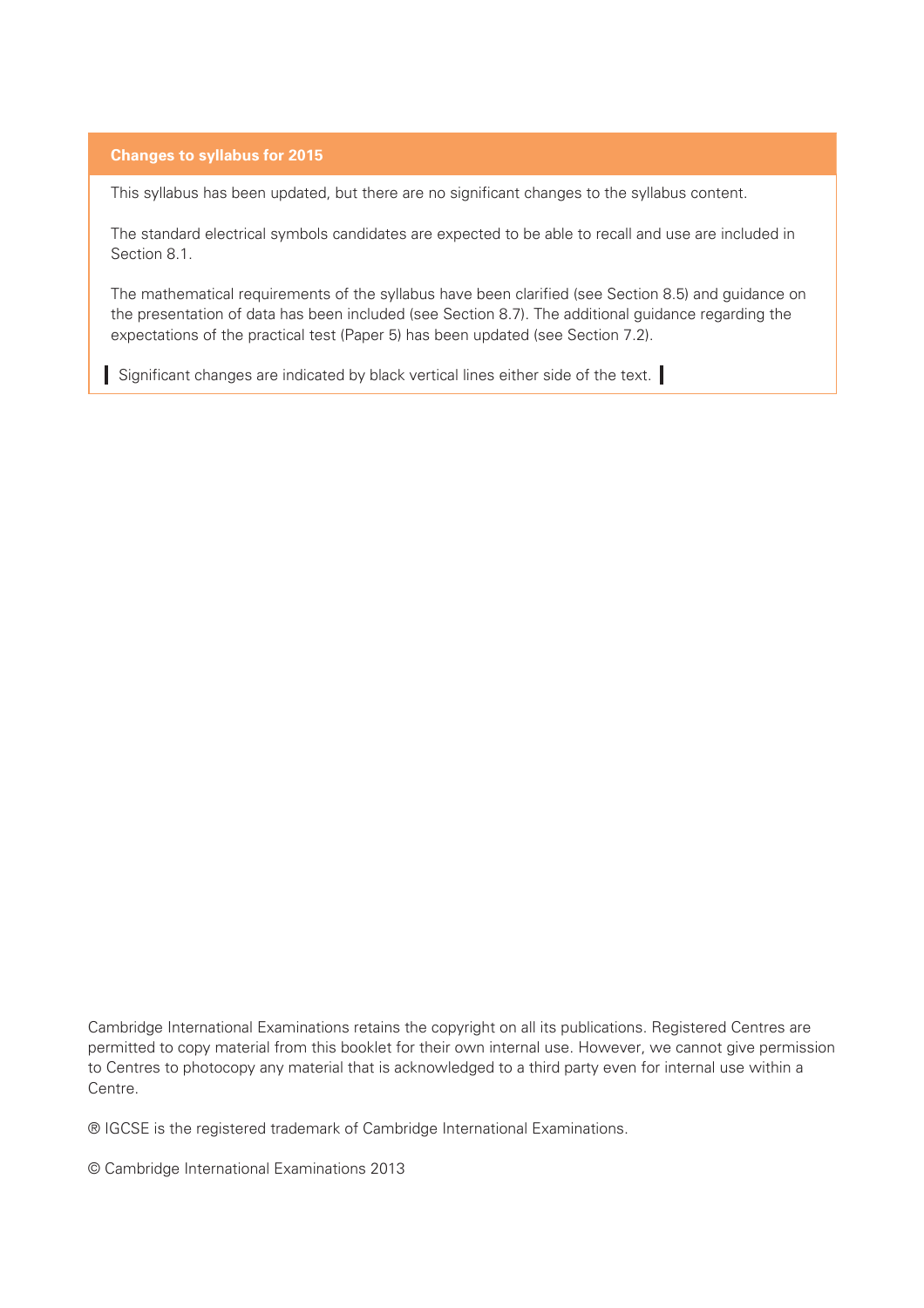## **Contents**

| 1 <sub>1</sub> |                                                                                                                                                                                                                                                          |
|----------------|----------------------------------------------------------------------------------------------------------------------------------------------------------------------------------------------------------------------------------------------------------|
|                | 1.1 Why choose Cambridge?<br>1.2 Why choose Cambridge IGCSE?<br>1.3 Why choose Cambridge IGCSE Physics?<br>1.4 Cambridge ICE (International Certificate of Education)<br>1.5 How can I find out more?                                                    |
| 2.             | 2.1 Support materials<br>2.2 Resource lists<br>2.3 Training                                                                                                                                                                                              |
| 3.             |                                                                                                                                                                                                                                                          |
| 4.             |                                                                                                                                                                                                                                                          |
| 5.             | 5.1 Syllabus aims<br>5.2 Assessment objectives<br>5.3 Scheme of assessment<br>5.4 Relationship between assessment objectives and components<br>5.5 Grade descriptions                                                                                    |
|                | 5.6 Conventions (e.g. signs, symbols, terminology and nomenclature)                                                                                                                                                                                      |
| 6.             |                                                                                                                                                                                                                                                          |
| 7 <sub>1</sub> |                                                                                                                                                                                                                                                          |
|                | 7.1 Paper 4: Coursework<br>7.2 Paper 5: Practical Test<br>7.3 Paper 6: Alternative to Practical                                                                                                                                                          |
|                | 8.1 Electrical symbols<br>8.2 Symbols, units and definitions of physical quantities<br>8.3 Safety in the laboratory<br>8.4 Glossary of terms used in science papers<br>8.5 Mathematical requirements<br>8.6 ICT<br>8.7 Presentation of data<br>8.8 Forms |
| 9.             |                                                                                                                                                                                                                                                          |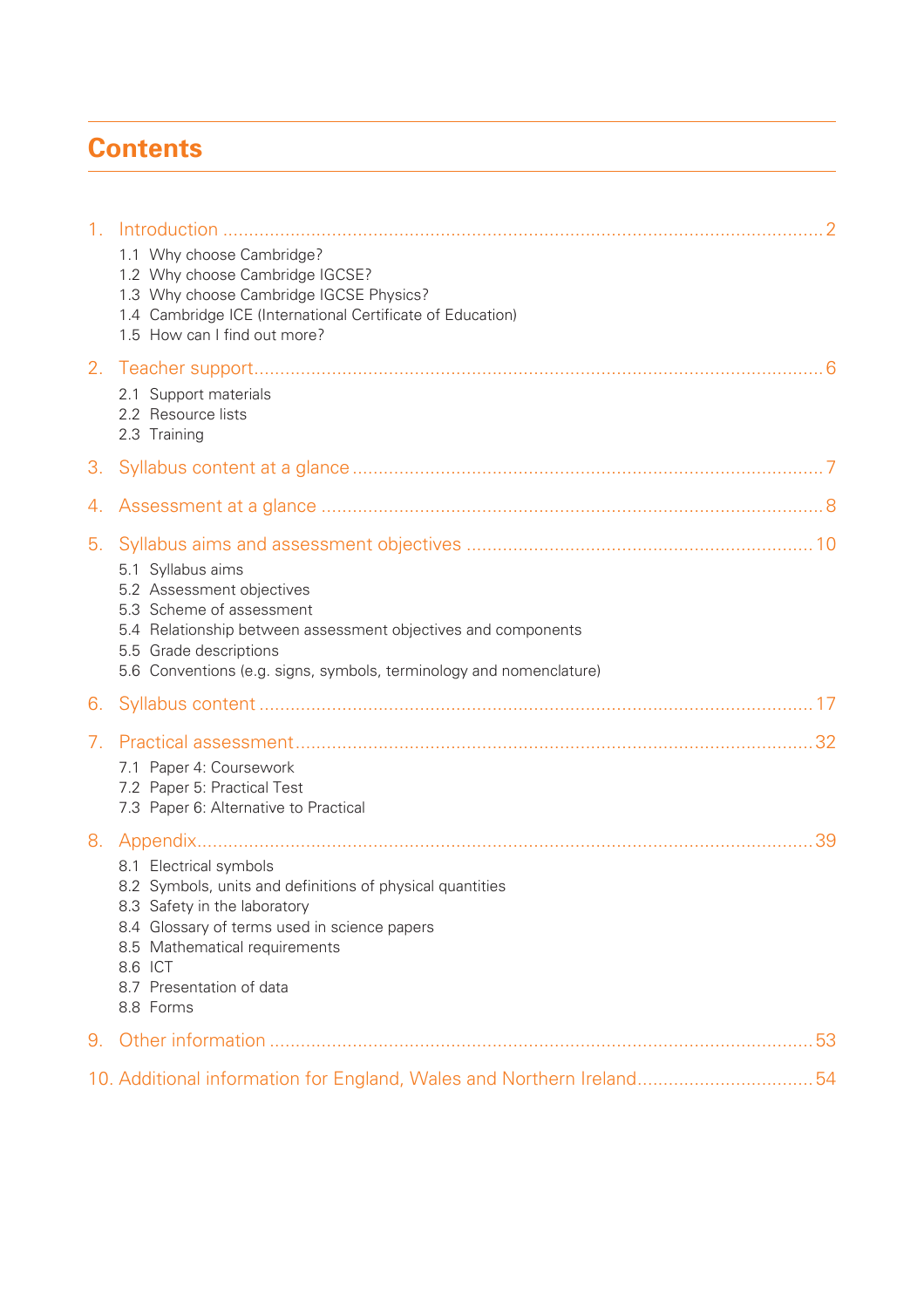## **1. Introduction**

## 1.1 Why choose Cambridge?

#### Recognition

Cambridge International Examinations is the world's largest provider of international education programmes and qualifications for learners aged 5 to 19. We are part of Cambridge Assessment, a department of the University of Cambridge, trusted for excellence in education. Our qualifications are recognised by the world's universities and employers.

Cambridge IGCSE® (International General Certificate of Secondary Education) is internationally recognised by schools, universities and employers as equivalent in demand to UK GCSEs. Learn more at **www.cie.org.uk/recognition**

## Excellence in education

Our mission is to deliver world-class international education through the provision of high-quality curricula, assessment and services.

More than 9000 schools are part of our Cambridge learning community. We support teachers in over 160 countries who offer their learners an international education based on our curricula and leading to our qualifications. Every year, thousands of learners use Cambridge qualifications to gain places at universities around the world.

Our syllabuses are reviewed and updated regularly so that they reflect the latest thinking of international experts and practitioners and take account of the different national contexts in which they are taught.

Cambridge programmes and qualifications are designed to support learners in becoming:

- **confident** in working with information and ideas their own and those of others
- **responsible** for themselves, responsive to and respectful of others
- **reflective** as learners, developing their ability to learn
- **innovative** and equipped for new and future challenges
- **engaged** intellectually and socially, ready to make a difference.

#### Support for teachers

A wide range of materials and resources is available to support teachers and learners in Cambridge schools. Resources suit a variety of teaching methods in different international contexts. Through subject discussion forums and training, teachers can access the expert advice they need for teaching our qualifications. More details can be found in Section 2 of this syllabus and at **www.cie.org.uk/teachers**

## Support for exams officers

Exams officers can trust in reliable, efficient administration of exams entries and excellent personal support from our customer services. Learn more at **www.cie.org.uk/examsofficers**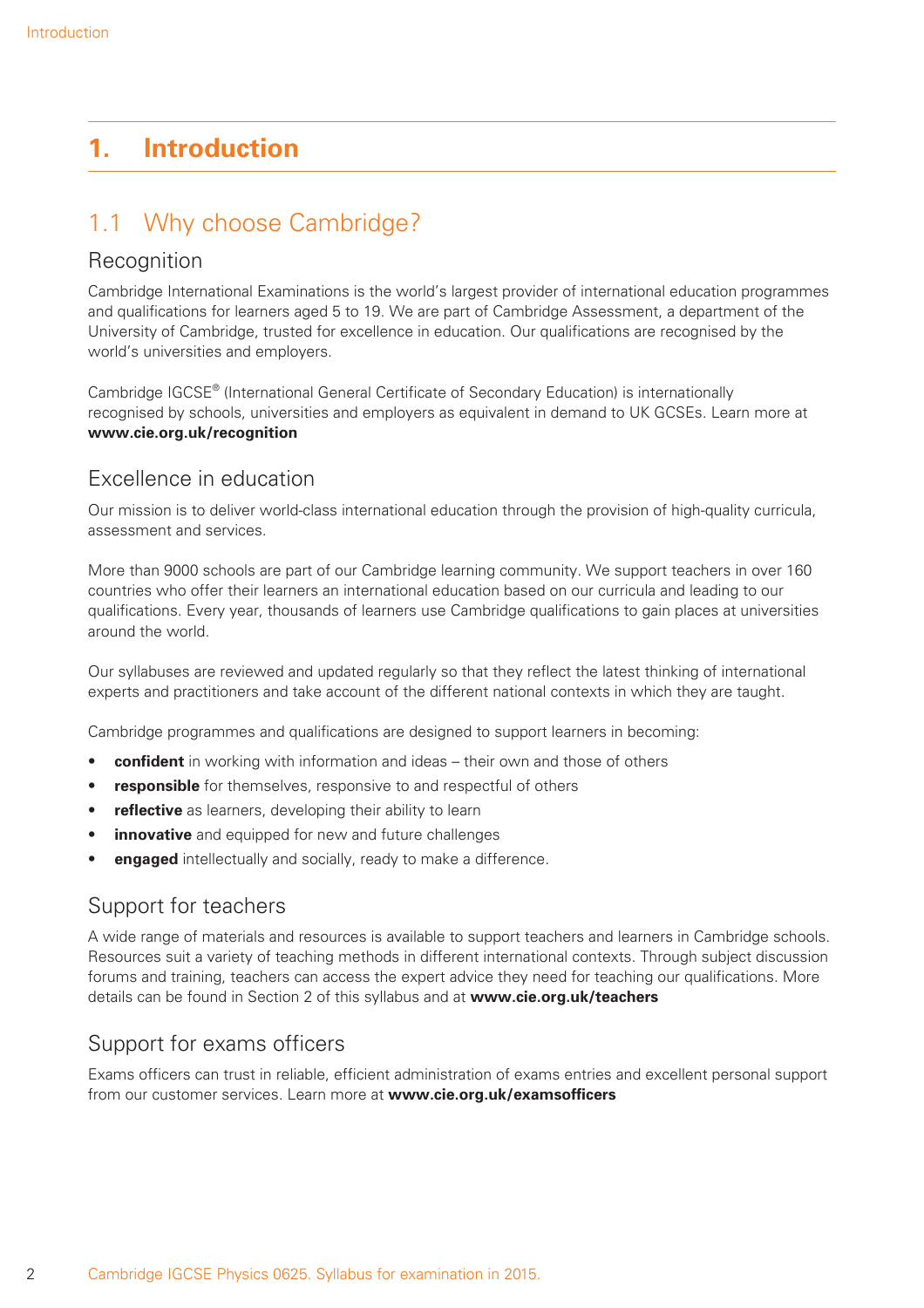## Not-for-profit, part of the University of Cambridge

We are a not-for-profit organisation where the needs of the teachers and learners are at the core of what we do. We continually invest in educational research and respond to feedback from our customers in order to improve our qualifications, products and services.

Our systems for managing the provision of international qualifications and education programmes for learners aged 5 to 19 are certified as meeting the internationally recognised standard for quality management, ISO 9001:2008. Learn more at **www.cie.org.uk/ISO9001**

## 1.2 Why choose Cambridge IGCSE?

Cambridge IGCSEs are international in outlook, but retain a local relevance. The syllabuses provide opportunities for contextualised learning and the content has been created to suit a wide variety of schools, avoid cultural bias and develop essential lifelong skills, including creative thinking and problem-solving.

Our aim is to balance knowledge, understanding and skills in our programmes and qualifications to enable candidates to become effective learners and to provide a solid foundation for their continuing educational journey.

Through our professional development courses and our support materials for Cambridge IGCSEs, we provide the tools to enable teachers to prepare learners to the best of their ability and work with us in the pursuit of excellence in education.

Cambridge IGCSEs are considered to be an excellent preparation for Cambridge International AS and A Levels, the Cambridge AICE (Advanced International Certificate of Education) Group Award, Cambridge Pre-U, and other education programmes, such as the US Advanced Placement program and the International Baccalaureate Diploma programme. Learn more about Cambridge IGCSEs at **www.cie.org.uk/cambridgesecondary2**

## Guided learning hours

Cambridge IGCSE syllabuses are designed on the assumption that candidates have about 130 guided learning hours per subject over the duration of the course, but this is for guidance only. The number of hours required to gain the qualification may vary according to local curricular practice and the learners' prior experience of the subject.

## 1.3 Why choose Cambridge IGCSE Physics?

Cambridge IGCSE Physics is accepted by universities and employers as proof of knowledge and understanding of physics. Successful candidates gain lifelong skills, including:

- an understanding of the usefulness (and limitations) of scientific method, and its application in other subjects and in everyday life
- a concern for accuracy and precision
- an understanding of the importance of safe practice
- an awareness of the importance of objectivity, integrity, enquiry, initiative and inventiveness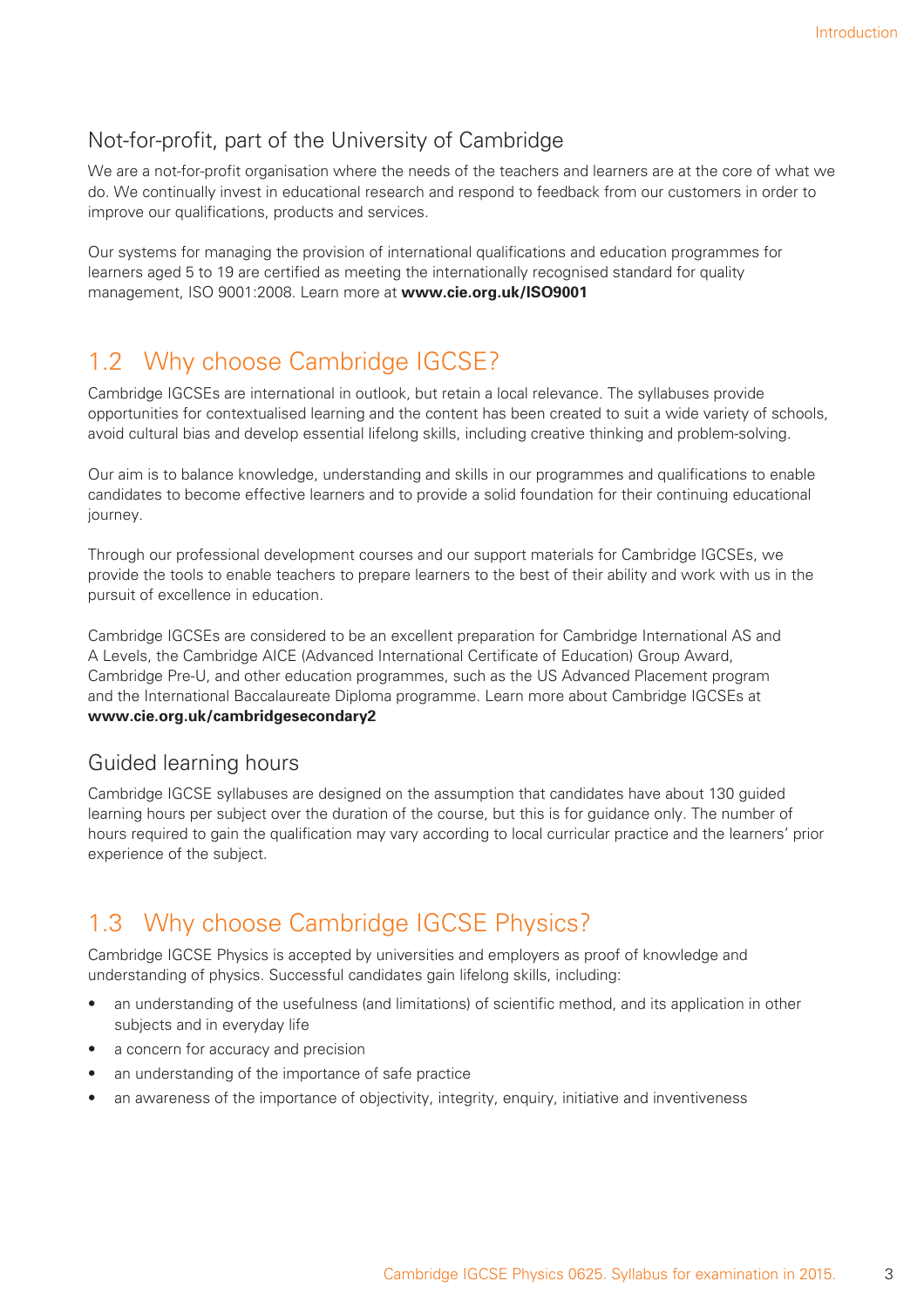Cambridge IGCSE Physics also provides opportunities for students to:

- become confident in a technological world, with an informed interest in scientific matters
- develop an understanding of how scientific theories and methods have developed, and continue to develop, as a result of groups and individuals working together
- understand that the study and practice of science are affected and limited by social, economic, technological, ethical and cultural factors
- develop an awareness that the application of science in everyday life may be both helpful and harmful to the individual, the community and the environment
- appreciate that science overcomes national boundaries and that the language of science, used correctly and thoroughly, is universal
- develop an interest in, and care for, the environment

#### Recommended prior learning

We recommend that candidates who are beginning this course should have previously studied a science curriculum such as that of the Cambridge Lower Secondary Programme or equivalent national educational frameworks. Candidates should also have adequate mathematical skills for the content contained in this syllabus.

#### Progression

Cambridge IGCSE Certificates are general qualifications that enable candidates to progress either directly to employment, or to proceed to further qualifications. Cambridge IGCSE Physics provides an excellent foundation for advanced study in pure sciences, in applied science or in science-dependent vocational courses

Candidates who are awarded grades A\* to C in IGCSE Physics are well prepared to follow courses leading to Cambridge International AS and A Level Physics, or the equivalent.

## 1.4 Cambridge ICE (International Certificate of Education)

Cambridge ICE is a group award for Cambridge IGCSE. It gives schools the opportunity to benefit from offering a broad and balanced curriculum by recognising the achievements of learners who pass examinations in at least seven subjects. To qualify for the Cambridge ICE award learners are required to have studied subjects from five groups: two languages from Group I, and one subject from each of the remaining four groups. The seventh subject can be taken from any of the five subject groups.

Physics (0625) is in Group III, Science.

Learn more about Cambridge ICE at **www.cie.org.uk/cambridgesecondary2**

The Cambridge ICE is awarded from examinations administered in the June and November series each year.

Detailed timetables are available from **www.cie.org.uk/examsofficers**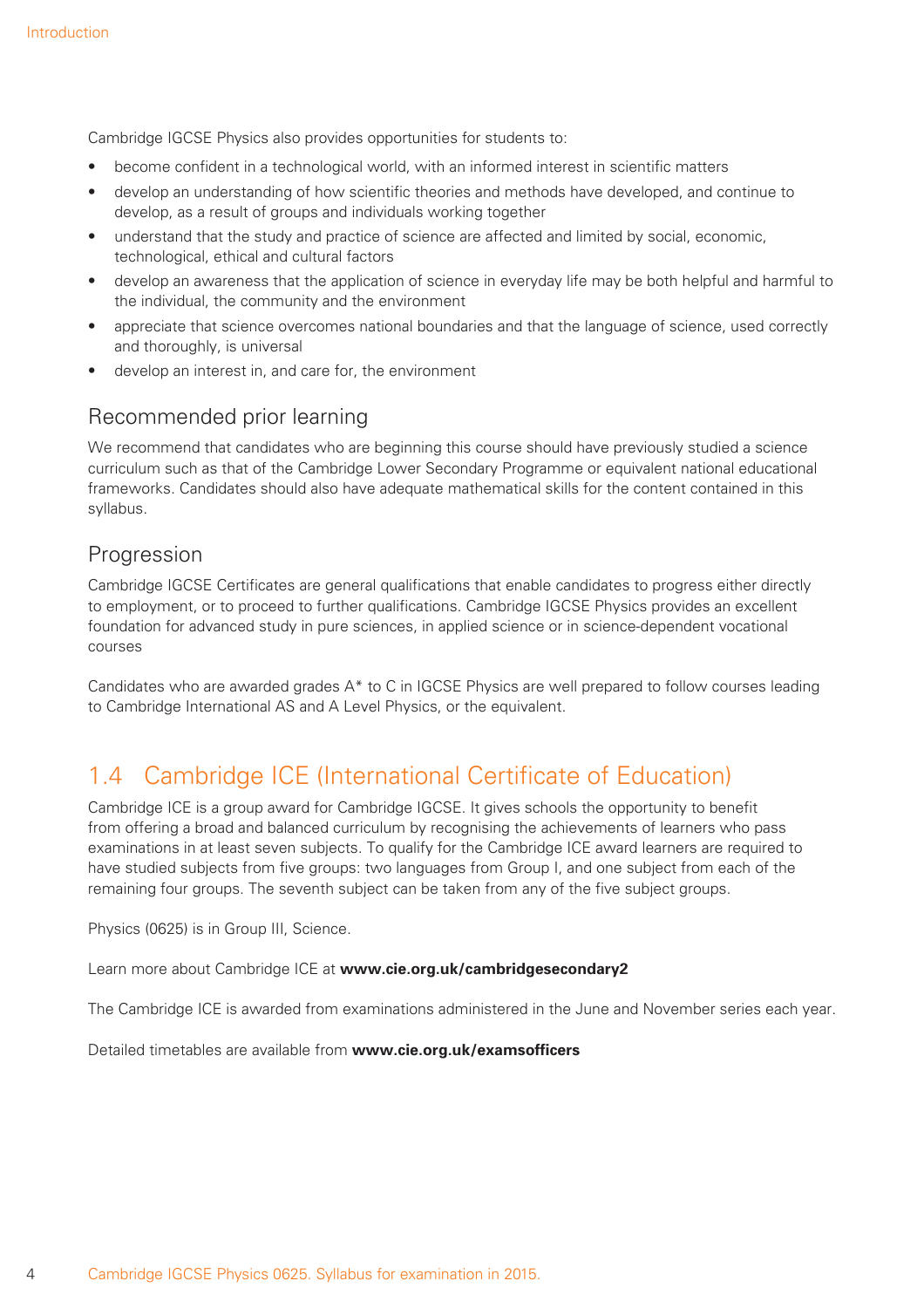## 1.5 How can I find out more?

#### If you are already a Cambridge school

You can make entries for this qualification through your usual channels. If you have any questions, please contact us at **info@cie.org.uk**

#### If you are not yet a Cambridge school

Learn about the benefits of becoming a Cambridge school at **www.cie.org.uk/startcambridge**. Email us at **info@cie.org.uk** to find out how your organisation can register to become a Cambridge school.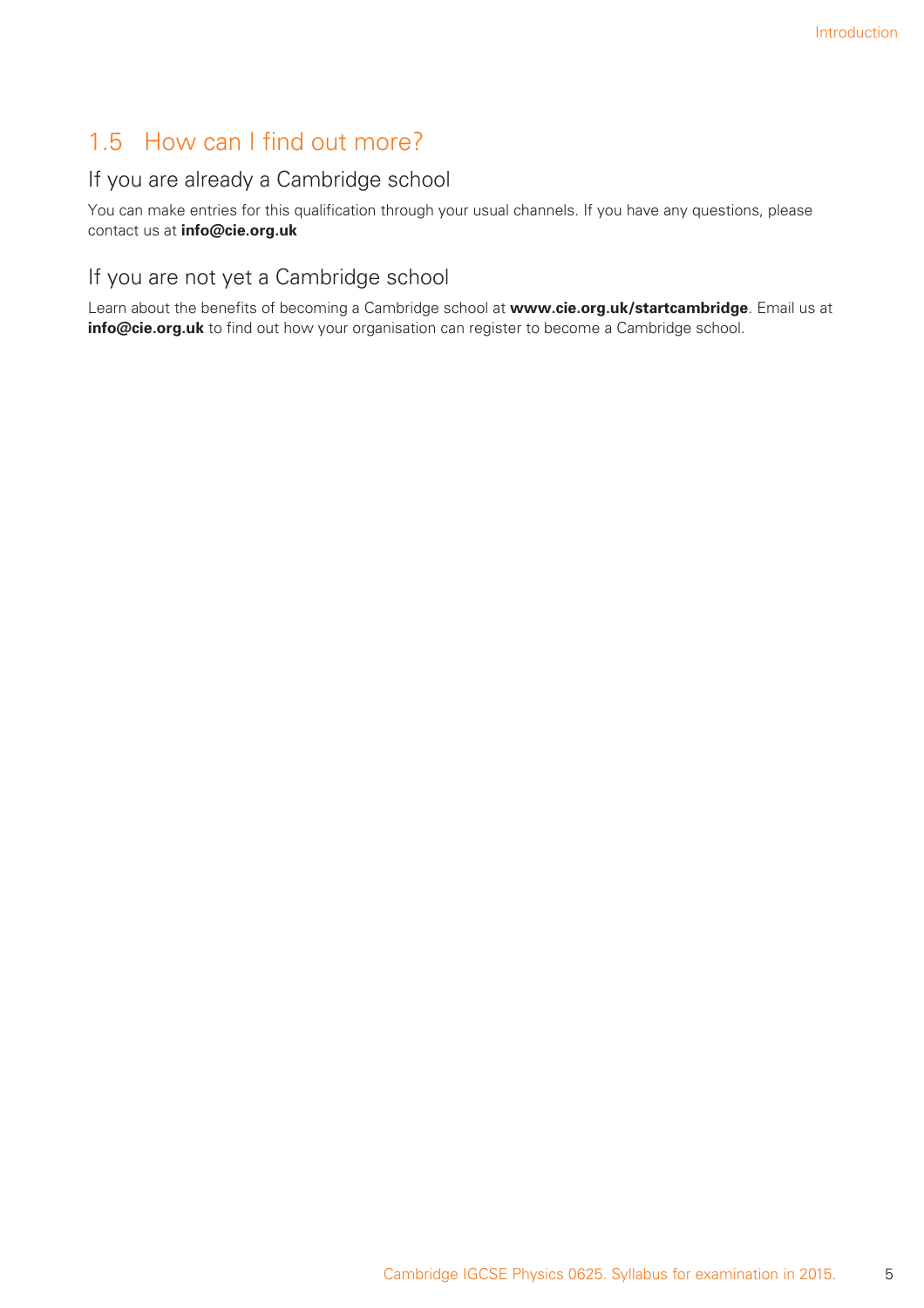## **2. Teacher support**

## 2.1 Support materials

Cambridge syllabuses, past question papers and examiner reports to cover the last examination series are on the *Syllabus and Support Materials* DVD, which we send to all Cambridge schools.

You can also go to our public website at **www.cie.org.uk/igcse** to download current and future syllabuses together with specimen papers or past question papers and examiner reports from one series.

For teachers at registered Cambridge schools a range of additional support materials for specific syllabuses is available online. For Teacher Support go to **http://teachers.cie.org.uk** (username and password required).

## 2.2 Resource lists

We work with publishers providing a range of resources for our syllabuses including textbooks, websites, CDs etc. Any endorsed, recommended and suggested resources are listed on both our public website and on Teacher Support.

The resource lists can be filtered to show all resources or just those which are endorsed or recommended by Cambridge. Resources endorsed by Cambridge go through a detailed quality assurance process and are written to align closely with the Cambridge syllabus they support.

## 2.3 Training

We offer a range of support activities for teachers to ensure they have the relevant knowledge and skills to deliver our qualifications. See **www.cie.org.uk/events** for further information.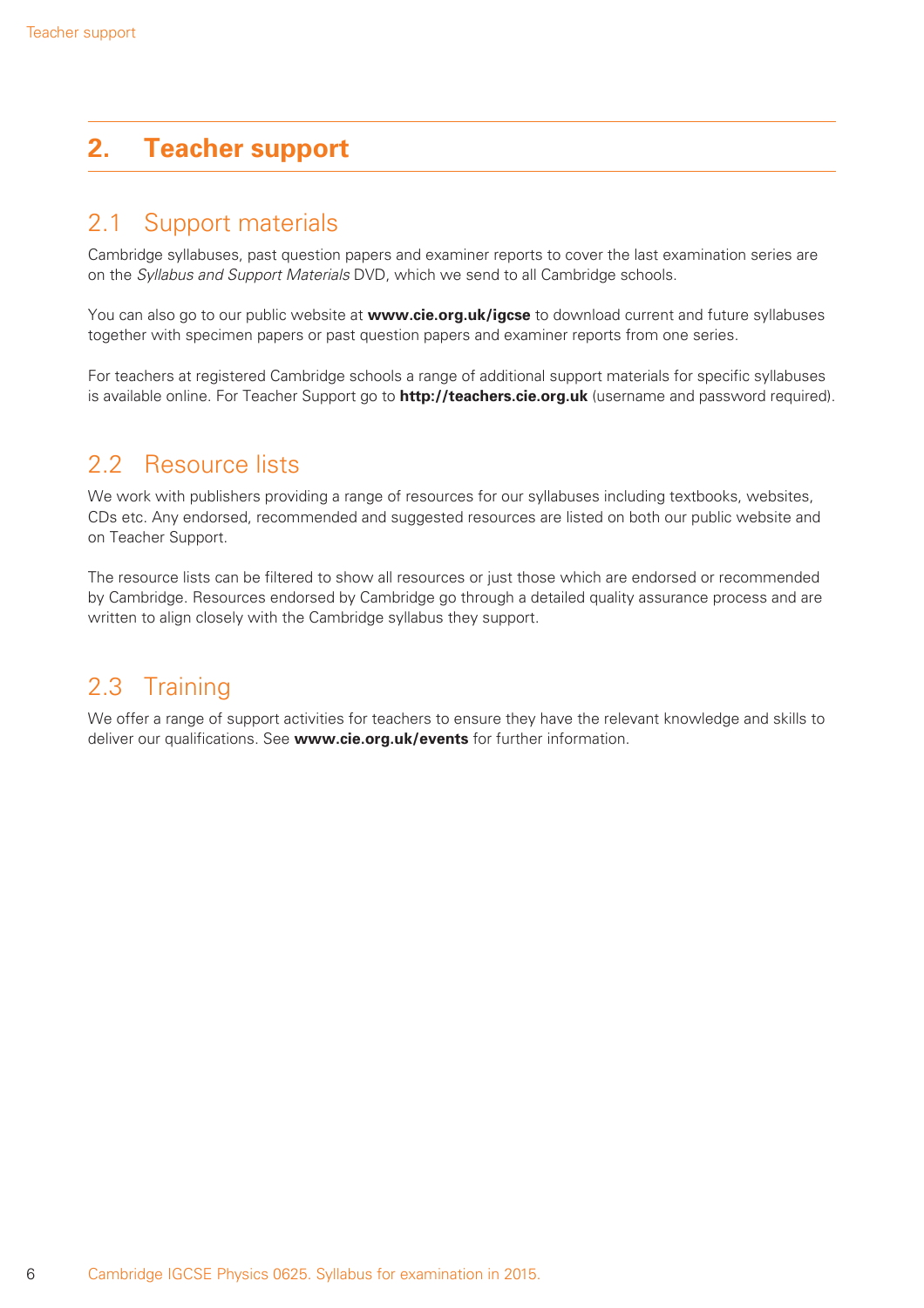## **3. Syllabus content at a glance**

All candidates study the following topics.

#### **General physics**

- length and time
- speed, velocity and acceleration
- mass and weight
- density
- energy, work and power
- pressure

#### **Thermal physics**

- simple kinetic molecular model of matter
- thermal properties
- transfer of thermal energy

#### **Properties of waves, including light and sound**

- general wave properties
- light
- sound

#### **Electricity and magnetism**

- simple phenomena of magnetism
- electrical quantities
- electric circuits
- dangers of electricity
- electromagnetic effects
- cathode-ray oscilloscopes

#### **Atomic physics**

- radioactivity
- the nuclear atom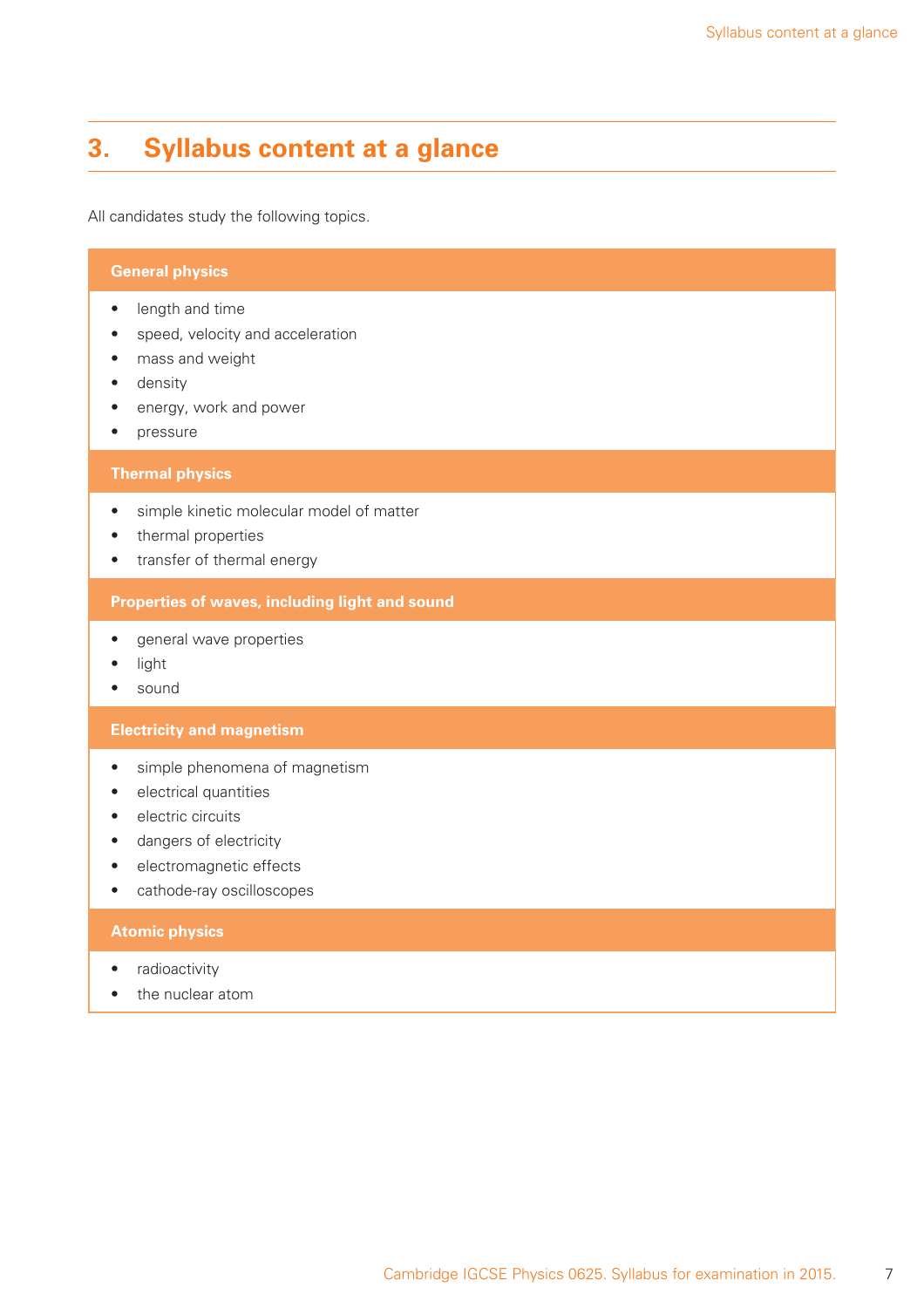## **4. Assessment at a glance**

Cambridge IGCSE Physics candidates are awarded grades ranging from A\* to G.

Candidates expected to achieve grades D, E, F or G, study the Core syllabus content only and are eligible for grades C to G.

Candidates expected to achieve grade C or higher should study the Extended syllabus content, which comprises the Core and Supplement content; these candidates are eligible for all grades from A\* to G.

All candidates must enter for **three** papers.

| <b>All candidates take:</b>                                                                                  |                                                                                     |                                  |                                                                                                   |                   |
|--------------------------------------------------------------------------------------------------------------|-------------------------------------------------------------------------------------|----------------------------------|---------------------------------------------------------------------------------------------------|-------------------|
| 45 minutes<br>Paper 1<br>Multiple choice question paper<br>Weighted at 30% of total available marks          |                                                                                     |                                  |                                                                                                   |                   |
| and either:                                                                                                  |                                                                                     | or:                              |                                                                                                   |                   |
| Paper <sub>2</sub><br>1 hour 15 minutes<br>Core theory paper<br>Weighted at 50% of the total marks available |                                                                                     | Paper 3<br>Extended theory paper | Weighted at 50% of the total marks available                                                      | 1 hour 15 minutes |
| and either:                                                                                                  | or:                                                                                 |                                  | or:                                                                                               |                   |
| Paper 4<br>Coursework<br>Weighted at 20% of the total<br>marks available                                     | Paper 5<br><b>Practical Test</b><br>Weighted at 20% of the total<br>marks available | 1 hour 15 minutes                | Paper <sub>6</sub><br>Alternative to Practical<br>Weighted at 20% of the total<br>marks available | 1 hour            |

#### Availability

This syllabus is examined in the May/June examination series and the October/November examination series.

Detailed timetables are available from **www.cie.org.uk/examsofficers**

This syllabus is available to private candidates.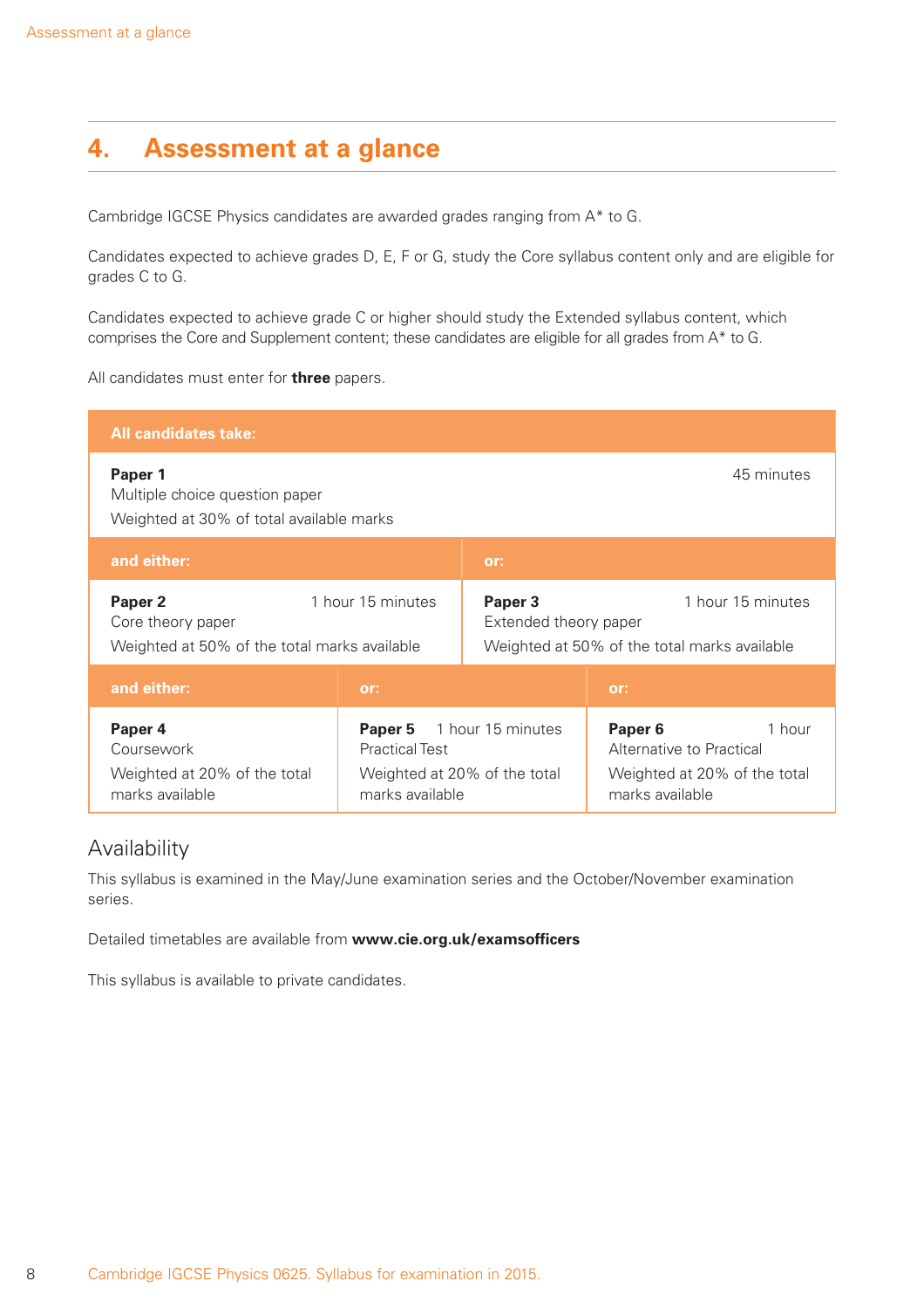## Combining this with other syllabuses

Candidates can combine this syllabus in an examination series with any other Cambridge syllabus, except:

- syllabuses with the same title at the same level
- 0652 Cambridge IGCSE Physical Science
- 0653 Cambridge IGCSE Combined Science
- 0654 Cambridge IGCSE Co-ordinated Sciences (Double Award)
- 5124 Cambridge O Level Science (Physics, Chemistry)
- 5125 Cambridge O Level Science (Physics, Biology)
- 5129 Cambridge O Level Combined Science
- 5130 Cambridge O Level Additional Combined Science

Please note that Cambridge IGCSE, Cambridge International Level 1/Level 2 Certificate and Cambridge O Level syllabuses are at the same level.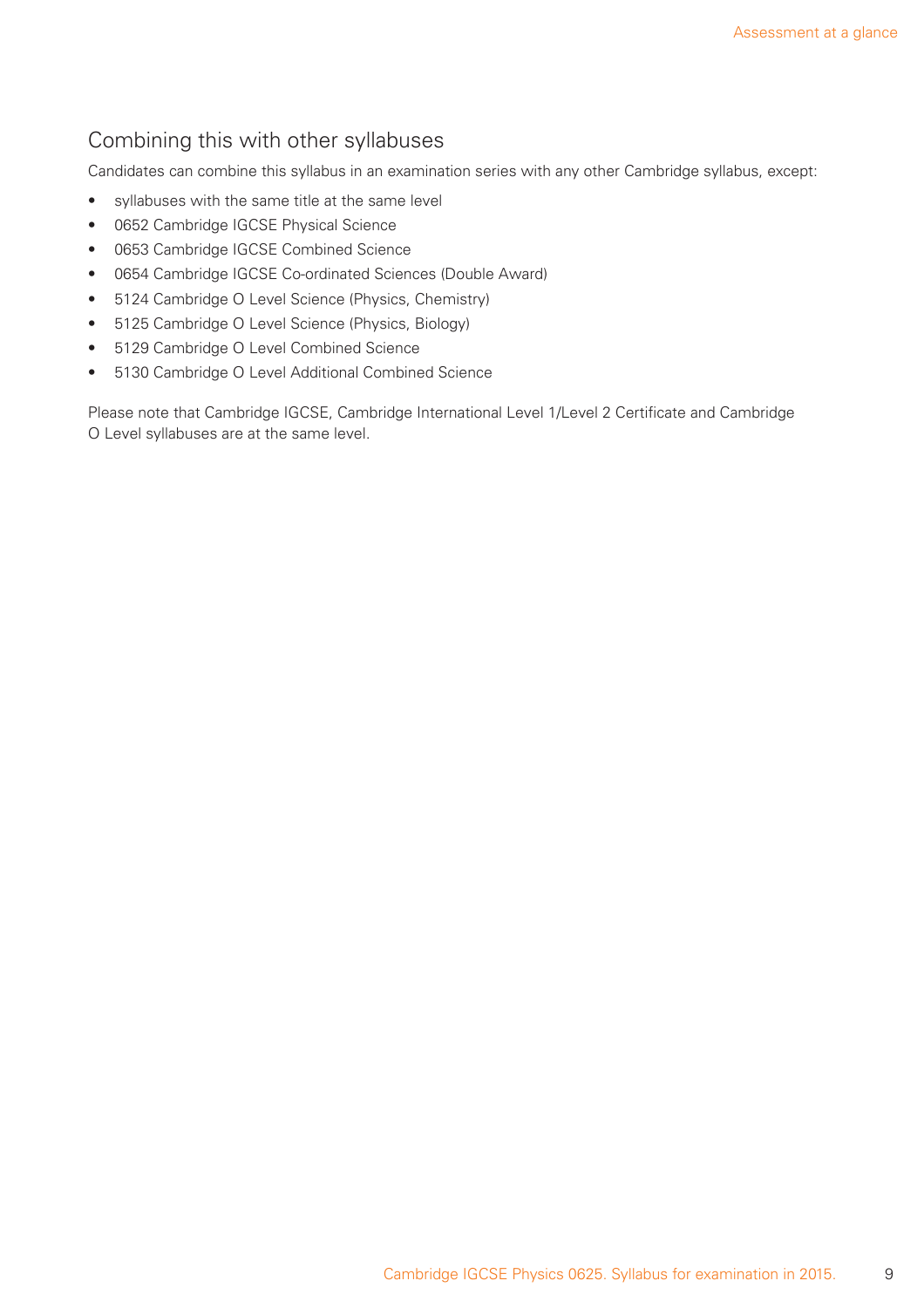## **5. Syllabus aims and assessment objectives**

## 5.1 Syllabus aims

The aims of the syllabus listed below describe the educational purposes of this examination. The aims of the syllabus are the same for all students and are not listed in order of priority. The aims are:

- 1. to provide a worthwhile educational experience for all candidates, through well designed studies of experimental and practical science, whether or not they go on to study science beyond this level
- 2. to enable candidates to acquire sufficient understanding and knowledge to:
	- become confident citizens in a technological world, to take or develop an informed interest in scientific matters
	- recognise the usefulness, and limitations, of scientific method and to appreciate its applicability in other disciplines and in everyday life
	- be suitably prepared for studies beyond Cambridge IGCSE in pure sciences, in applied sciences or in science-dependent vocational courses
- 3. to develop abilities and skills that:
	- are relevant to the study and practice of physics
	- are useful in everyday life
	- encourage safe practice
	- encourage effective communication
- 4. to develop attitudes relevant to physics such as:
	- concern for accuracy and precision
	- objectivity
	- integrity
	- enquiry
	- initiative
	- inventiveness
- 5. to stimulate interest in, and care for, the environment
- 6. to promote an awareness that:
	- scientific theories and methods have developed, and continue to develop, as a result of co-operative activities of groups and individuals
	- the study and practice of science are subject to social, economic, technological, ethical and cultural influences and limitations
	- the applications of science may be both beneficial and detrimental to the individual, the community and the environment
	- science transcends national boundaries and that the language of science, correctly and rigorously applied, is universal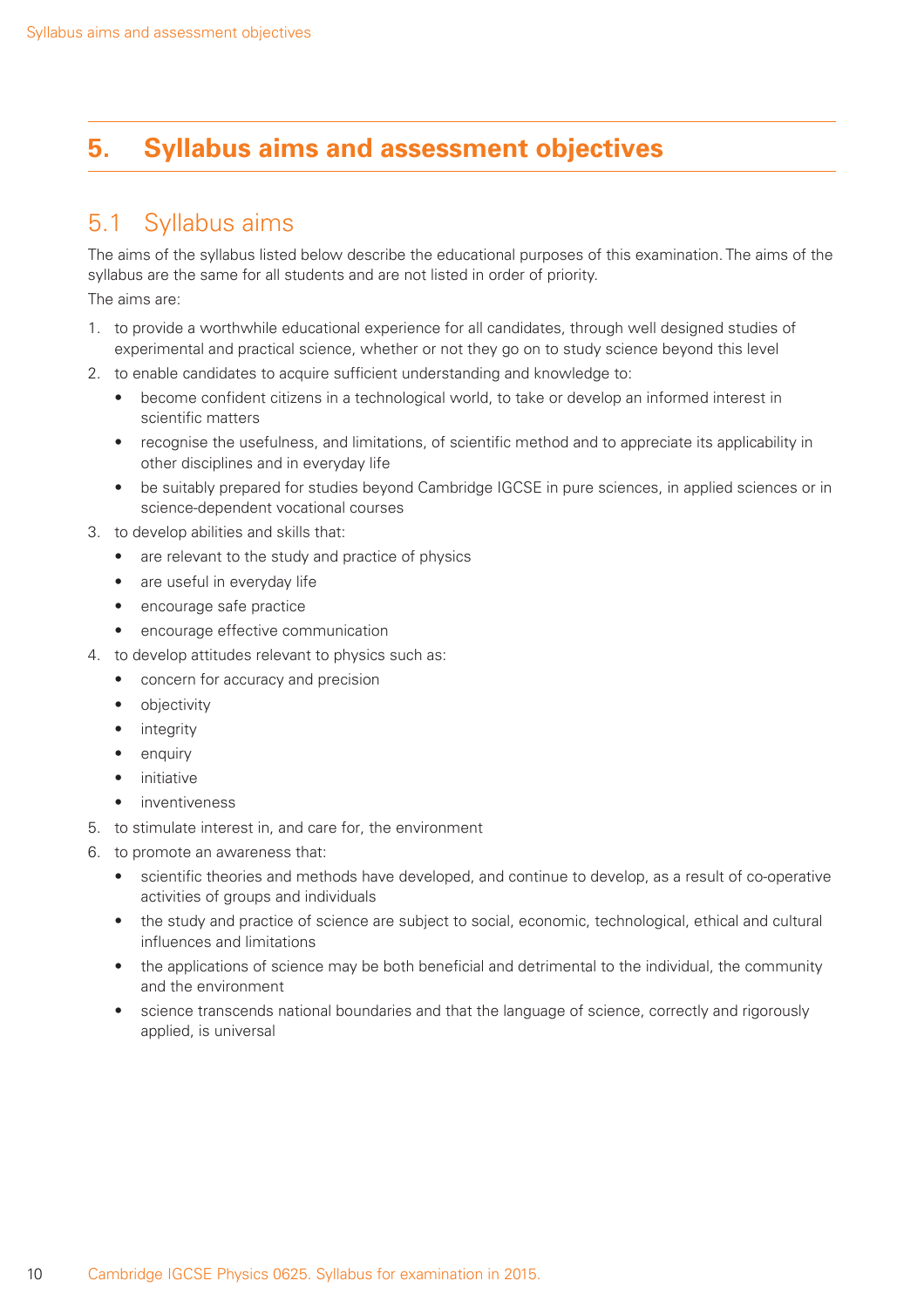## 5.2 Assessment objectives

The three assessment objectives in Cambridge IGCSE Physics are:

- A: Knowledge with understanding
- B: Handling information and problem solving
- C: Experimental skills and investigations

#### A: Knowledge with understanding

Candidates should be able to demonstrate knowledge and understanding of:

- scientific phenomena, facts, laws, definitions, concepts, theories
- scientific vocabulary, terminology, conventions (including symbols, quantities and units)
- scientific instruments and apparatus, including techniques of operation and aspects of safety
- scientific quantities and their determination
- scientific and technological applications with their social, economic and environmental implications.

The syllabus content defines the factual material that candidates may be required to recall and explain.

Candidates will also be asked questions which require them to apply this material to unfamiliar contexts and to apply knowledge from one area of the syllabus to knowledge of a different syllabus area.

Questions testing these objectives will often begin with one of the following words: *define, state, describe, explain (using your knowledge and understanding)* or *outline* (see Glossary of terms).

#### B: Handling information and problem solving

In words or using other written forms of presentation (e.g. symbolic, graphical and numerical), candidates should be able to:

- locate, select, organise and present information from a variety of sources
- translate information from one form to another
- manipulate numerical and other data
- use information to identify patterns, report trends and draw inferences
- present reasoned explanations of phenomena, patterns and relationships
- make predictions and hypotheses
- solve problems, including some of a quantitative nature.

Questions testing these skills may be based on information that is unfamiliar to candidates, requiring them to apply the principles and concepts from the syllabus to a new situation, in a logical, reasoned or deductive way.

Questions testing these skills will often begin with one of the following words: *predict, suggest, calculate* or *determine* (see Glossary of terms).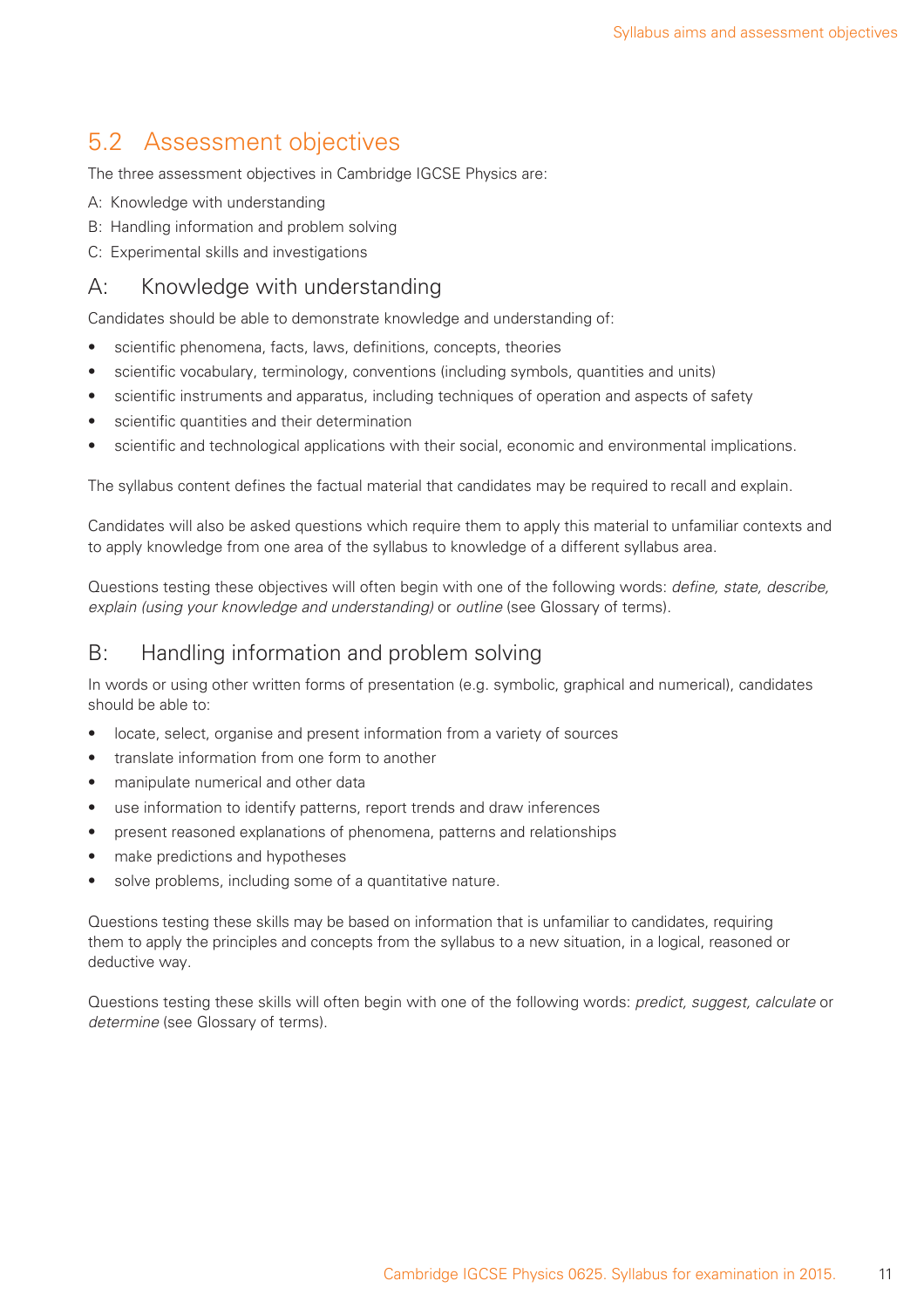## C: Experimental skills and investigations

Candidates should be able to:

- know how to use techniques, apparatus, and materials (including following a sequence of instructions, where appropriate)
- make and record observations and measurements
- interpret and evaluate experimental observations and data
- plan investigations, evaluate methods and suggest possible improvements (including the selection of techniques, apparatus and materials).

## 5.3 Scheme of assessment

All candidates must enter for three papers: Paper 1; one from either Paper 2 or Paper 3; and one from Papers 4, 5 or 6.

Candidates who have only studied the Core syllabus content, or who are expected to achieve a grade D or below, should normally be entered for Paper 2.

Candidates who have studied the Extended syllabus content, and who are expected to achieve a grade C or above, should be entered for Paper 3.

All candidates must take a practical paper, chosen from: Paper 4 (Coursework), Paper 5 (Practical Test), or Paper 6 (Alternative to Practical).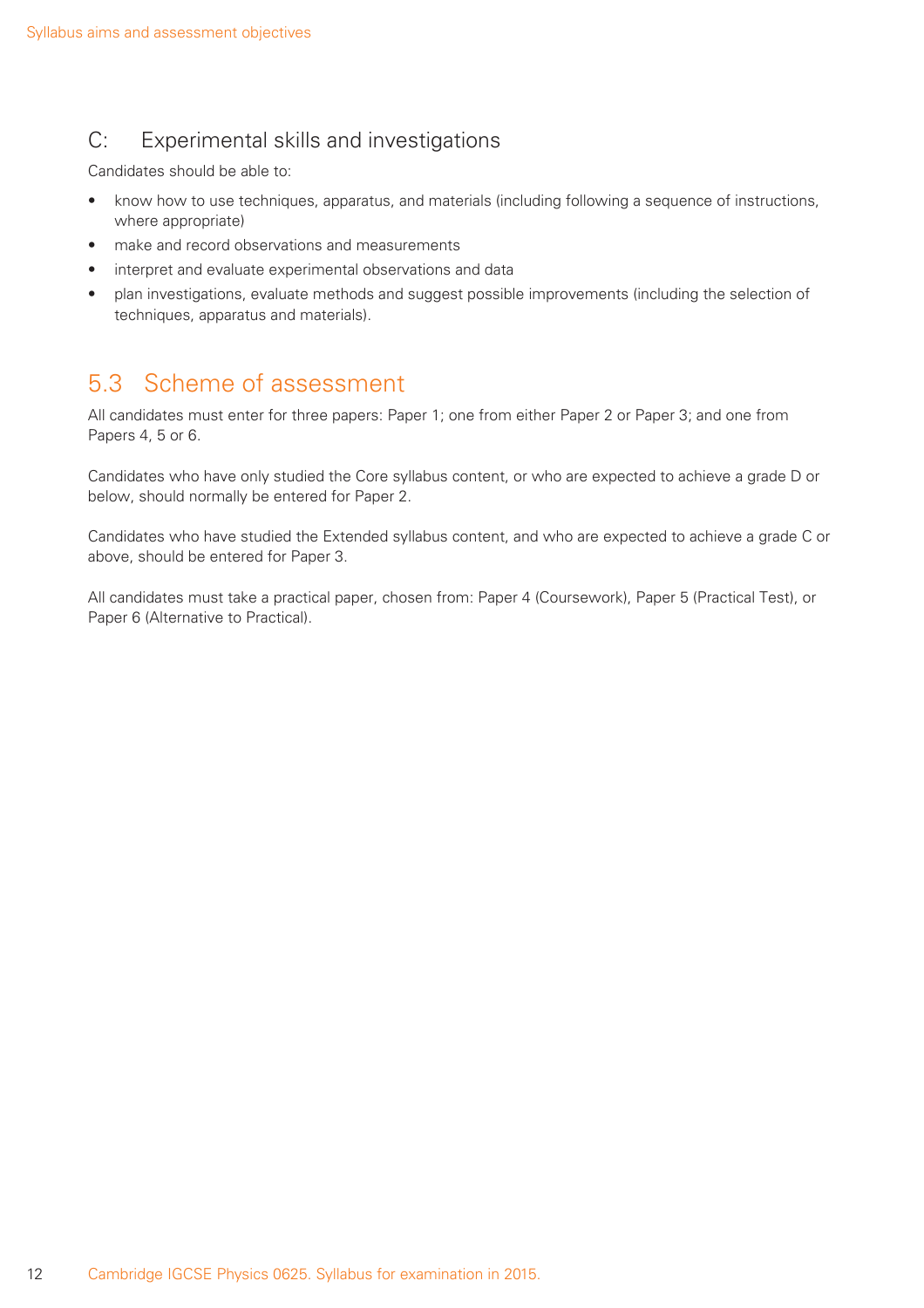| All valluludl <del>o</del> s lah <del>o</del> .                                                                                                                                                                                                                                                                                                                                                    |                                                                                                                                                                                      |                                                                                                                                                                                                                                                                                                                                                                                                                                                                                                                          |                                                                                                                                                                                                                         |  |
|----------------------------------------------------------------------------------------------------------------------------------------------------------------------------------------------------------------------------------------------------------------------------------------------------------------------------------------------------------------------------------------------------|--------------------------------------------------------------------------------------------------------------------------------------------------------------------------------------|--------------------------------------------------------------------------------------------------------------------------------------------------------------------------------------------------------------------------------------------------------------------------------------------------------------------------------------------------------------------------------------------------------------------------------------------------------------------------------------------------------------------------|-------------------------------------------------------------------------------------------------------------------------------------------------------------------------------------------------------------------------|--|
| Paper 1<br>45 minutes<br>A multiple-choice paper consisting of 40 items of the four-choice type.<br>This paper will test skills mainly in assessment objectives A and B.<br>Questions will be based on the Core syllabus content and will be of a difficulty appropriate to grades<br>C to G.<br>40 marks<br>This paper will be weighted at 30% of the final total marks available.                |                                                                                                                                                                                      |                                                                                                                                                                                                                                                                                                                                                                                                                                                                                                                          |                                                                                                                                                                                                                         |  |
| and either:                                                                                                                                                                                                                                                                                                                                                                                        |                                                                                                                                                                                      | or:                                                                                                                                                                                                                                                                                                                                                                                                                                                                                                                      |                                                                                                                                                                                                                         |  |
| 1 hour 15 minutes<br>Paper <sub>2</sub><br>Written paper consisting of short-answer and<br>structured questions.<br>Questions will be based on the Core syllabus content<br>and will be of a difficulty appropriate to grades C to G.<br>Questions will test skills mainly in assessment<br>objectives A and B.<br>80 marks<br>This paper will be weighted at 50% of the total marks<br>available. |                                                                                                                                                                                      | Paper 3<br>1 hour 15 minutes<br>Written paper consisting of short-answer and<br>structured questions.<br>Questions will be based on the Extended<br>syllabus content and will be of a difficulty<br>appropriate to the higher grades.<br>Questions will test skills mainly in assessment<br>objectives A and B.<br>A quarter of the marks available will be based on<br>Core syllabus content and the remainder on the<br>Supplement.<br>80 marks<br>This paper will be weighted at 50% of the total<br>marks available. |                                                                                                                                                                                                                         |  |
| and either:                                                                                                                                                                                                                                                                                                                                                                                        | or:                                                                                                                                                                                  |                                                                                                                                                                                                                                                                                                                                                                                                                                                                                                                          | or:                                                                                                                                                                                                                     |  |
| Paper 4*<br>Coursework<br>School-based assessment of<br>practical skills.<br>48 marks<br>This paper will be weighted at<br>20% of the total marks available.                                                                                                                                                                                                                                       | Paper 5*<br><b>Practical Test</b><br>Questions covering experimental<br>and observational skills.<br>40 marks<br>This paper will be weighted at<br>20% of the total marks available. | 1 hour 15 minutes                                                                                                                                                                                                                                                                                                                                                                                                                                                                                                        | Paper 6*<br>1 hour<br>Alternative to Practical<br>Written paper designed to test<br>familiarity with laboratory based<br>procedures.<br>40 marks<br>This paper will be weighted at<br>20% of the total marks available. |  |

**All candidates take:** 

\* The purpose of this component is to test appropriate skills in assessment objective C. Candidates will not be required to use knowledge outside the Core syllabus content.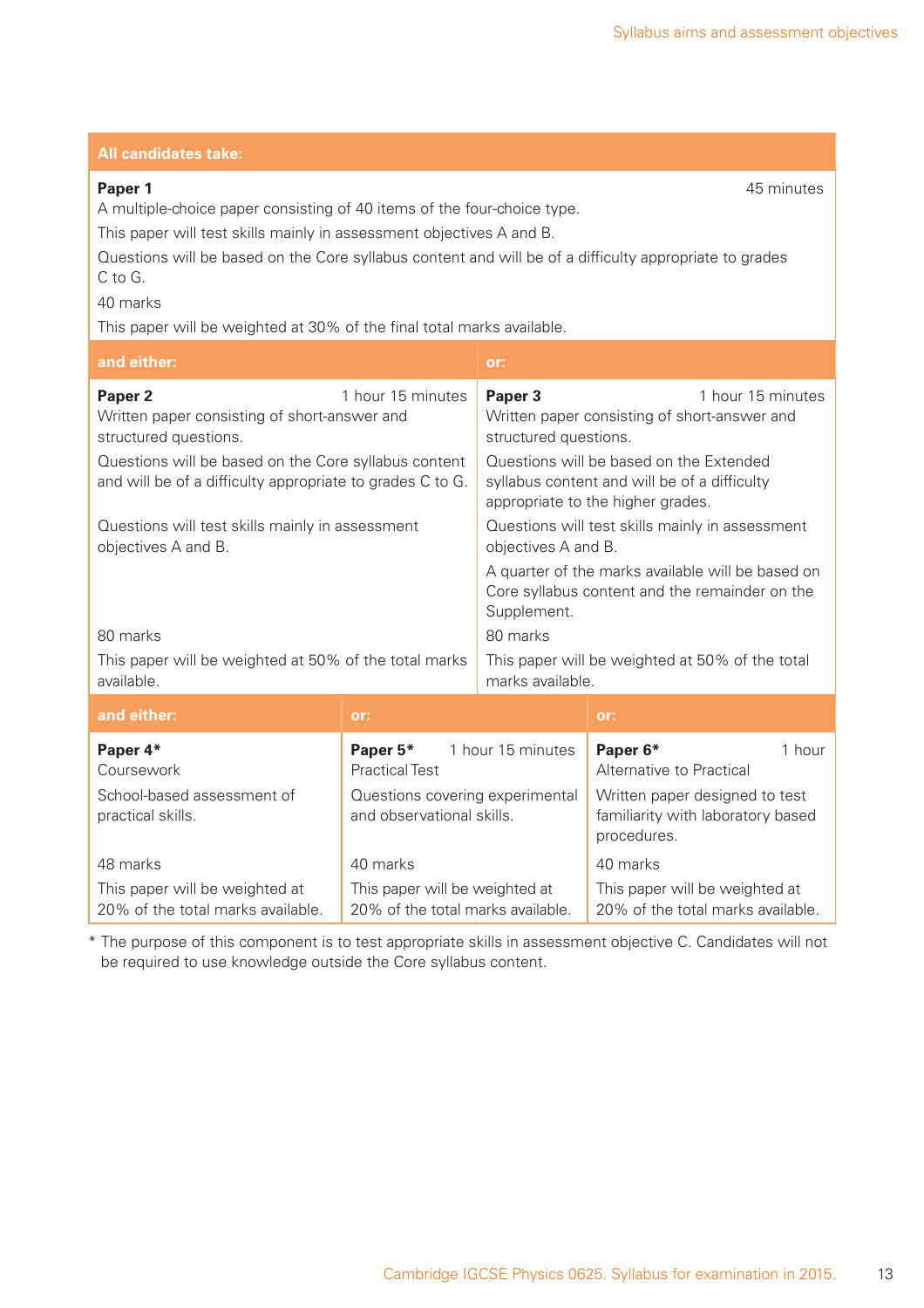## 5.4 Relationship between assessment objectives and components

| <b>Assessment objective</b>                        | <b>Appropriate weighting</b>   |
|----------------------------------------------------|--------------------------------|
| A: Knowledge with understanding                    | 50% (not more than 25% recall) |
| <b>B:</b> Handling information and problem solving | 30%                            |
| C: Experimental skills and investigations          | 20%                            |

Teachers should take note that there is an equal weighting of 50% for skills (including handling information, problem solving, practical, experimental and investigative skills) and for knowledge and understanding. Teachers' schemes of work and the sequence of learning activities should reflect this balance, so that the aims of the syllabus may be met and the candidates are fully prepared for the assessment.

| <b>Assessment objective</b>                        | Paper 1<br>(marks) | <b>Papers</b><br>2 or 3<br>(marks) | Paper 4<br>(marks) | Papers 5 or 6<br>(mark) |
|----------------------------------------------------|--------------------|------------------------------------|--------------------|-------------------------|
| A: Knowledge with understanding                    | $25 - 30$          | $44 - 50$                          |                    |                         |
| <b>B:</b> Handling information and problem solving | $10 - 15$          | $30 - 36$                          |                    |                         |
| C: Experimental skills and investigations          | 0                  |                                    | 48                 | 40                      |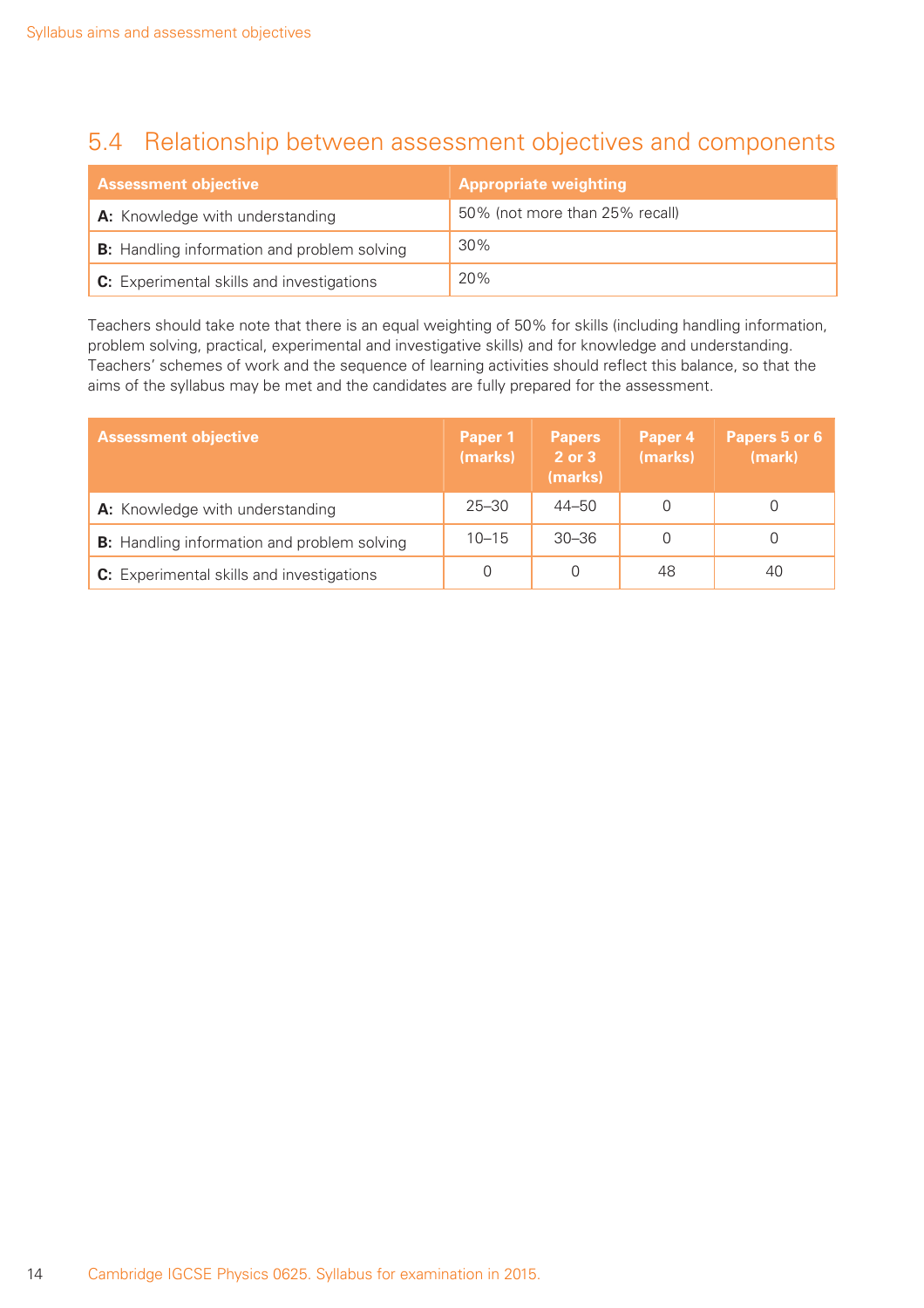## 5.5 Grade descriptions

The scheme of assessment is intended to encourage positive achievement by all candidates.

| <b>Grade A</b>                             | Candidate must show mastery of the Core curriculum and the Extended<br>curriculum                                                                                                                                                                                                                                                                                                                                                                                                                                                                                |
|--------------------------------------------|------------------------------------------------------------------------------------------------------------------------------------------------------------------------------------------------------------------------------------------------------------------------------------------------------------------------------------------------------------------------------------------------------------------------------------------------------------------------------------------------------------------------------------------------------------------|
| A Grade A<br>candidate will<br>be able to: | relate facts to principles and theories and vice versa<br>$\bullet$<br>state why particular techniques are preferred for a procedure or operation<br>$\bullet$<br>select and collate information from a number of sources and present it in a clear<br>$\bullet$<br>logical form<br>solve problems in situations which may involve a wide range of variables<br>$\bullet$<br>process data from a number of sources to identify any patterns or trends<br>$\bullet$<br>generate a hypothesis to explain facts, or find facts to support a hypothesis<br>$\bullet$ |
| <b>Grade C</b>                             | Candidate must show mastery of the Core curriculum, plus some ability to<br>answer questions which are aimed at a higher level.                                                                                                                                                                                                                                                                                                                                                                                                                                  |
| A Grade C<br>candidate will<br>be able to: | link facts to situations not specified in the syllabus<br>$\bullet$<br>describe the correct procedure(s) for a multi-stage operation<br>$\bullet$<br>select a range of information from a given source and present it in a clear<br>$\bullet$<br>logical form<br>identify patterns or trends in given information<br>$\bullet$<br>solve a problem involving more than one step, but with a limited range of variables<br>$\bullet$<br>generate a hypothesis to explain a given set of facts or data<br>$\bullet$                                                 |
| <b>Grade F</b>                             | Candidate must show competence in answering questions based on the Core<br>curriculum.                                                                                                                                                                                                                                                                                                                                                                                                                                                                           |
| A Grade F<br>candidate will<br>be able to: | recall facts contained in the syllabus<br>$\bullet$<br>indicate the correct procedure for a single operation<br>$\bullet$<br>select and present a single piece of information from a given source<br>$\bullet$<br>solve a problem involving one step, or more than one step if structured help is<br>$\bullet$<br>given<br>identify a pattern or trend where only minor manipulation of data is needed<br>$\bullet$<br>recognise which of two given hypotheses explains a set of facts or data<br>$\bullet$                                                      |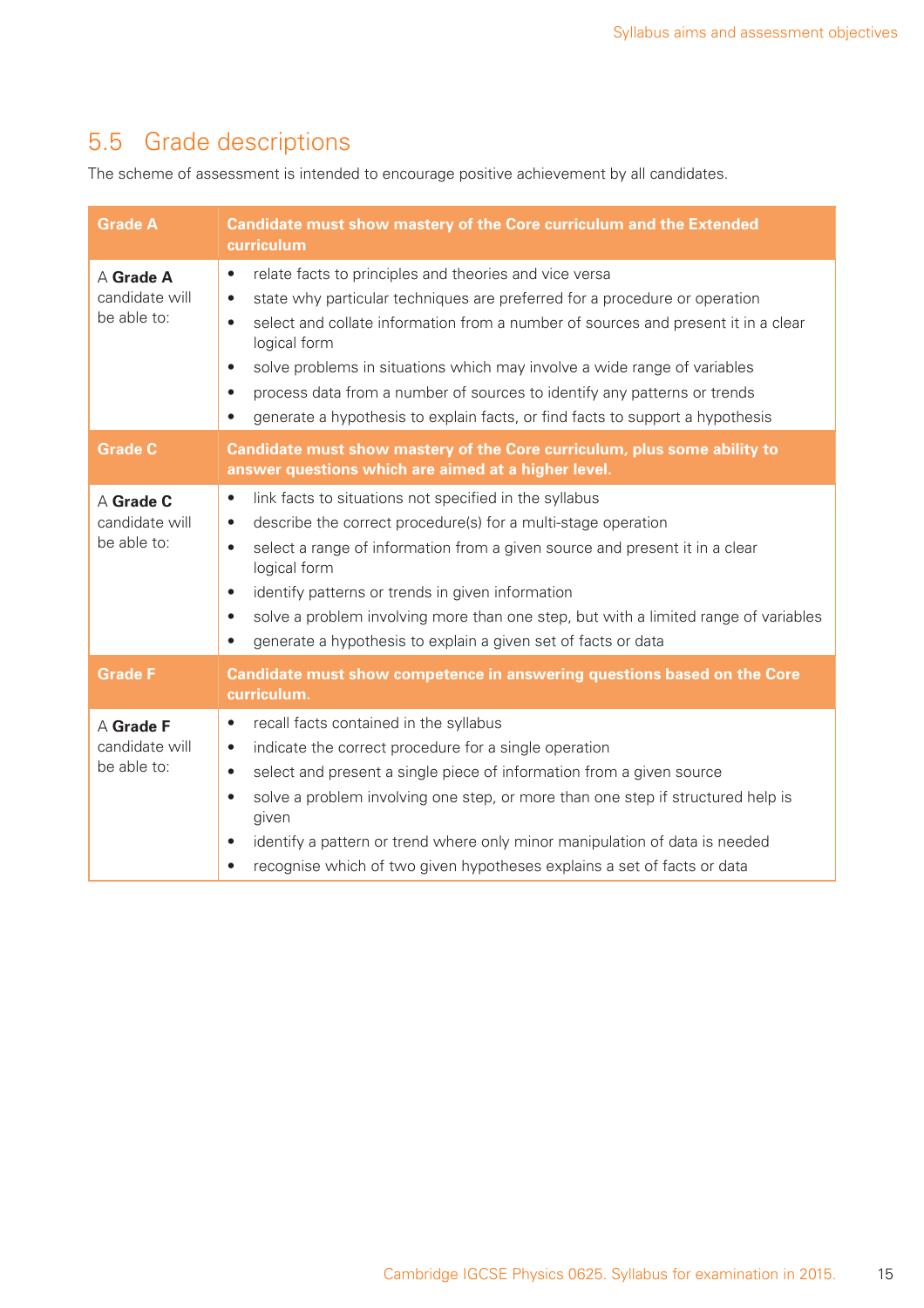## 5.6 Conventions (e.g. signs, symbols, terminology and nomenclature)

The syllabus and question papers will conform with generally accepted international practice.

In particular, please note the following documents, published in the UK, which will be used as guidelines:

Reports produced by the Association for Science Education (ASE):

- *SI Units, Signs, Symbols and Abbreviations* (1981)
- *Signs, Symbols and Systematics: The ASE Companion to 16–19 Science* (2000)

#### **Litre/dm3**

To avoid any confusion concerning the symbol for litre, **dm<sup>3</sup>** will be used in place of l or litre.

#### **Decimal markers**

In accordance with current ASE convention, decimal markers in examination papers will be a single dot on the line. Candidates are expected to follow this convention in their answers.

#### **Numbers**

Numbers from 1000 to 9999 will be printed without commas or spaces. Numbers greater than or equal to 10 000 will be printed without commas. A space will be left between each group of three whole numbers, e.g. 4 256 789.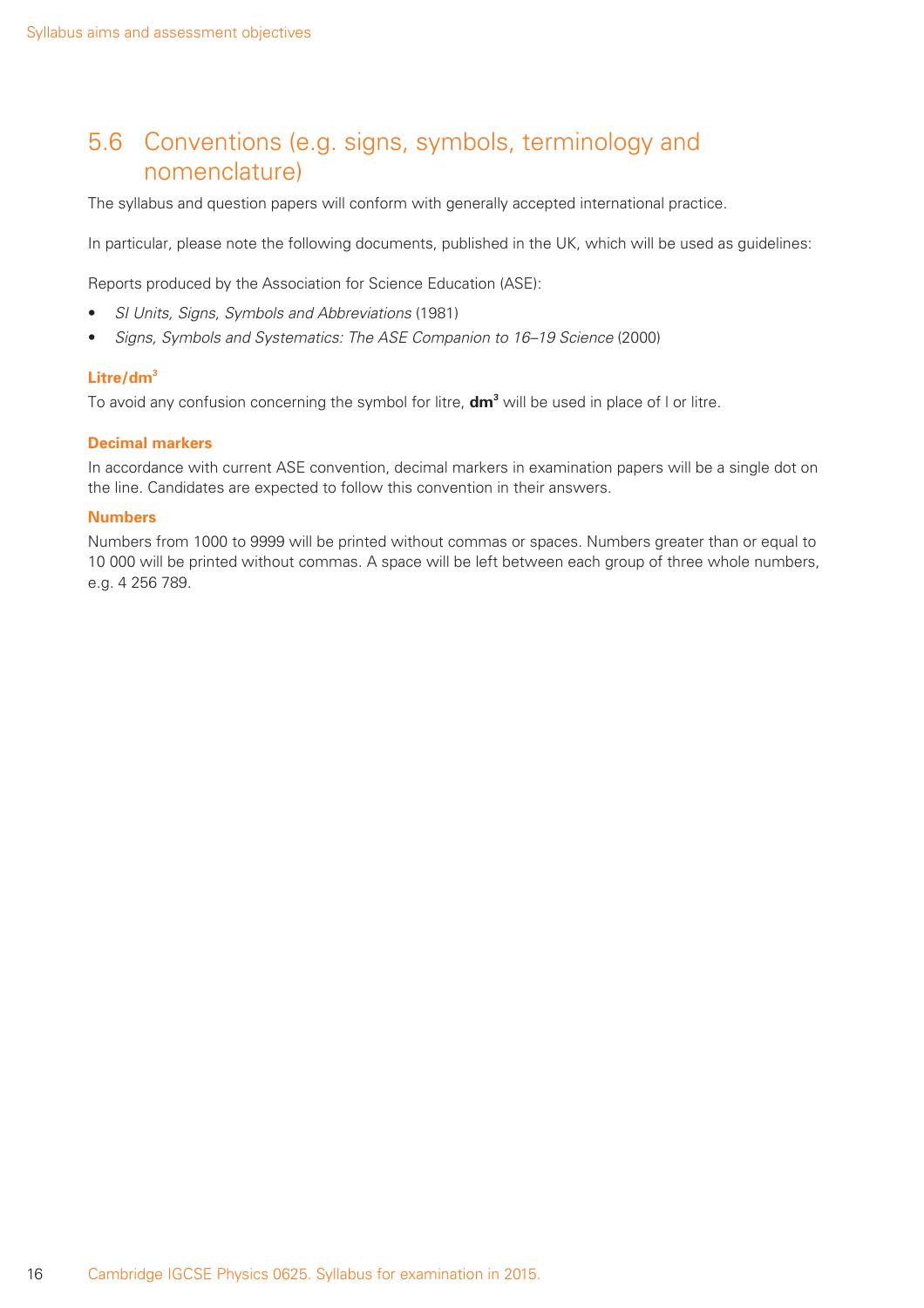## **6. Syllabus content**

All candidates should be taught the Core syllabus content. Candidates who are only taught the Core syllabus content can achieve a maximum grade C. Candidates aiming for grades A\* to C should be taught the Extended syllabus content. The Extended syllabus content includes both the Core and the Supplement syllabus content.

Throughout the course, teachers should aim to show the relevance of concepts to the candidates' everyday life and current technology. To encourage this approach and to allow teachers to use flexible programs to meet the course's general aims, we have limited the specified content of the syllabus. The following material should therefore be regarded as an exam syllabus rather than a teaching syllabus.

|                        | 1. General physics                                                                                                                                                                                                                                                                                          |                                                                                                                                                                                                                                                                      |  |  |
|------------------------|-------------------------------------------------------------------------------------------------------------------------------------------------------------------------------------------------------------------------------------------------------------------------------------------------------------|----------------------------------------------------------------------------------------------------------------------------------------------------------------------------------------------------------------------------------------------------------------------|--|--|
| <b>Core</b>            | 1.1 Length and time                                                                                                                                                                                                                                                                                         | <b>Supplement</b>                                                                                                                                                                                                                                                    |  |  |
| $\bullet$              | Use and describe the use of rules and measuring<br>cylinders to calculate a length or a volume<br>Use and describe the use of clocks and devices for<br>measuring an interval of time                                                                                                                       | Use and describe the use of a mechanical<br>method for the measurement of a small<br>distance (including use of a micrometer<br>screw gauge)<br>Measure and describe how to measure a<br>$\bullet$<br>short interval of time (including the period<br>of a pendulum) |  |  |
| <b>Core</b>            | 1.2 Speed, velocity and acceleration                                                                                                                                                                                                                                                                        | <b>Supplement</b>                                                                                                                                                                                                                                                    |  |  |
| $\bullet$<br>$\bullet$ | total distance<br>Define speed and calculate speed from<br>total time<br>Plot and interpret a speed/time graph or a distance/<br>time graph<br>Recognise from the shape of a speed/time graph<br>when a body is<br>at rest<br>moving with constant speed<br>$\qquad \qquad -$<br>moving with changing speed | Distinguish between speed and velocity<br>$\bullet$<br>Recognise linear motion for which the<br>$\bullet$<br>acceleration is constant and calculate the<br>acceleration<br>Recognise motion for which the<br>$\bullet$<br>acceleration is not constant               |  |  |
| $\bullet$              | Calculate the area under a speed/time graph to work<br>out the distance travelled for motion with constant<br>acceleration                                                                                                                                                                                  |                                                                                                                                                                                                                                                                      |  |  |
| $\bullet$              | Demonstrate some understanding that acceleration<br>is related to changing speed                                                                                                                                                                                                                            |                                                                                                                                                                                                                                                                      |  |  |
| $\bullet$              | State that the acceleration of free fall for a body near<br>to the Earth is constant                                                                                                                                                                                                                        | Describe qualitatively the motion of bodies<br>$\bullet$<br>falling in a uniform gravitational field with<br>and without air resistance (including<br>reference to terminal velocity)                                                                                |  |  |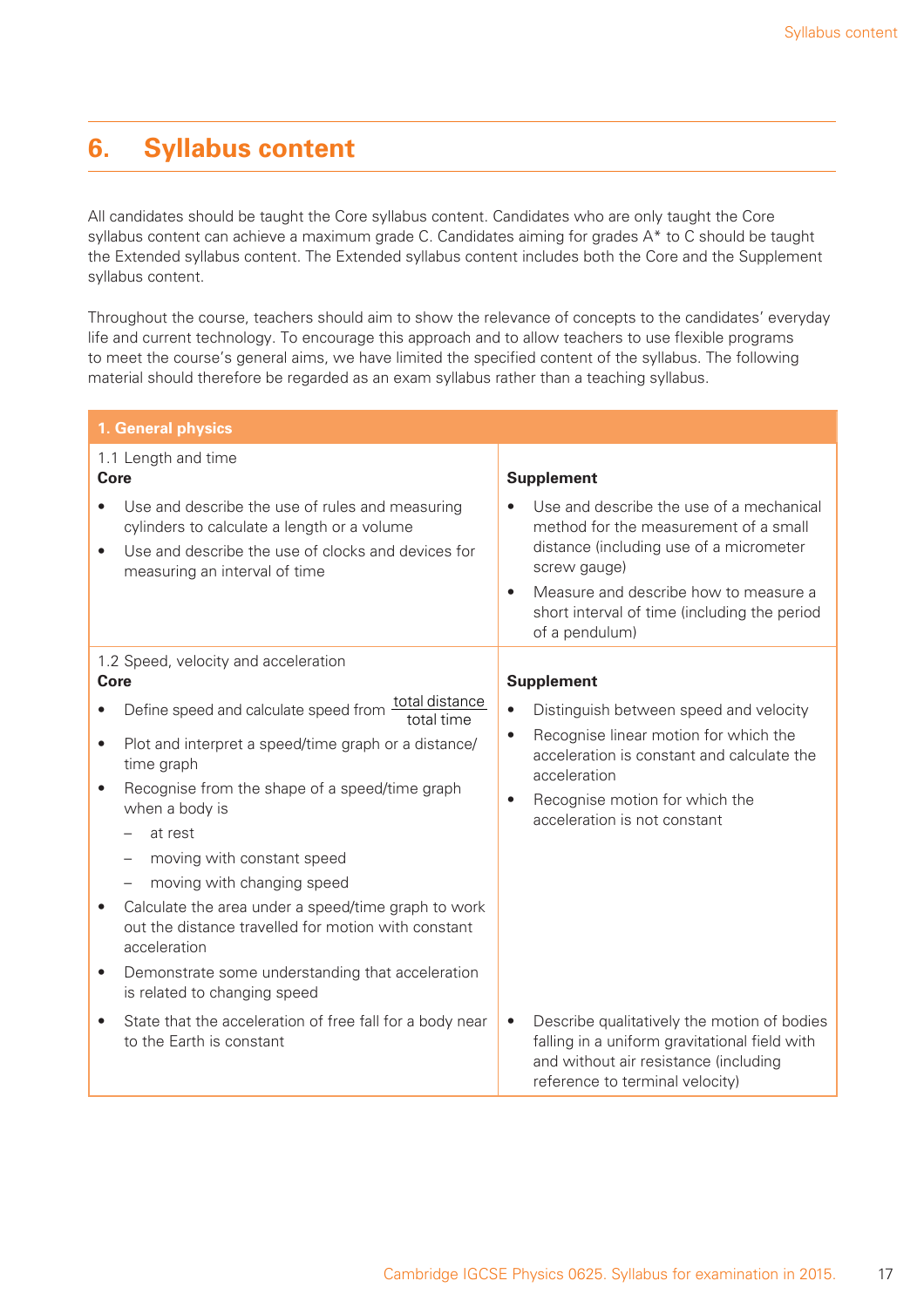| 1.3 Mass and weight<br>Core<br>Show familiarity with the idea of the mass of a body<br>$\bullet$                                                                                             | <b>Supplement</b><br>Demonstrate an understanding that mass                                                                                                                                                    |
|----------------------------------------------------------------------------------------------------------------------------------------------------------------------------------------------|----------------------------------------------------------------------------------------------------------------------------------------------------------------------------------------------------------------|
| State that weight is a force<br>$\bullet$                                                                                                                                                    | is a property that 'resists' change in motion                                                                                                                                                                  |
| Demonstrate understanding that weights (and<br>$\bullet$<br>hence masses) may be compared using a balance                                                                                    | Describe, and use the concept of, weight<br>$\bullet$<br>as the effect of a gravitational field on a<br>mass                                                                                                   |
| 1.4 Density<br><b>Core</b>                                                                                                                                                                   | <b>Supplement</b>                                                                                                                                                                                              |
| Describe an experiment to determine the density of<br>a liquid and of a regularly shaped solid and make the<br>necessary calculation                                                         | Describe the determination of the density<br>of an irregularly shaped solid by the<br>method of displacement, and make the<br>necessary calculation                                                            |
| 1.5 Forces                                                                                                                                                                                   |                                                                                                                                                                                                                |
| 1.5 (a) Effects of forces<br><b>Core</b>                                                                                                                                                     | <b>Supplement</b>                                                                                                                                                                                              |
| State that a force may produce a change in size and<br>$\bullet$<br>shape of a body                                                                                                          |                                                                                                                                                                                                                |
| Plot extension/load graphs and describe the<br>$\bullet$                                                                                                                                     | Interpret extension/load graphs<br>$\bullet$                                                                                                                                                                   |
| associated experimental procedure                                                                                                                                                            | State Hooke's Law and recall and use the<br>$\bullet$<br>expression $F = kx$                                                                                                                                   |
|                                                                                                                                                                                              | Recognise the significance of the term<br>'limit of proportionality' for an extension/<br>load graph                                                                                                           |
| Describe the ways in which a force may change the<br>$\bullet$<br>motion of a body<br>Find the resultant of two or more forces acting<br>$\bullet$                                           | Recall and use the relation between force,<br>$\bullet$<br>mass and acceleration (including the<br>direction)                                                                                                  |
| along the same line                                                                                                                                                                          | Describe qualitatively motion in a curved<br>path due to a perpendicular force<br>$(F = mv^2/r$ is <i>not</i> required)                                                                                        |
| 1.5 (b) Turning effect<br>Core                                                                                                                                                               | <b>Supplement</b>                                                                                                                                                                                              |
| Describe the moment of a force as a measure of its<br>$\bullet$<br>turning effect and give everyday examples<br>Describe qualitatively the balancing of a beam about<br>$\bullet$<br>a pivot | Perform and describe an experiment<br>(involving vertical forces) to show that<br>there is no net moment on a body in<br>equilibrium<br>Apply the idea of opposing moments to<br>simple systems in equilibrium |
| 1.5 (c) Conditions for equilibrium<br><b>Core</b>                                                                                                                                            |                                                                                                                                                                                                                |
| State that, when there is no resultant force and no<br>resultant turning effect, a system is in equilibrium                                                                                  |                                                                                                                                                                                                                |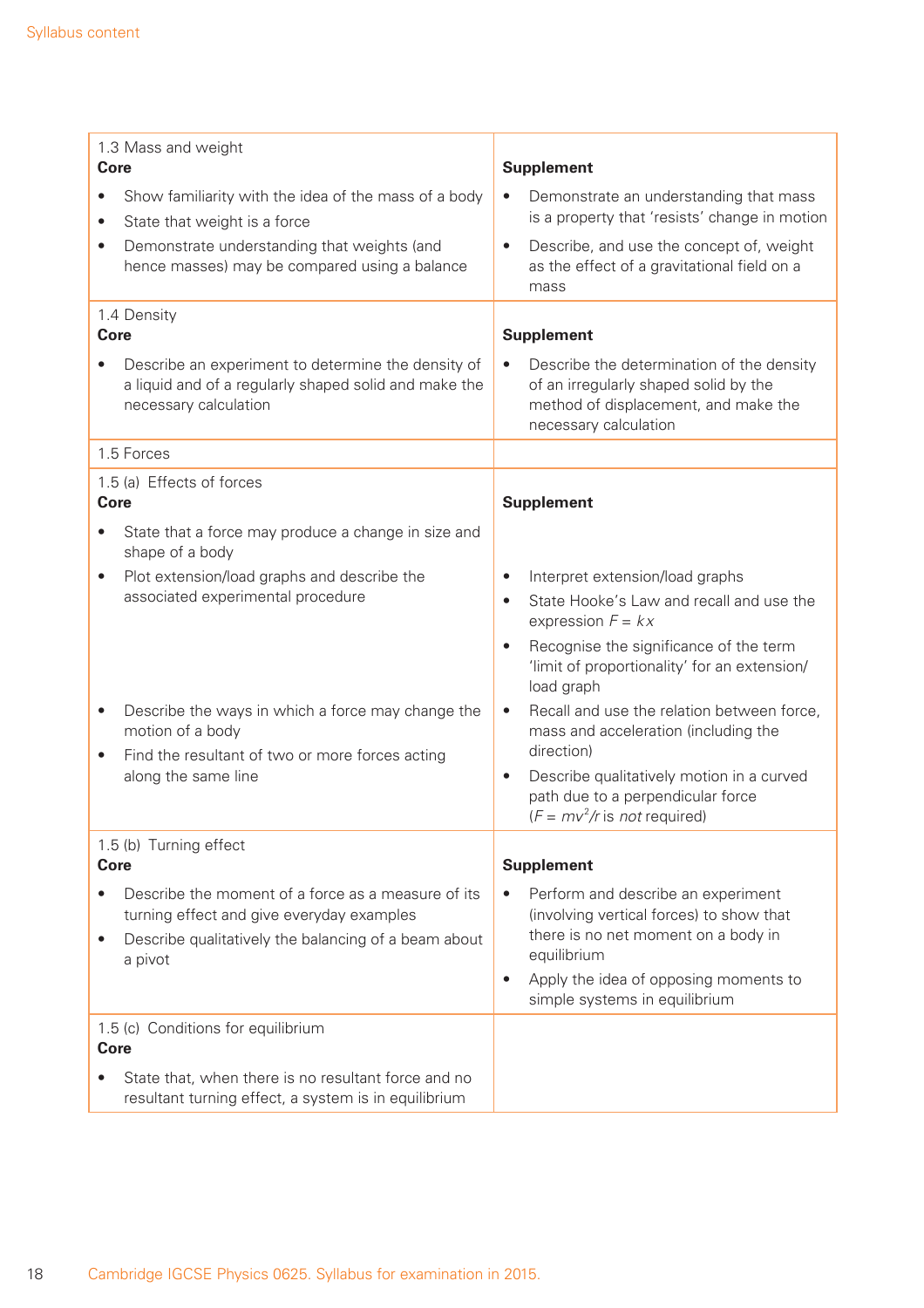| 1.5 (d) Centre of mass<br>Core<br>Perform and describe an experiment to determine<br>the position of the centre of mass of a plane lamina<br>Describe qualitatively the effect of the position of<br>$\bullet$<br>the centre of mass on the stability of simple objects                                                                                                                                                                                                                                                |                                                                                                                                                                                                                                                                             |
|------------------------------------------------------------------------------------------------------------------------------------------------------------------------------------------------------------------------------------------------------------------------------------------------------------------------------------------------------------------------------------------------------------------------------------------------------------------------------------------------------------------------|-----------------------------------------------------------------------------------------------------------------------------------------------------------------------------------------------------------------------------------------------------------------------------|
| 1.5 (e) Scalars and vectors                                                                                                                                                                                                                                                                                                                                                                                                                                                                                            | <b>Supplement</b><br>Demonstrate an understanding of the<br>difference between scalars and vectors<br>and give common examples<br>Add vectors by graphical representation to<br>$\bullet$<br>determine a resultant<br>Determine graphically the resultant of two<br>vectors |
| 1.6 Energy, work and power                                                                                                                                                                                                                                                                                                                                                                                                                                                                                             |                                                                                                                                                                                                                                                                             |
| 1.6 (a) Energy<br>Core                                                                                                                                                                                                                                                                                                                                                                                                                                                                                                 | <b>Supplement</b>                                                                                                                                                                                                                                                           |
| Demonstrate an understanding that an object may<br>have energy due to its motion or its position, and<br>that energy may be transferred and stored<br>Give examples of energy in different forms,<br>including kinetic, gravitational, chemical, strain,<br>nuclear, internal, electrical, light and sound<br>Give examples of the conversion of energy from<br>$\bullet$<br>one form to another, and of its transfer from one<br>place to another<br>Apply the principle of energy conservation to simple<br>examples | Recall and use the expressions<br>k.e. = $\frac{1}{2}mv^2$ and p.e. = mgh                                                                                                                                                                                                   |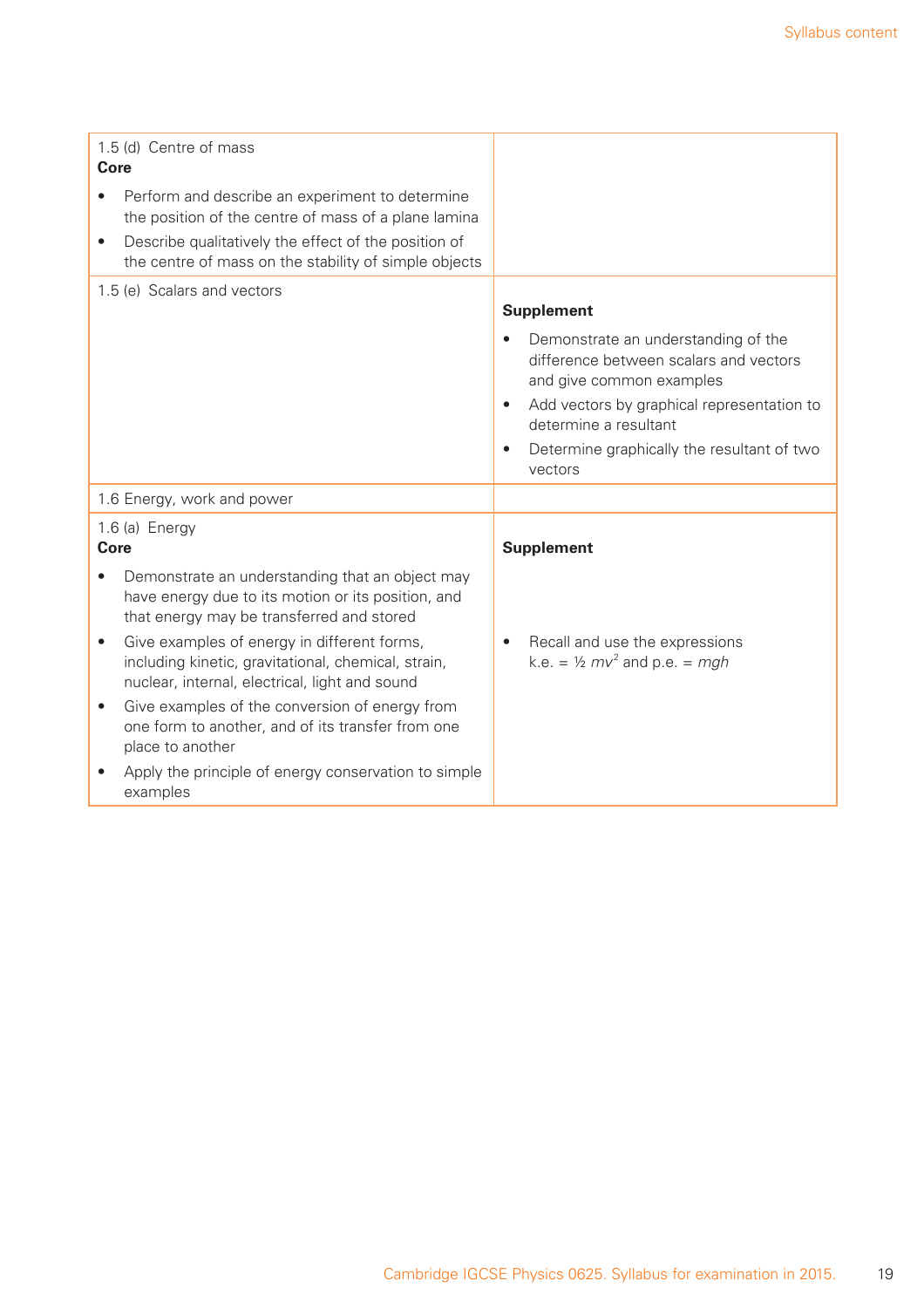| 1.6 (b) Energy resources                                                                                                                  |                                                                                                         |  |  |
|-------------------------------------------------------------------------------------------------------------------------------------------|---------------------------------------------------------------------------------------------------------|--|--|
| <b>Core</b>                                                                                                                               | <b>Supplement</b>                                                                                       |  |  |
| Distinguish between renewable and non-renewable<br>$\bullet$<br>sources of energy                                                         | Show an understanding that energy is<br>released by nuclear fusion in the Sun                           |  |  |
| Describe how electricity or other useful forms of<br>$\bullet$<br>energy may be obtained from:                                            |                                                                                                         |  |  |
| chemical energy stored in fuel                                                                                                            |                                                                                                         |  |  |
| water, including the energy stored in waves, in<br>tides, and in water behind hydroelectric dams                                          |                                                                                                         |  |  |
| geothermal resources                                                                                                                      |                                                                                                         |  |  |
| nuclear fission                                                                                                                           |                                                                                                         |  |  |
| heat and light from the Sun (solar cells and<br>panels)                                                                                   |                                                                                                         |  |  |
| Give advantages and disadvantages of each method<br>$\bullet$<br>in terms of cost, reliability, scale and environmental<br>impact         |                                                                                                         |  |  |
| Show a qualitative understanding of efficiency                                                                                            | Recall and use the equation:<br>useful energy output<br>$efficiency =$<br>$\times$ 100%<br>energy input |  |  |
|                                                                                                                                           |                                                                                                         |  |  |
| 1.6 (c) Work<br><b>Core</b>                                                                                                               | <b>Supplement</b>                                                                                       |  |  |
| Relate (without calculation) work done to the<br>magnitude of a force and the distance moved                                              | Describe energy changes in terms of work<br>done                                                        |  |  |
|                                                                                                                                           | Recall and use $\Delta W = Fd = \Delta E$<br>$\bullet$                                                  |  |  |
| 1.6 (d) Power                                                                                                                             |                                                                                                         |  |  |
| <b>Core</b>                                                                                                                               | <b>Supplement</b>                                                                                       |  |  |
| Relate (without calculation) power to work done and<br>time taken, using appropriate examples                                             | Recall and use the equation $P = E/t$ in<br>$\bullet$<br>simple systems                                 |  |  |
| 1.7 Pressure                                                                                                                              |                                                                                                         |  |  |
| <b>Core</b>                                                                                                                               | <b>Supplement</b>                                                                                       |  |  |
| Relate (without calculation) pressure to force and<br>$\bullet$<br>area, using appropriate examples                                       | Recall and use the equation $p = F/A$                                                                   |  |  |
| Describe the simple mercury barometer and its use<br>$\bullet$<br>in measuring atmospheric pressure                                       |                                                                                                         |  |  |
| Relate (without calculation) the pressure beneath<br>$\bullet$<br>a liquid surface to depth and to density, using<br>appropriate examples | Recall and use the equation $p = h \rho g$                                                              |  |  |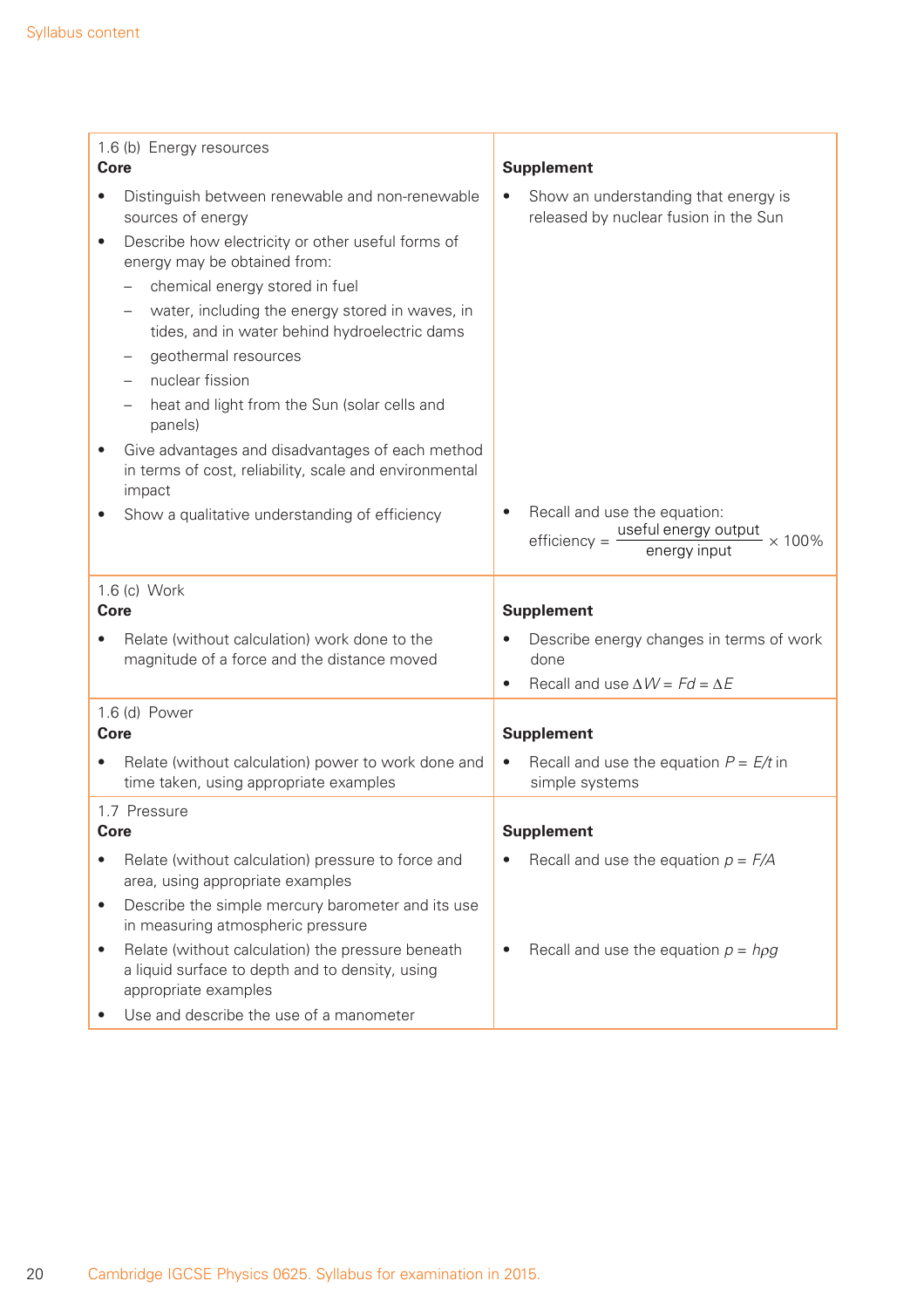| 2. Thermal physics                                                                                                                                                                        |                                                                                                                                              |
|-------------------------------------------------------------------------------------------------------------------------------------------------------------------------------------------|----------------------------------------------------------------------------------------------------------------------------------------------|
| 2.1 Simple kinetic molecular model of matter                                                                                                                                              |                                                                                                                                              |
| 2.1 (a) States of matter<br>Core                                                                                                                                                          |                                                                                                                                              |
| State the distinguishing properties of solids, liquids<br>and gases                                                                                                                       |                                                                                                                                              |
| 2.1 (b) Molecular model<br>Core                                                                                                                                                           | <b>Supplement</b>                                                                                                                            |
| Describe qualitatively the molecular structure of<br>$\bullet$<br>solids, liquids and gases<br>Interpret the temperature of a gas in terms of the<br>$\bullet$<br>motion of its molecules | Relate the properties of solids, liquids<br>and gases to the forces and distances<br>between molecules and to the motion of<br>the molecules |
| Describe qualitatively the pressure of a gas in terms<br>$\bullet$<br>of the motion of its molecules                                                                                      |                                                                                                                                              |
| Describe qualitatively the effect of a change of<br>$\bullet$<br>temperature on the pressure of a gas at constant<br>volume                                                               |                                                                                                                                              |
| Show an understanding of the random motion of<br>$\bullet$<br>particles in a suspension as evidence for the kinetic<br>molecular model of matter                                          |                                                                                                                                              |
| Describe this motion (sometimes known as<br>$\bullet$<br>Brownian motion) in terms of random molecular<br>bombardment                                                                     | Show an appreciation that massive<br>$\bullet$<br>particles may be moved by light, fast-<br>moving molecules                                 |
| 2.1 (c) Evaporation                                                                                                                                                                       |                                                                                                                                              |
| Core                                                                                                                                                                                      | <b>Supplement</b>                                                                                                                            |
| Describe evaporation in terms of the escape of<br>$\bullet$<br>more-energetic molecules from the surface of a<br>liquid                                                                   | Demonstrate an understanding of how<br>temperature, surface area and draught over<br>a surface influence evaporation                         |
| Relate evaporation to the consequent cooling                                                                                                                                              |                                                                                                                                              |
| 2.1 (d) Pressure changes<br>Core                                                                                                                                                          | <b>Supplement</b>                                                                                                                            |
|                                                                                                                                                                                           |                                                                                                                                              |
| Relate the change in volume of a gas to change in<br>pressure applied to the gas at constant temperature                                                                                  | Recall and use the equation $pV = constant$<br>at constant temperature                                                                       |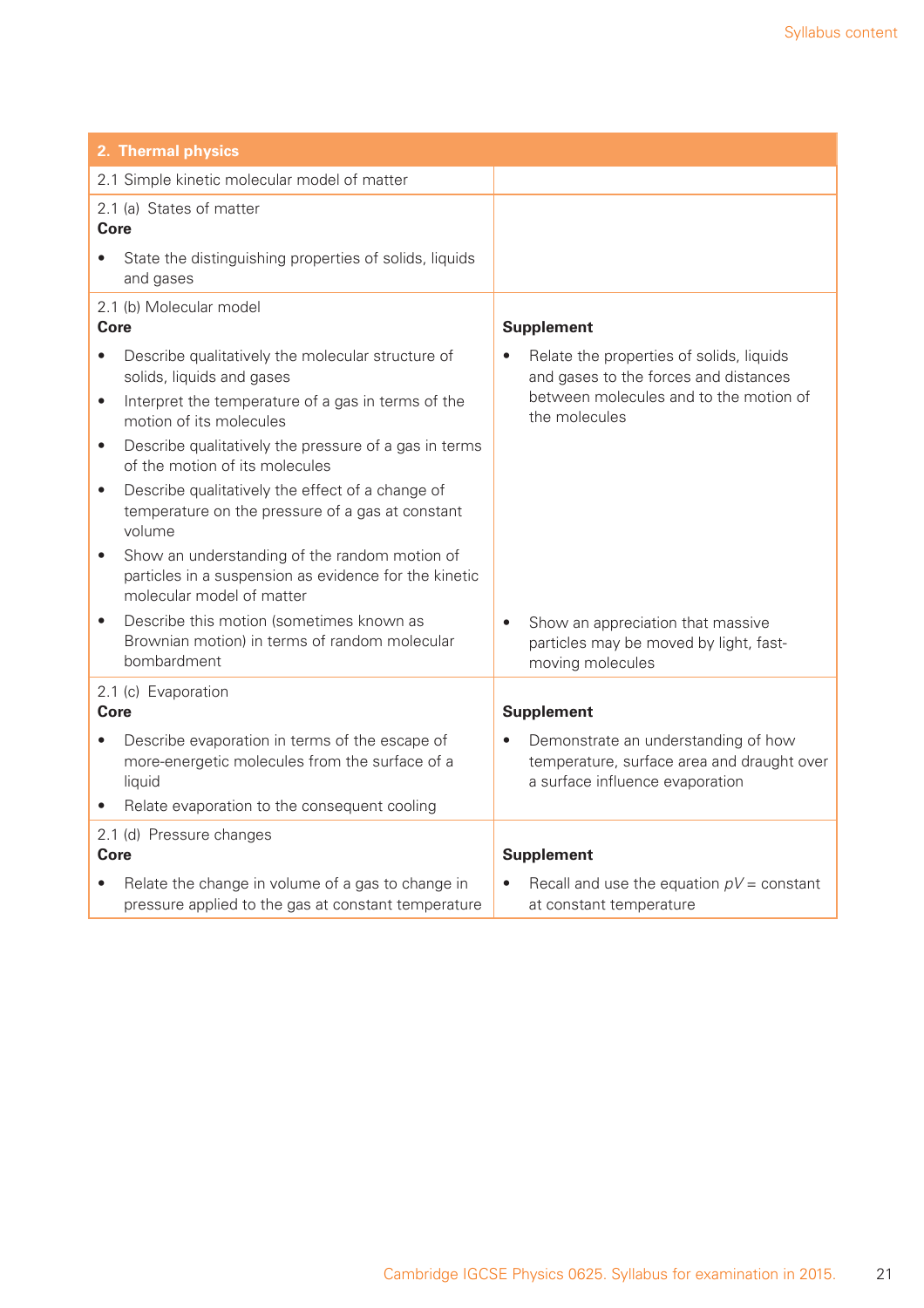| 2.2 Thermal properties                                                                                                                                      |                                                                                                                                                              |  |
|-------------------------------------------------------------------------------------------------------------------------------------------------------------|--------------------------------------------------------------------------------------------------------------------------------------------------------------|--|
| 2.2 (a) Thermal expansion of solids, liquids and gases<br>Core                                                                                              | <b>Supplement</b>                                                                                                                                            |  |
| Describe qualitatively the thermal expansion of<br>solids, liquids and gases                                                                                | Show an appreciation of the relative order<br>of magnitude of the expansion of solids,                                                                       |  |
| Identify and explain some of the everyday<br>$\bullet$<br>applications and consequences of thermal<br>expansion                                             | liquids and gases                                                                                                                                            |  |
| Describe qualitatively the effect of a change of<br>$\bullet$<br>temperature on the volume of a gas at constant<br>pressure                                 |                                                                                                                                                              |  |
| 2.2 (b) Measurement of temperature<br>Core                                                                                                                  | <b>Supplement</b>                                                                                                                                            |  |
| Appreciate how a physical property that varies with<br>temperature may be used for the measurement of<br>temperature, and state examples of such properties | Demonstrate understanding of sensitivity,<br>range and linearity                                                                                             |  |
| Recognise the need for and identify fixed points<br>٠<br>Describe the structure and action of liquid-in-glass<br>thermometers                               | Describe the structure of a thermocouple<br>$\bullet$<br>and show understanding of its use for<br>measuring high temperatures and those<br>that vary rapidly |  |
| 2.2 (c) Thermal capacity<br><b>Core</b>                                                                                                                     | <b>Supplement</b>                                                                                                                                            |  |
| Relate a rise in the temperature of a body to an<br>$\bullet$<br>increase in internal energy                                                                | Describe an experiment to measure the<br>specific heat capacity of a substance                                                                               |  |
| Show an understanding of the term thermal<br>$\bullet$<br>capacity                                                                                          |                                                                                                                                                              |  |
| 2.2 (d) Melting and boiling<br><b>Core</b>                                                                                                                  | <b>Supplement</b>                                                                                                                                            |  |
| Describe melting and boiling in terms of energy<br>input without a change in temperature<br>State the meaning of melting point and boiling point<br>٠       | Distinguish between boiling and<br>evaporation                                                                                                               |  |
| Describe condensation and solidification                                                                                                                    | Use the terms latent heat of vaporisation<br>$\bullet$<br>and latent heat of fusion and give a<br>molecular interpretation of latent heat                    |  |
|                                                                                                                                                             | Describe an experiment to measure<br>$\bullet$<br>specific latent heats for steam and for ice                                                                |  |
| 2.3 Transfer of thermal energy                                                                                                                              |                                                                                                                                                              |  |
| 2.3 (a) Conduction<br><b>Core</b>                                                                                                                           | <b>Supplement</b>                                                                                                                                            |  |
| Describe experiments to demonstrate the<br>$\bullet$<br>properties of good and bad conductors of heat                                                       | Give a simple molecular account of heat<br>transfer in solids                                                                                                |  |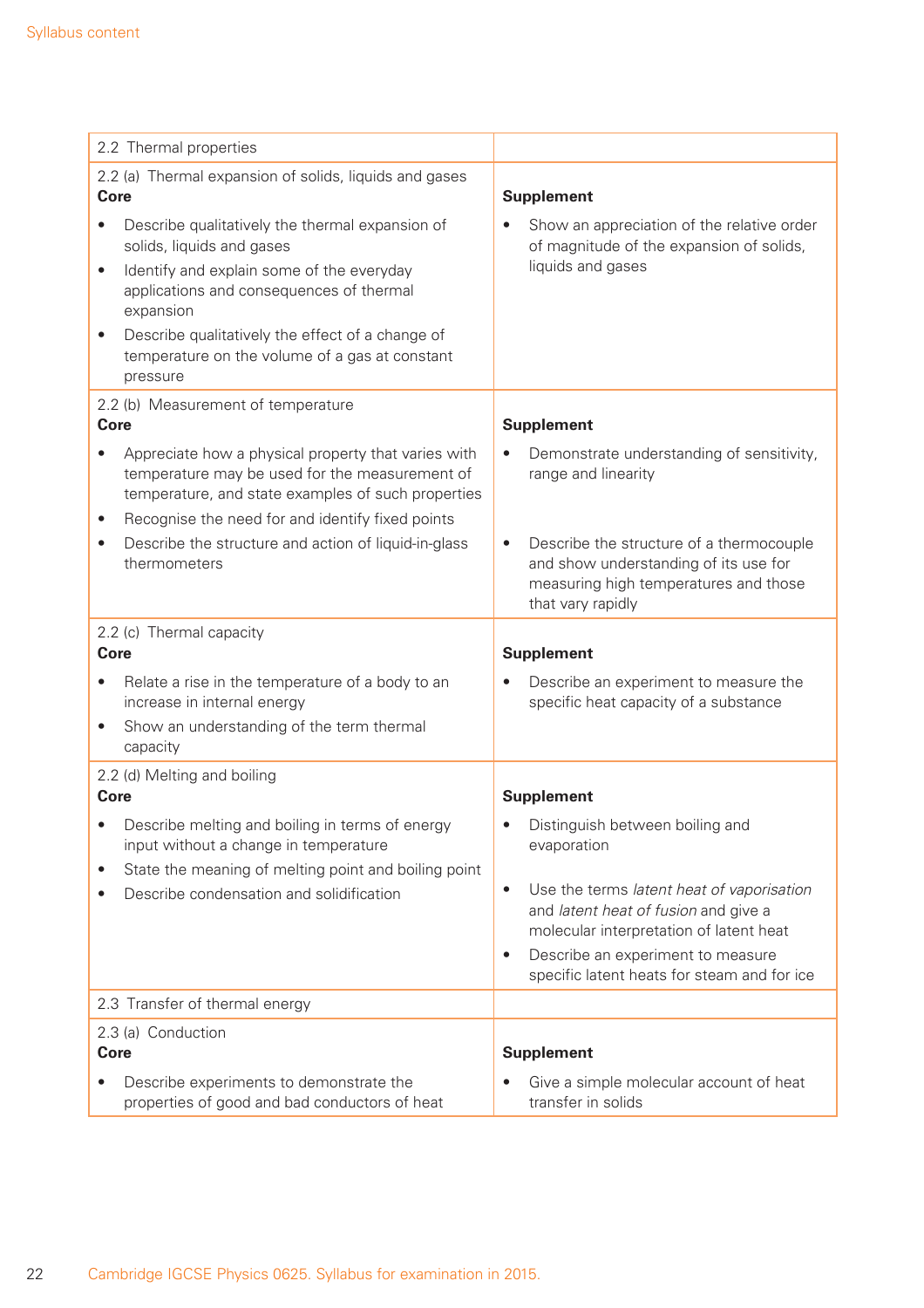| 2.3 (b) Convection<br>Core                                                                                                                     |                                                                                                                                 |
|------------------------------------------------------------------------------------------------------------------------------------------------|---------------------------------------------------------------------------------------------------------------------------------|
| Relate convection in fluids to density changes and<br>describe experiments to illustrate convection                                            |                                                                                                                                 |
| 2.3 (c) Radiation<br><b>Core</b>                                                                                                               | <b>Supplement</b>                                                                                                               |
| Identify infra-red radiation as part of the<br>electromagnetic spectrum                                                                        | Describe experiments to show the<br>properties of good and bad emitters<br>and good and bad absorbers of infra-red<br>radiation |
| 2.3 (d) Consequences of energy transfer<br>Core                                                                                                |                                                                                                                                 |
| Identify and explain some of the everyday<br>applications and consequences of conduction,<br>convection and radiation                          |                                                                                                                                 |
| 3. Properties of waves, including light and sound                                                                                              |                                                                                                                                 |
| 3.1 General wave properties<br><b>Core</b>                                                                                                     | <b>Supplement</b>                                                                                                               |
| Describe what is meant by wave motion as<br>$\bullet$<br>illustrated by vibration in ropes and springs and by<br>experiments using water waves |                                                                                                                                 |
| Use the term wavefront<br>$\bullet$                                                                                                            | Recall and use the equation $v = f \lambda$<br>$\bullet$                                                                        |
| Give the meaning of speed, frequency, wavelength<br>$\bullet$<br>and amplitude                                                                 |                                                                                                                                 |
| Distinguish between transverse and longitudinal<br>$\bullet$<br>waves and give suitable examples                                               |                                                                                                                                 |
| Describe the use of water waves to show:                                                                                                       | Interpret reflection, refraction and<br>$\bullet$                                                                               |
| reflection at a plane surface                                                                                                                  | diffraction using wave theory                                                                                                   |
| refraction due to a change of speed<br>diffraction produced by wide and narrow gaps                                                            |                                                                                                                                 |
| 3.2 Light                                                                                                                                      |                                                                                                                                 |
| 3.2 (a) Reflection of light                                                                                                                    |                                                                                                                                 |
| <b>Core</b>                                                                                                                                    | <b>Supplement</b>                                                                                                               |
| Describe the formation of an optical image by a<br>plane mirror, and give its characteristics                                                  |                                                                                                                                 |
| Use the law angle of incidence $=$ angle of reflection                                                                                         | Perform simple constructions,<br>$\bullet$                                                                                      |
|                                                                                                                                                | measurements and calculations                                                                                                   |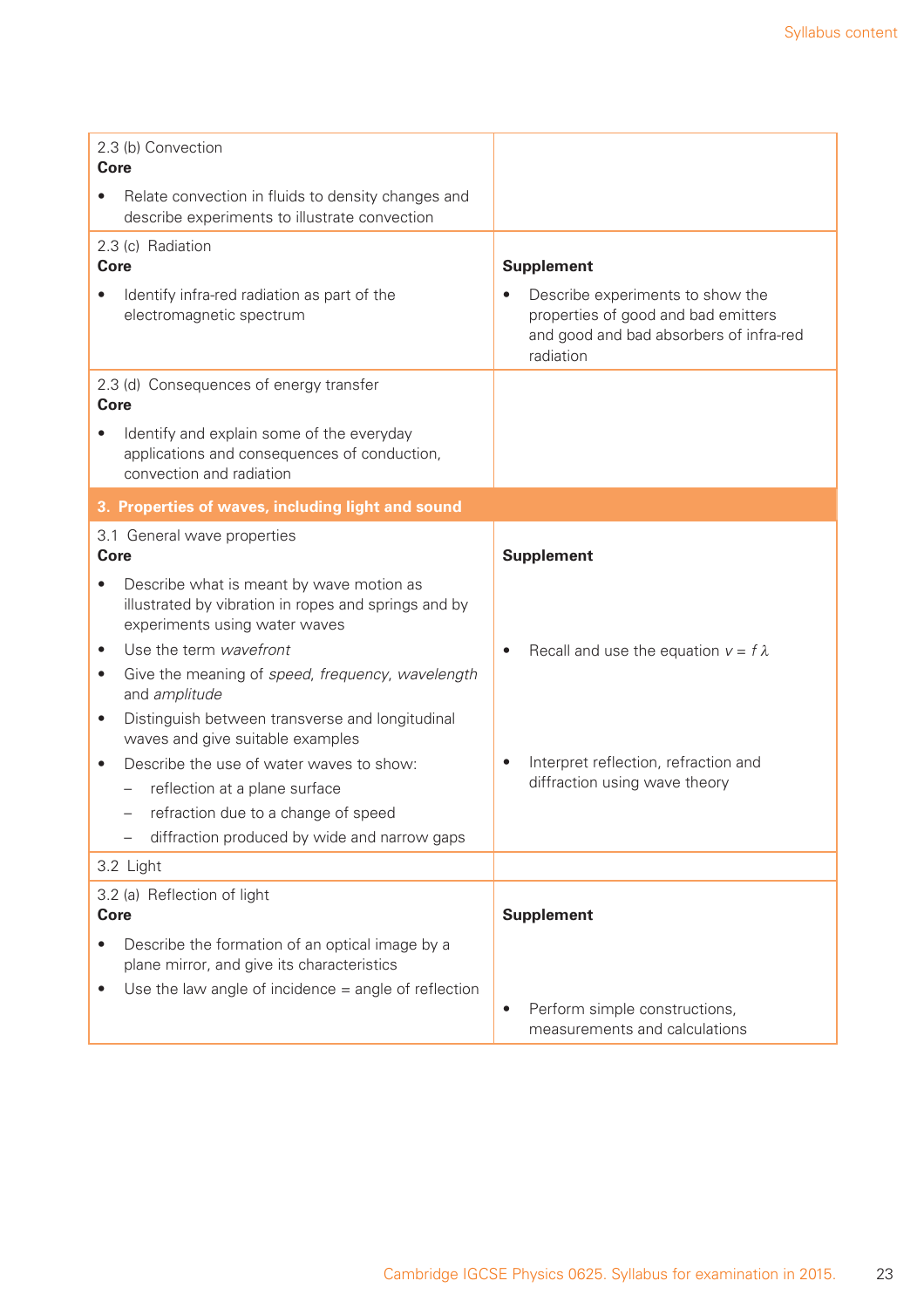| 3.2 (b) Refraction of light<br>Core                                                                                                                                                                                                                                              | <b>Supplement</b>                                                                                                                                                                                                                                                         |
|----------------------------------------------------------------------------------------------------------------------------------------------------------------------------------------------------------------------------------------------------------------------------------|---------------------------------------------------------------------------------------------------------------------------------------------------------------------------------------------------------------------------------------------------------------------------|
| Describe an experimental demonstration of the<br>refraction of light                                                                                                                                                                                                             |                                                                                                                                                                                                                                                                           |
| Use the terminology for the angle of incidence <i>i</i> and<br>$\bullet$<br>angle of refraction r and describe the passage of<br>light through parallel-sided transparent material<br>Give the meaning of critical angle<br>٠<br>Describe internal and total internal reflection | Recall and use the definition of refractive<br>$\bullet$<br>index n in terms of speed<br>Recall and use the equation<br>$\bullet$<br>$sin i/sin r = n$<br>Describe the action of optical<br>$\bullet$<br>fibres particularly in medicine and<br>communications technology |
| 3.2 (c) Thin converging lens<br><b>Core</b>                                                                                                                                                                                                                                      | <b>Supplement</b>                                                                                                                                                                                                                                                         |
| Describe the action of a thin converging lens on a<br>beam of light<br>Use the terms principal focus and focal length<br>$\bullet$                                                                                                                                               |                                                                                                                                                                                                                                                                           |
| Draw ray diagrams to illustrate the formation of a<br>$\bullet$<br>real image by a single lens                                                                                                                                                                                   | Draw ray diagrams to illustrate the<br>$\bullet$<br>formation of a virtual image by a single lens<br>Use and describe the use of a single lens<br>$\bullet$<br>as a magnifying glass                                                                                      |
| 3.2 (d) Dispersion of light<br>Core                                                                                                                                                                                                                                              |                                                                                                                                                                                                                                                                           |
| Give a qualitative account of the dispersion of light as<br>shown by the action of a glass prism on light                                                                                                                                                                        |                                                                                                                                                                                                                                                                           |
| 3.2 (e) Electromagnetic spectrum<br><b>Core</b>                                                                                                                                                                                                                                  | <b>Supplement</b>                                                                                                                                                                                                                                                         |
| Describe the main features of the electromagnetic<br>spectrum and state that all e.m. waves travel with<br>the same high speed in vacuo                                                                                                                                          | State the approximate value of the speed<br>of electromagnetic waves<br>Use the term <i>monochromatic</i><br>$\bullet$                                                                                                                                                    |
| Describe the role of electromagnetic waves in:<br>radio and television communications (radio<br>waves)                                                                                                                                                                           |                                                                                                                                                                                                                                                                           |
| satellite television and telephones (microwaves)<br>electrical appliances, remote controllers for                                                                                                                                                                                |                                                                                                                                                                                                                                                                           |
| televisions and intruder alarms (infra-red)                                                                                                                                                                                                                                      |                                                                                                                                                                                                                                                                           |
| medicine and security (X-rays)                                                                                                                                                                                                                                                   |                                                                                                                                                                                                                                                                           |
| Demonstrate an awareness of safety issues<br>٠<br>regarding the use of microwaves and X-rays                                                                                                                                                                                     |                                                                                                                                                                                                                                                                           |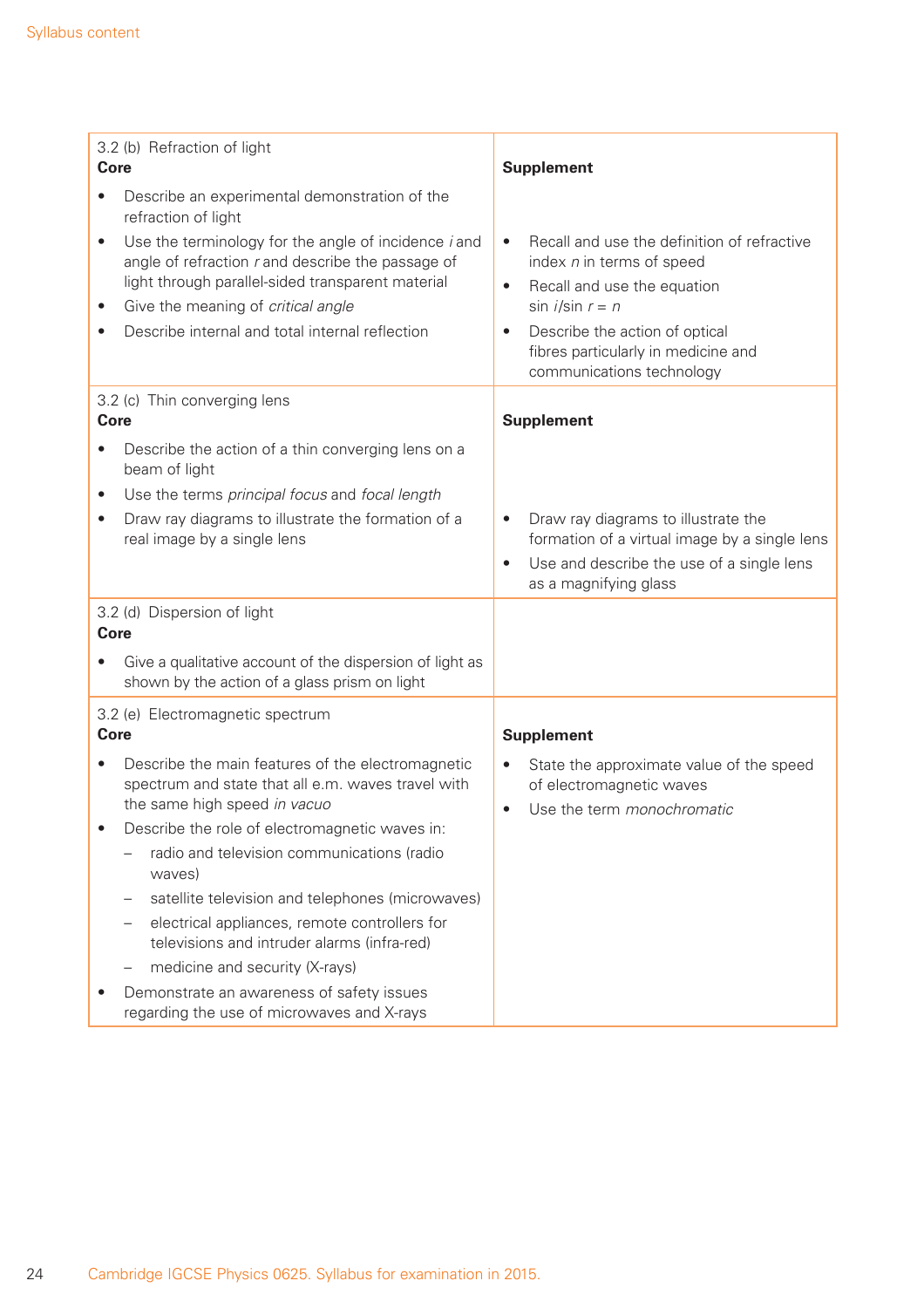| Core                   | 3.3 Sound                                                                                                                      |           | <b>Supplement</b>                                                                |
|------------------------|--------------------------------------------------------------------------------------------------------------------------------|-----------|----------------------------------------------------------------------------------|
|                        | Describe the production of sound by vibrating<br>sources                                                                       |           |                                                                                  |
| $\bullet$              | Describe the longitudinal nature of sound waves                                                                                | $\bullet$ | Describe compression and rarefaction                                             |
| $\bullet$<br>$\bullet$ | State the approximate range of audible frequencies<br>Show an understanding that a medium is needed to<br>transmit sound waves |           |                                                                                  |
| $\bullet$              | Describe an experiment to determine the speed of<br>sound in air                                                               | $\bullet$ | State the order of magnitude of the speed<br>of sound in air, liquids and solids |
| $\bullet$              | Relate the loudness and pitch of sound waves to<br>amplitude and frequency                                                     |           |                                                                                  |
| $\bullet$              | Describe how the reflection of sound may produce<br>an echo                                                                    |           |                                                                                  |
|                        | 4. Electricity and magnetism                                                                                                   |           |                                                                                  |
| <b>Core</b>            | 4.1 Simple phenomena of magnetism                                                                                              |           |                                                                                  |
|                        | State the properties of magnets                                                                                                |           |                                                                                  |
| $\bullet$              | Give an account of induced magnetism                                                                                           |           |                                                                                  |
| $\bullet$              | Distinguish between ferrous and non-ferrous<br>materials                                                                       |           |                                                                                  |
| $\bullet$              | Describe methods of magnetisation and of<br>demagnetisation                                                                    |           |                                                                                  |
| $\bullet$              | Describe an experiment to identify the pattern of<br>field lines around a bar magnet                                           |           |                                                                                  |
| $\bullet$              | Distinguish between the magnetic properties of iron<br>and steel                                                               |           |                                                                                  |
| $\bullet$              | Distinguish between the design and use of<br>permanent magnets and electromagnets                                              |           |                                                                                  |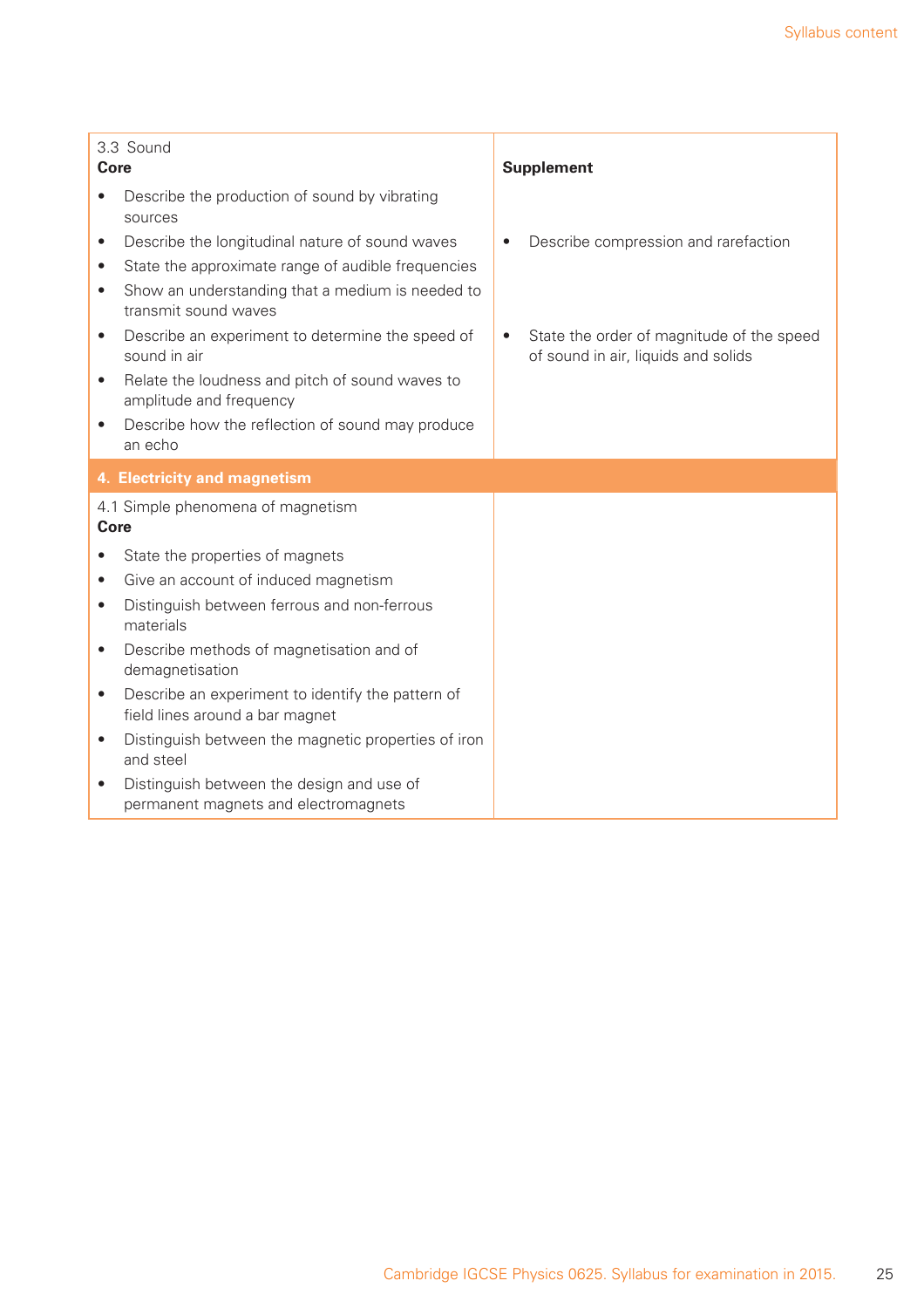| 4.2 Electrical quantities                                                                                 |                                                                                                                                                                                     |
|-----------------------------------------------------------------------------------------------------------|-------------------------------------------------------------------------------------------------------------------------------------------------------------------------------------|
| 4.2 (a) Electric charge                                                                                   |                                                                                                                                                                                     |
| Core                                                                                                      | <b>Supplement</b>                                                                                                                                                                   |
| Describe simple experiments to show the<br>$\bullet$<br>production and detection of electrostatic charges |                                                                                                                                                                                     |
| State that there are positive and negative charges<br>$\bullet$                                           | State that charge is measured in coulombs<br>$\bullet$                                                                                                                              |
| State that unlike charges attract and that like<br>$\bullet$<br>charges repel                             |                                                                                                                                                                                     |
| Describe an electric field as a region in which an<br>$\bullet$<br>electric charge experiences a force    | State the direction of lines of force and<br>$\bullet$<br>describe simple field patterns, including<br>the field around a point charge and the field<br>between two parallel plates |
| Distinguish between electrical conductors and                                                             | Give an account of charging by induction<br>$\bullet$                                                                                                                               |
| insulators and give typical examples                                                                      | Recall and use the simple electron model<br>$\bullet$<br>to distinguish between conductors and<br>insulators                                                                        |
| 4.2 (b) Current                                                                                           |                                                                                                                                                                                     |
| <b>Core</b>                                                                                               | <b>Supplement</b>                                                                                                                                                                   |
| State that current is related to the flow of charge<br>Use and describe the use of an ammeter             | Show understanding that a current is a rate<br>$\bullet$<br>of flow of charge and recall and use the<br>equation $I = Q/t$                                                          |
|                                                                                                           | Distinguish between the direction of flow<br>$\bullet$<br>of electrons and conventional current                                                                                     |
| 4.2 (c) Electromotive force                                                                               |                                                                                                                                                                                     |
| Core                                                                                                      | <b>Supplement</b>                                                                                                                                                                   |
| State that the electromotive force (e.m.f.) of a<br>source of electrical energy is measured in volts      | Show understanding that e.m.f. is defined<br>in terms of energy supplied by a source in<br>driving charge round a complete circuit                                                  |
| 4.2 (d) Potential difference                                                                              |                                                                                                                                                                                     |
| <b>Core</b>                                                                                               |                                                                                                                                                                                     |
| State that the potential difference across a circuit<br>component is measured in volts                    |                                                                                                                                                                                     |
| Use and describe the use of a voltmeter<br>$\bullet$                                                      |                                                                                                                                                                                     |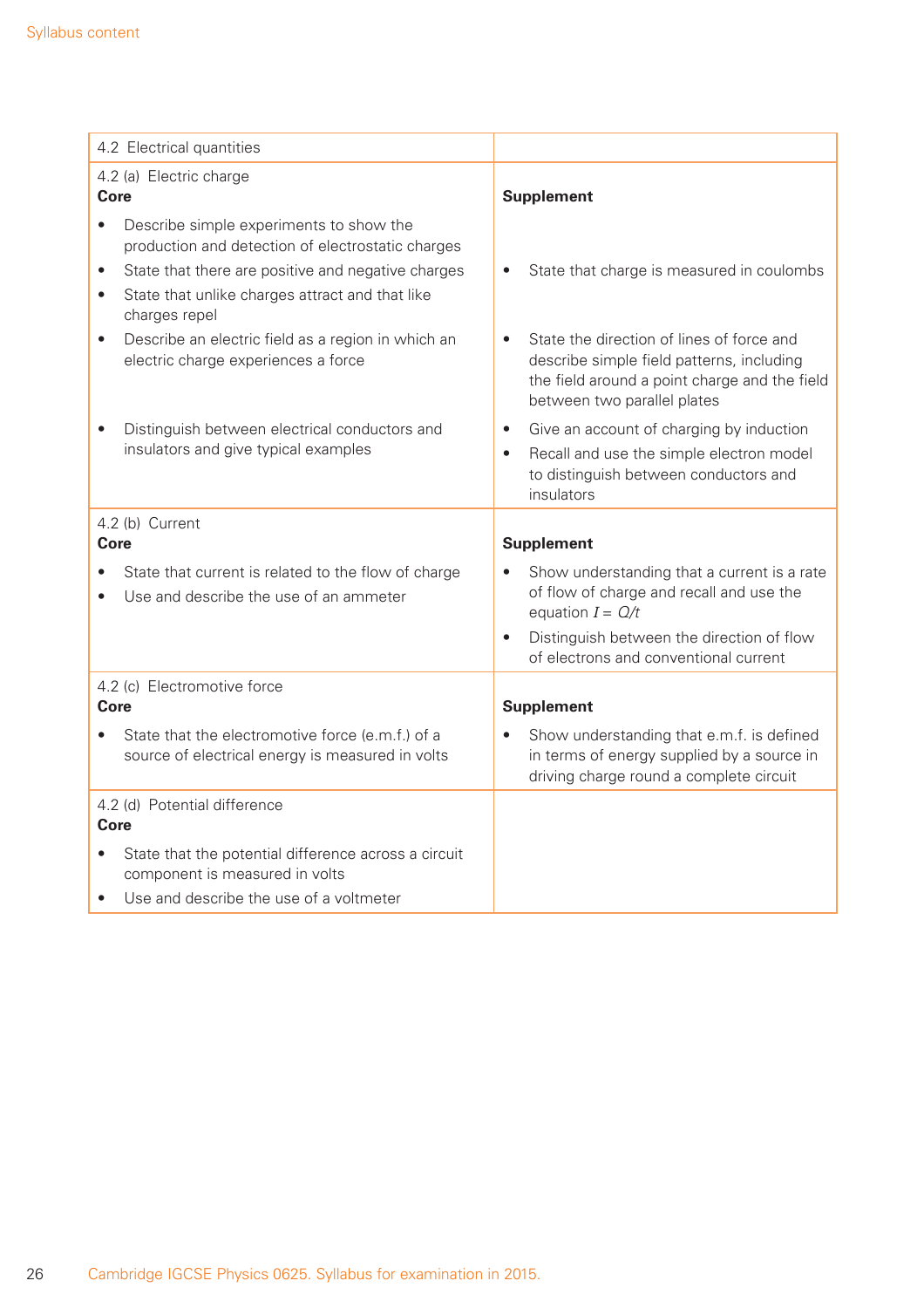| 4.2 (e) Resistance                   |                                                                                                                                                                                                  |                   |                                                                                                                                                                                    |
|--------------------------------------|--------------------------------------------------------------------------------------------------------------------------------------------------------------------------------------------------|-------------------|------------------------------------------------------------------------------------------------------------------------------------------------------------------------------------|
| Core                                 |                                                                                                                                                                                                  |                   | <b>Supplement</b>                                                                                                                                                                  |
|                                      | State that resistance $=$ p.d./current and understand<br>qualitatively how changes in p.d. or resistance<br>affect current                                                                       |                   |                                                                                                                                                                                    |
|                                      | Recall and use the equation $R = V/I$                                                                                                                                                            |                   |                                                                                                                                                                                    |
| $\bullet$                            | Describe an experiment to determine resistance<br>using a voltmeter and an ammeter                                                                                                               |                   |                                                                                                                                                                                    |
| $\bullet$                            | Relate (without calculation) the resistance of a wire<br>to its length and to its diameter                                                                                                       | $\bullet$         | Recall and use quantitatively the<br>proportionality between resistance and<br>length, and the inverse proportionality<br>between resistance and cross-sectional<br>area of a wire |
|                                      | 4.2 (f) Electrical energy                                                                                                                                                                        |                   | <b>Supplement</b>                                                                                                                                                                  |
|                                      |                                                                                                                                                                                                  |                   | Recall and use the equations<br>$P = IV$ and $E = IVt$                                                                                                                             |
|                                      | 4.3 Electric circuits                                                                                                                                                                            |                   |                                                                                                                                                                                    |
| 4.3 (a) Circuit diagrams             |                                                                                                                                                                                                  |                   |                                                                                                                                                                                    |
| <b>Core</b>                          |                                                                                                                                                                                                  | <b>Supplement</b> |                                                                                                                                                                                    |
|                                      | Draw and interpret circuit diagrams containing<br>sources, switches, resistors (fixed and variable),<br>lamps, ammeters, voltmeters, magnetising coils,<br>transformers, bells, fuses and relays |                   | Draw and interpret circuit diagrams<br>containing diodes and transistors                                                                                                           |
| 4.3 (b) Series and parallel circuits |                                                                                                                                                                                                  |                   |                                                                                                                                                                                    |
| <b>Core</b>                          |                                                                                                                                                                                                  |                   | <b>Supplement</b>                                                                                                                                                                  |
|                                      | Understand that the current at every point in a<br>series circuit is the same                                                                                                                    |                   | Recall and use the fact that the sum of the<br>p.d.s across the components in a series                                                                                             |
| $\bullet$                            | Give the combined resistance of two or more<br>resistors in series                                                                                                                               |                   | circuit is equal to the total p.d. across the<br>supply                                                                                                                            |
|                                      | State that, for a parallel circuit, the current from the<br>source is larger than the current in each branch                                                                                     |                   | Recall and use the fact that the current<br>from the source is the sum of the currents                                                                                             |
| ٠                                    | State that the combined resistance of two resistors in<br>parallel is less than that of either resistor by itself                                                                                | $\bullet$         | in the separate branches of a parallel circuit<br>Calculate the effective resistance of two                                                                                        |
| ٠                                    | State the advantages of connecting lamps in parallel<br>in a lighting circuit                                                                                                                    |                   | resistors in parallel                                                                                                                                                              |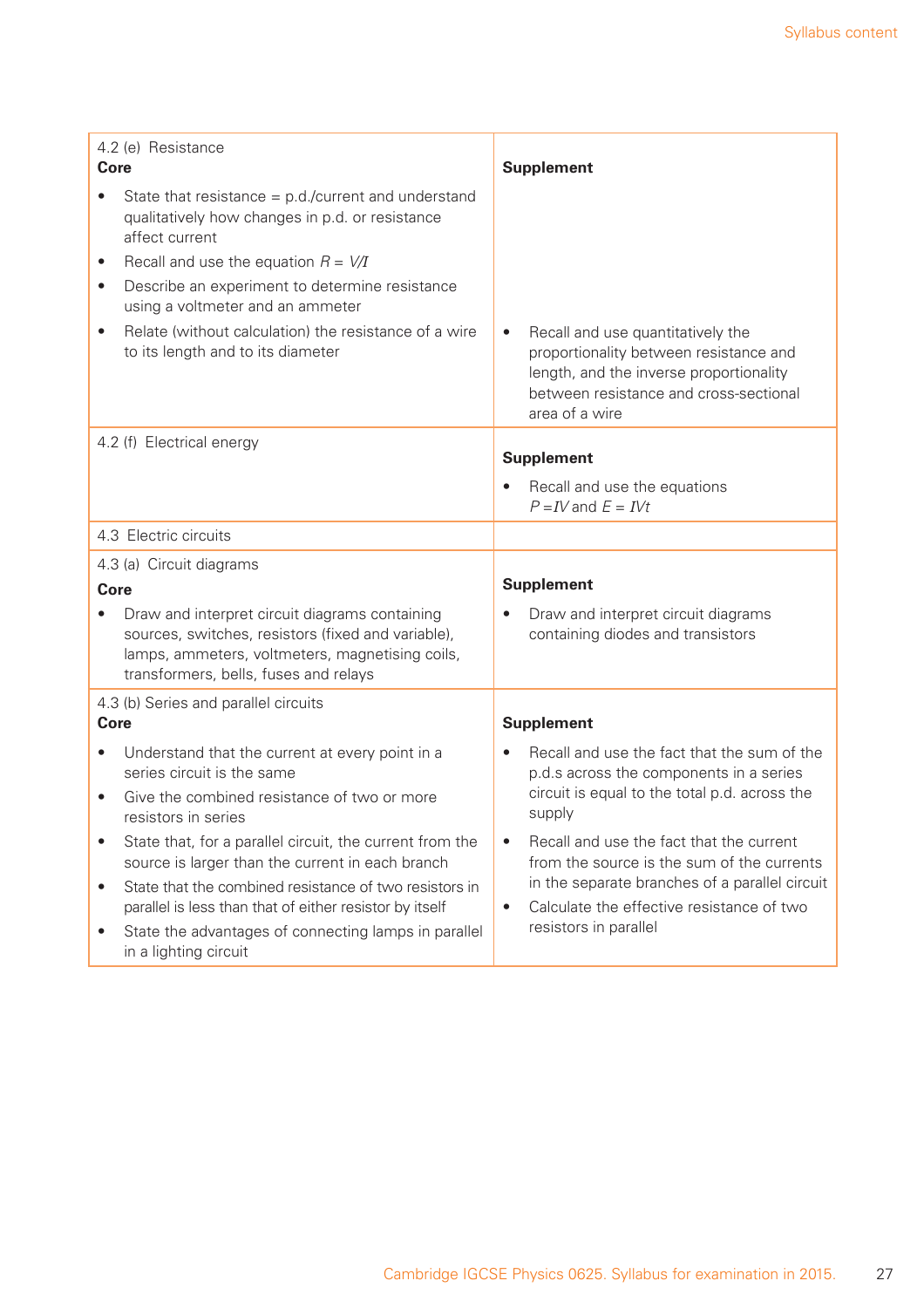| 4.3 (c) Action and use of circuit components                                                                                                                                                                                                                                                                                                                                                                                                                                         |                                                                                                                                                                                                                                                                                                          |
|--------------------------------------------------------------------------------------------------------------------------------------------------------------------------------------------------------------------------------------------------------------------------------------------------------------------------------------------------------------------------------------------------------------------------------------------------------------------------------------|----------------------------------------------------------------------------------------------------------------------------------------------------------------------------------------------------------------------------------------------------------------------------------------------------------|
| <b>Core</b>                                                                                                                                                                                                                                                                                                                                                                                                                                                                          | <b>Supplement</b>                                                                                                                                                                                                                                                                                        |
| Describe the action of a variable potential divider<br>$\bullet$<br>(potentiometer)<br>Describe the action of thermistors and light-<br>$\bullet$<br>dependent resistors and show understanding of<br>their use as input transducers<br>Describe the action of a capacitor as an energy<br>$\bullet$<br>store and show understanding of its use in time-<br>delay circuits<br>Describe the action of a relay and show<br>$\bullet$<br>understanding of its use in switching circuits | Describe the action of a diode and show<br>$\bullet$<br>understanding of its use as a rectifier<br>Describe the action of a transistor as an<br>$\bullet$<br>electrically operated switch and show<br>understanding of its use in switching<br>circuits<br>Recognise and show understanding<br>$\bullet$ |
|                                                                                                                                                                                                                                                                                                                                                                                                                                                                                      | of circuits operating as light-sensitive<br>switches and temperature-operated alarms                                                                                                                                                                                                                     |
|                                                                                                                                                                                                                                                                                                                                                                                                                                                                                      | (using a relay or a transistor)                                                                                                                                                                                                                                                                          |
| 4.3 (d) Digital electronics                                                                                                                                                                                                                                                                                                                                                                                                                                                          | <b>Supplement</b>                                                                                                                                                                                                                                                                                        |
|                                                                                                                                                                                                                                                                                                                                                                                                                                                                                      | Explain and use the terms digital and<br>$\bullet$                                                                                                                                                                                                                                                       |
|                                                                                                                                                                                                                                                                                                                                                                                                                                                                                      | analogue                                                                                                                                                                                                                                                                                                 |
|                                                                                                                                                                                                                                                                                                                                                                                                                                                                                      | State that logic gates are circuits containing<br>transistors and other components                                                                                                                                                                                                                       |
|                                                                                                                                                                                                                                                                                                                                                                                                                                                                                      | Describe the action of NOT, AND, OR,<br>$\bullet$<br>NAND and NOR gates                                                                                                                                                                                                                                  |
|                                                                                                                                                                                                                                                                                                                                                                                                                                                                                      | Design and understand simple digital<br>circuits combining several logic gates                                                                                                                                                                                                                           |
|                                                                                                                                                                                                                                                                                                                                                                                                                                                                                      | State and use the symbols for logic gates<br>$\bullet$<br>(candidates should use the American<br>ANSI#Y 32.14 symbols)                                                                                                                                                                                   |
| 4.4 Dangers of electricity                                                                                                                                                                                                                                                                                                                                                                                                                                                           |                                                                                                                                                                                                                                                                                                          |
| Core                                                                                                                                                                                                                                                                                                                                                                                                                                                                                 |                                                                                                                                                                                                                                                                                                          |
| state the hazards of:                                                                                                                                                                                                                                                                                                                                                                                                                                                                |                                                                                                                                                                                                                                                                                                          |
| damaged insulation                                                                                                                                                                                                                                                                                                                                                                                                                                                                   |                                                                                                                                                                                                                                                                                                          |
| overheating of cables                                                                                                                                                                                                                                                                                                                                                                                                                                                                |                                                                                                                                                                                                                                                                                                          |
| damp conditions                                                                                                                                                                                                                                                                                                                                                                                                                                                                      |                                                                                                                                                                                                                                                                                                          |
| Show an understanding of the use of fuses and<br>circuit-breakers                                                                                                                                                                                                                                                                                                                                                                                                                    |                                                                                                                                                                                                                                                                                                          |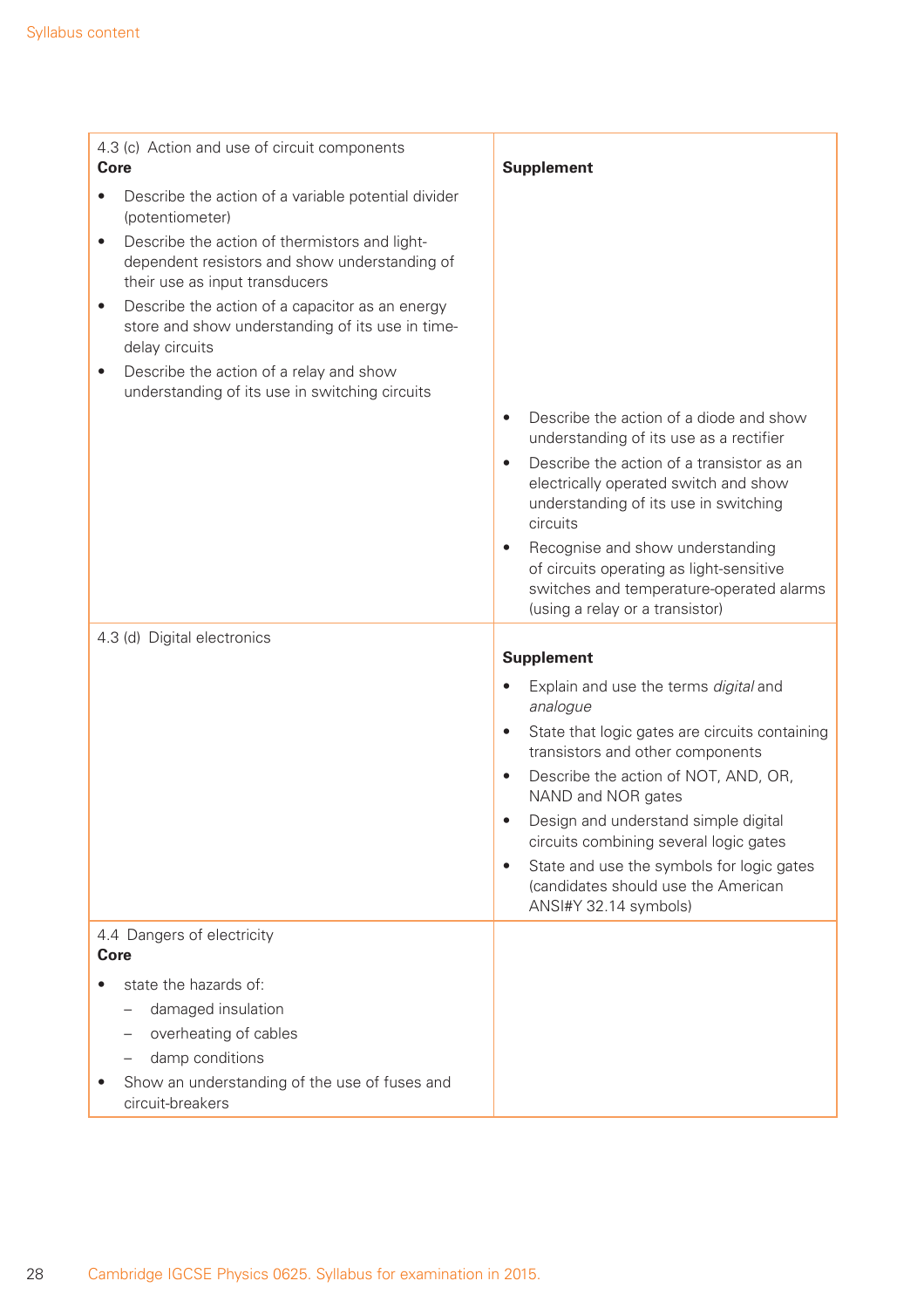| 4.5 Electromagnetic effects                                                                                                                                                                                                                                                                                |                                                                                                                                                                                                                         |
|------------------------------------------------------------------------------------------------------------------------------------------------------------------------------------------------------------------------------------------------------------------------------------------------------------|-------------------------------------------------------------------------------------------------------------------------------------------------------------------------------------------------------------------------|
| 4.5 (a) Electromagnetic induction<br><b>Core</b>                                                                                                                                                                                                                                                           | <b>Supplement</b>                                                                                                                                                                                                       |
| Describe an experiment that shows that a changing<br>$\bullet$<br>magnetic field can induce an e.m.f. in a circuit                                                                                                                                                                                         | State the factors affecting the magnitude<br>of an induced e.m.f.                                                                                                                                                       |
|                                                                                                                                                                                                                                                                                                            | Show understanding that the direction of<br>$\bullet$<br>an induced e.m.f. opposes the change<br>causing it                                                                                                             |
| 4.5 (b) a.c. generator<br><b>Core</b>                                                                                                                                                                                                                                                                      |                                                                                                                                                                                                                         |
| Describe a rotating-coil generator and the use of slip<br>rings                                                                                                                                                                                                                                            |                                                                                                                                                                                                                         |
| Sketch a graph of voltage output against time for a<br>$\bullet$<br>simple a.c. generator                                                                                                                                                                                                                  |                                                                                                                                                                                                                         |
| 4.5 (c) Transformer<br>Core                                                                                                                                                                                                                                                                                | <b>Supplement</b>                                                                                                                                                                                                       |
| Describe the construction of a basic iron-cored<br>$\bullet$<br>transformer as used for voltage transformations<br>Recall and use the equation $V_{\rm g}/V_{\rm s} = N_{\rm g}/N_{\rm s}$<br>$\bullet$<br>Describe the use of the transformer in high-voltage<br>$\bullet$<br>transmission of electricity | Describe the principle of operation of a<br>transformer<br>Recall and use the equation<br>$\bullet$<br>$V_p I_p = V_s I_s$ (for 100% efficiency)                                                                        |
| Give the advantages of high-voltage transmission                                                                                                                                                                                                                                                           | Explain why energy losses in cables are<br>$\bullet$<br>lower when the voltage is high                                                                                                                                  |
| 4.5 (d) The magnetic effect of a current<br>Core                                                                                                                                                                                                                                                           | <b>Supplement</b>                                                                                                                                                                                                       |
| Describe the pattern of the magnetic field due to<br>$\bullet$<br>currents in straight wires and in solenoids<br>Describe applications of the magnetic effect of                                                                                                                                           | State the qualitative variation of the<br>strength of the magnetic field over salient<br>parts of the pattern<br>Describe the effect on the magnetic field<br>of changing the magnitude and direction of<br>the current |
| current, including the action of a relay                                                                                                                                                                                                                                                                   |                                                                                                                                                                                                                         |
| 4.5 (e) Force on a current-carrying conductor<br>Core                                                                                                                                                                                                                                                      | <b>Supplement</b>                                                                                                                                                                                                       |
| Describe an experiment to show that a force acts<br>on a current-carrying conductor in a magnetic field,<br>including the effect of reversing:                                                                                                                                                             | Describe an experiment to show the<br>corresponding force on beams of charged<br>particles                                                                                                                              |
| the current<br>the direction of the field                                                                                                                                                                                                                                                                  | State and use the relative directions of<br>$\bullet$<br>force, field and current                                                                                                                                       |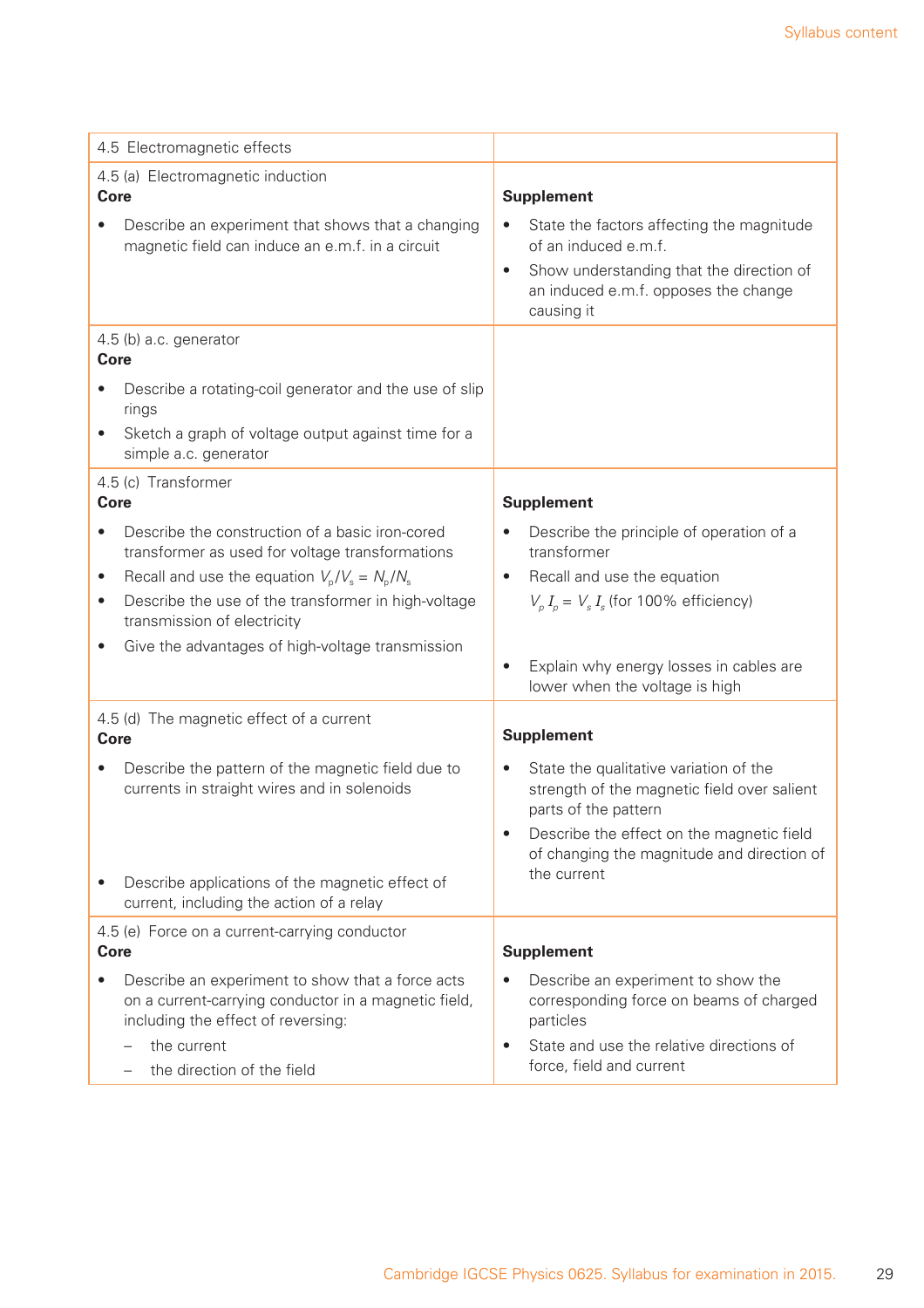| 4.5 (f) d.c. motor<br><b>Core</b>                                                                                                                                                                                                                     |                                                                                                                                                                                                                                           |
|-------------------------------------------------------------------------------------------------------------------------------------------------------------------------------------------------------------------------------------------------------|-------------------------------------------------------------------------------------------------------------------------------------------------------------------------------------------------------------------------------------------|
| State that a current-carrying coil in a magnetic field<br>experiences a turning effect and that the effect is<br>increased by increasing the number of turns on the<br>coil<br>Relate this turning effect to the action of an electric<br>$\bullet$   | <b>Supplement</b><br>Describe the effect of increasing the<br>current                                                                                                                                                                     |
| motor<br>4.6 Cathode-ray oscilloscopes                                                                                                                                                                                                                |                                                                                                                                                                                                                                           |
| 4.6 (a) Cathode rays<br><b>Core</b>                                                                                                                                                                                                                   |                                                                                                                                                                                                                                           |
| Describe the production and detection of<br>$\bullet$<br>cathode rays<br>Describe their deflection in electric fields<br>$\bullet$<br>State that the particles emitted in thermionic<br>$\bullet$<br>emission are electrons                           |                                                                                                                                                                                                                                           |
| 4.6 (b) Simple treatment of cathode-ray oscilloscope                                                                                                                                                                                                  | <b>Supplement</b>                                                                                                                                                                                                                         |
|                                                                                                                                                                                                                                                       | Describe (in outline) the basic structure<br>$\bullet$<br>and action of a cathode-ray oscilloscope<br>(detailed circuits are not required)<br>Use and describe the use of a cathode-ray<br>$\bullet$<br>oscilloscope to display waveforms |
| 5. Atomic physics                                                                                                                                                                                                                                     |                                                                                                                                                                                                                                           |
| 5.1 Radioactivity                                                                                                                                                                                                                                     |                                                                                                                                                                                                                                           |
| 5.1 (a) Detection of radioactivity<br><b>Core</b>                                                                                                                                                                                                     |                                                                                                                                                                                                                                           |
| Show awareness of the existence of background<br>radiation<br>Describe the detection of $\alpha$ -particles, $\beta$ -particles<br>$\bullet$<br>and y-rays ( $\beta^+$ are not included and $\beta$ -particles will<br>be taken to refer to $\beta^-$ |                                                                                                                                                                                                                                           |
| 5.1 (b) Characteristics of the three kinds of emission<br>Core<br>State that radioactive emissions occur randomly<br>over space and time                                                                                                              |                                                                                                                                                                                                                                           |
| State, for radioactive emissions:<br>$\bullet$<br>their nature<br>their relative ionising effects<br>their relative penetrating abilities                                                                                                             | Describe their deflection in electric fields<br>٠<br>and magnetic fields<br>Interpret their relative ionising effects<br>$\bullet$                                                                                                        |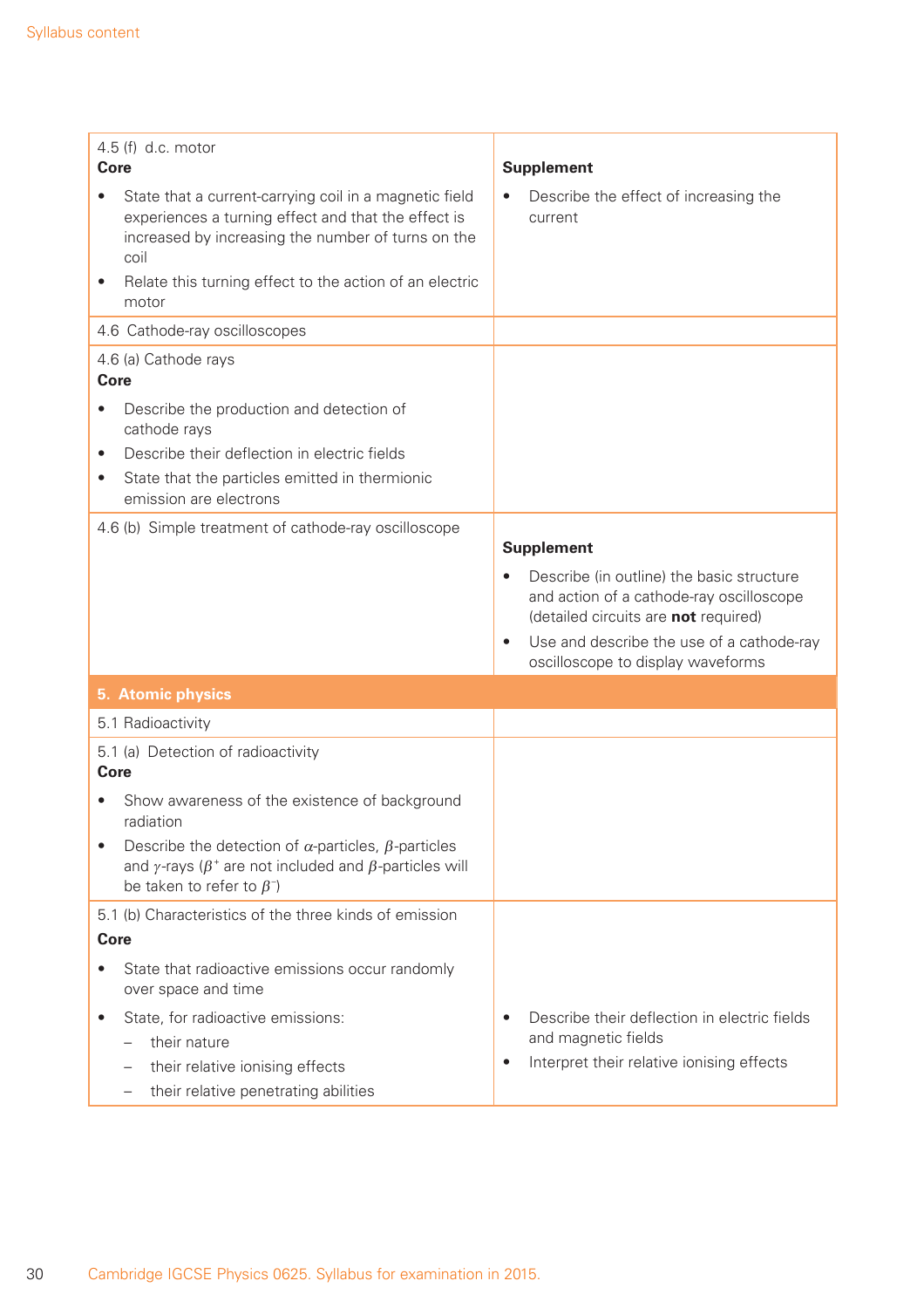| 5.1 (c) Radioactive decay<br>Core                                                                                                                                                                                                                       |                                                                                                                     |  |
|---------------------------------------------------------------------------------------------------------------------------------------------------------------------------------------------------------------------------------------------------------|---------------------------------------------------------------------------------------------------------------------|--|
| State the meaning of radioactive decay, using<br>equations (involving words or symbols) to represent<br>changes in the composition of the nucleus when<br>particles are emitted                                                                         |                                                                                                                     |  |
| 5.1 (d) Half-life<br>Core                                                                                                                                                                                                                               |                                                                                                                     |  |
| Use the term half-life in simple calculations, which<br>might involve information in tables or decay curves                                                                                                                                             |                                                                                                                     |  |
| 5.1 (e) Safety precautions<br>Core                                                                                                                                                                                                                      |                                                                                                                     |  |
| Describe how radioactive materials are handled,<br>used and stored in a safe way                                                                                                                                                                        |                                                                                                                     |  |
| 5.2 The nuclear atom                                                                                                                                                                                                                                    |                                                                                                                     |  |
| 5.2 (a) Atomic model<br>Core                                                                                                                                                                                                                            | <b>Supplement</b>                                                                                                   |  |
| Describe the structure of an atom in terms of a<br>nucleus and electrons                                                                                                                                                                                | Describe how the scattering of $\alpha$ -particles<br>by thin metal foils provides evidence for<br>the nuclear atom |  |
| 5.2 (b) Nucleus<br>Core                                                                                                                                                                                                                                 |                                                                                                                     |  |
| Describe the composition of the nucleus in terms of<br>$\bullet$<br>protons and neutrons<br>Use the term proton number, Z<br>٠<br>Use the term nucleon number, A<br>$\bullet$<br>Use the term <i>nuclide</i> and use the nuclide notation ${}_{Z}^{A}X$ |                                                                                                                     |  |
| 5.2 (c) Isotopes                                                                                                                                                                                                                                        |                                                                                                                     |  |
|                                                                                                                                                                                                                                                         | <b>Supplement</b>                                                                                                   |  |
|                                                                                                                                                                                                                                                         | Use the term isotope<br>Give and explain examples of practical<br>applications of isotopes                          |  |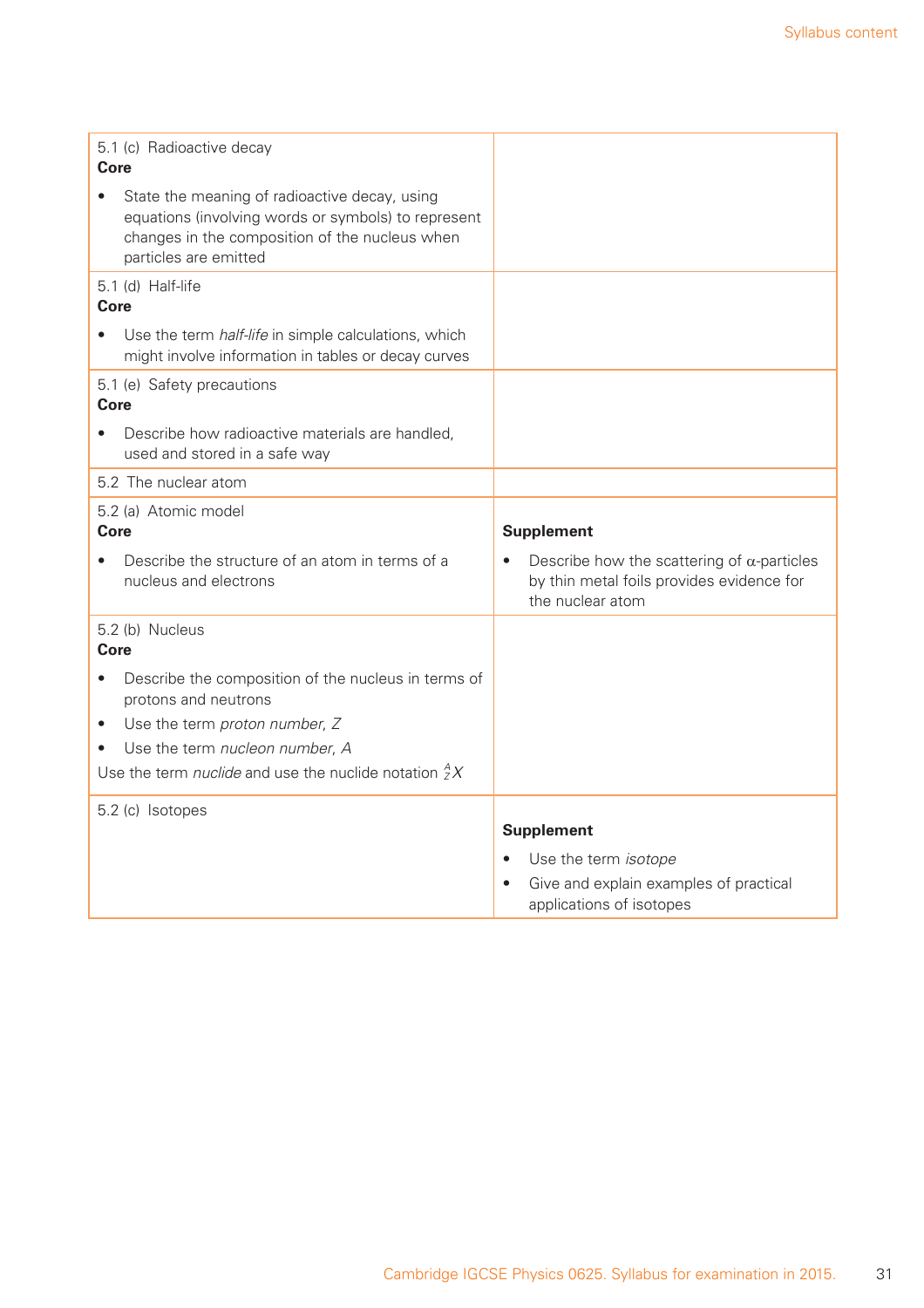## **7. Practical assessment**

Scientific subjects are, by their nature, experimental. So it is important that an assessment of a candidate's knowledge and understanding of physics should contain a practical component (see assessment objective C).

Schools' circumstances (e.g. the availability of resources) differ greatly, so three alternative ways of examining appropriate skills in assessment objective C are provided. The three alternatives are:

- Paper 4 Coursework (school-based assessment)
- Paper 5 Practical Test
- Paper 6 Alternative to Practical (written paper).

Whichever practical assessment route is chosen, the following points should be noted:

- the same assessment objectives apply
- the same practical skills are to be learned and developed
- the same benefits to theoretical understanding come from all practical work
- the same motivational effect, enthusiasm and enjoyment should be experienced
- the same sequence of practical activities is appropriate.

## 7.1 Paper 4: Coursework

Teachers may not undertake school-based assessment without the written approval of Cambridge. This will only be given to teachers who satisfy Cambridge requirements concerning moderation and they will have to undergo special training in assessment before entering candidates.

Cambridge offers schools in-service training in the form of courses held at intervals in Cambridge and elsewhere, and also via the *Coursework Training Handbook*.

It is expected that the teaching and assessment of experimental skills and abilities will take place throughout the course.

The experimental skills and abilities to be assessed are:

- C1 Using and organising techniques, apparatus and materials
- C2 Observing, measuring and recording
- C3 Handling experimental observations and data
- C4 Planning and evaluating investigations

The four skills carry equal weighting.

All assessments must be based on experimental work carried out by the candidates.

Teachers must ensure that they can make available to Cambridge evidence of **two** assessments of each skill for each candidate. For skills C1 to C4 inclusive, information about the tasks set, and how the marks were awarded will be required. In addition, for skills C2, C3 and C4, the candidates' written work will also be required.

The assessment scores finally recorded for each skill must represent the candidate's best performances.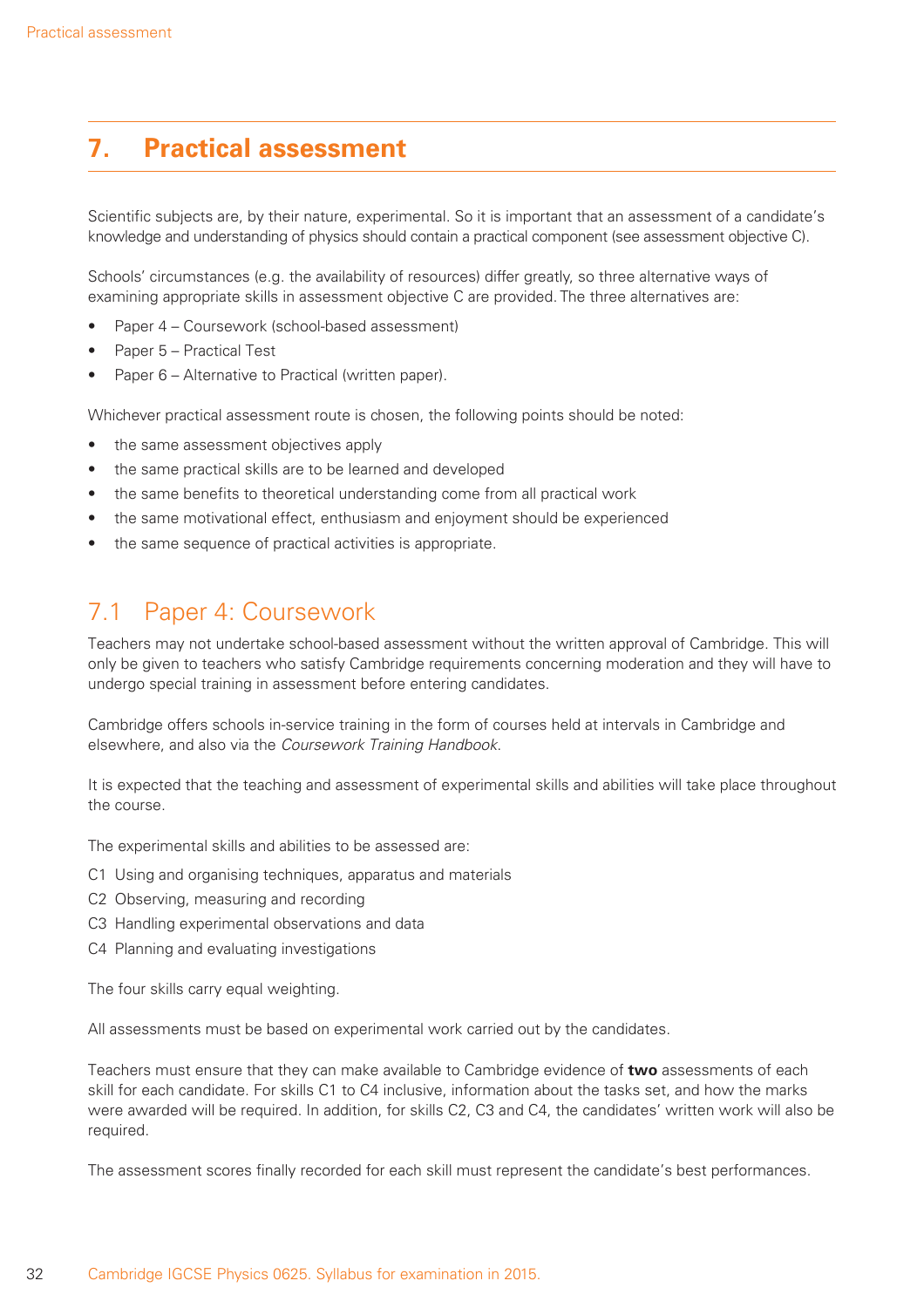For candidates who miss the assessment of a given skill through no fault of their own, for example because of illness, and who cannot be assessed on another occasion, Cambridge procedure for special consideration should be followed. However, candidates who for no good reason absent themselves from an assessment of a given skill should be given a mark of zero for that assessment.

#### Criteria for assessing experimental skills and abilities

Each skill must be assessed on a six-point scale, level 6 being the highest level of achievement. Each of the skills is defined in terms of three levels of achievement at scores of 2, 4 and 6.

A score of 0 should be awarded if there is no evidence of positive achievement for a skill.

For candidates who do not meet the criteria for a score of 2, a score of 1 is to be awarded if there is some evidence of positive achievement.

A score of 3 should be awarded for candidates who go beyond the level defined by 2, but who do not meet fully the criteria for 4.

Similarly, a score of 5 should be awarded for those who go beyond the level defined for 4, but do not meet fully the criteria for 6.

| <b>Score</b>   | <b>Skill C1: Using and organising techniques, apparatus and materials</b>                                                                                                                                                          |
|----------------|------------------------------------------------------------------------------------------------------------------------------------------------------------------------------------------------------------------------------------|
| $\Omega$       | No evidence of positive achievement for this skill.                                                                                                                                                                                |
| 1              | Some evidence of positive achievement, but the criteria for a score of 2 are not met.                                                                                                                                              |
| 2              | Follows written, diagrammatic or oral instructions to perform a single practical operation.<br>Uses familiar apparatus and materials adequately, needing reminders on points of safety.                                            |
| 3              | Is beyond the level defined for 2, but does not meet fully the criteria for 4.                                                                                                                                                     |
| $\overline{4}$ | Follows written, diagrammatic or oral instructions to perform an experiment involving a series<br>of step-by-step practical operations.                                                                                            |
|                | Uses familiar apparatus, materials and techniques adequately and safely.                                                                                                                                                           |
| 5              | Is beyond the level defined for 4, but does not meet fully the criteria for 6.                                                                                                                                                     |
| 6              | Follows written, diagrammatic or oral instructions to perform an experiment involving a series<br>of practical operations where there may be a need to modify or adjust one step in the light of<br>the effect of a previous step. |
|                | Uses familiar apparatus, materials and techniques safely, correctly and methodically.                                                                                                                                              |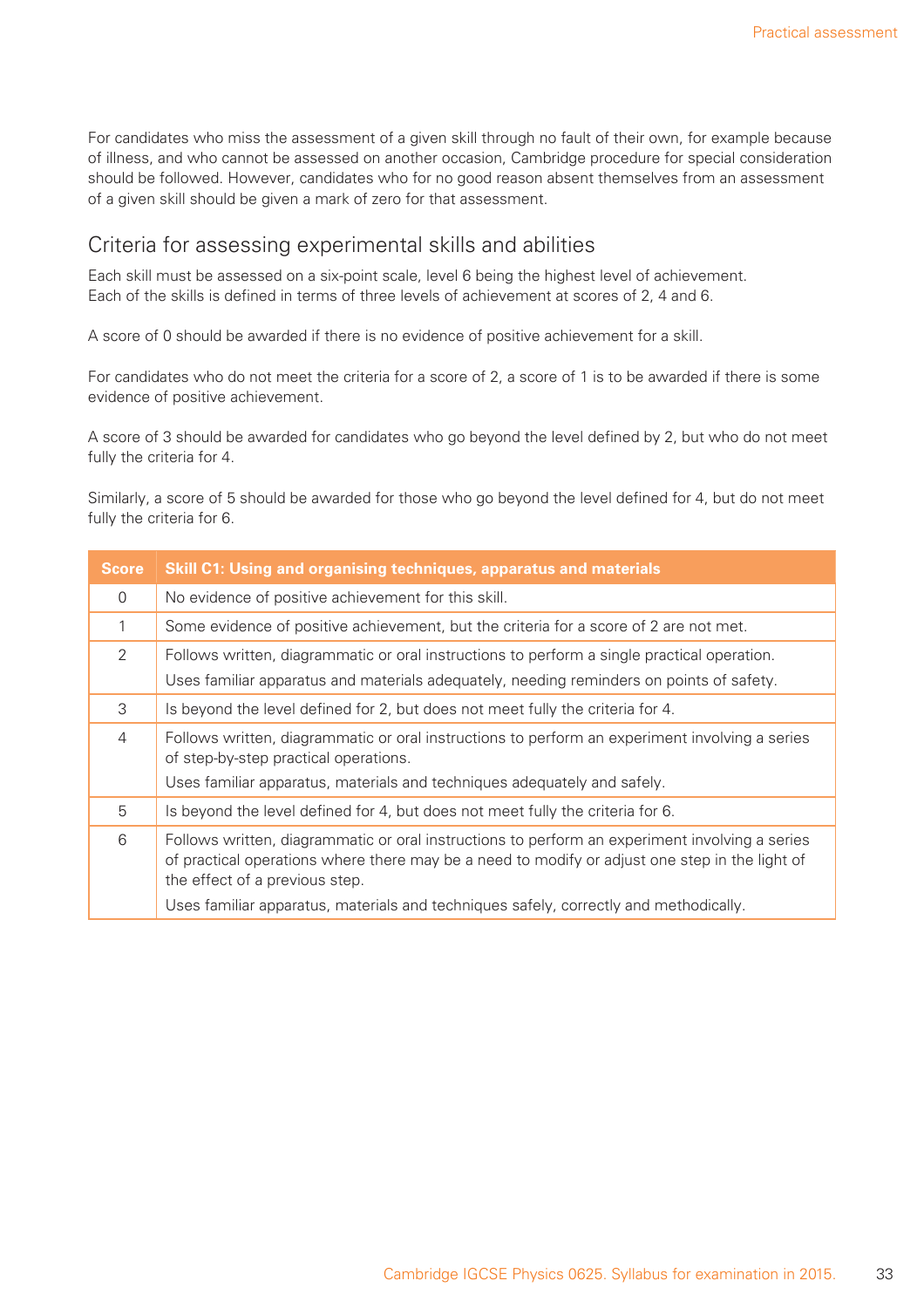| <b>Score</b> | <b>Skill C2: Observing, measuring and recording</b>                                                                                  |  |
|--------------|--------------------------------------------------------------------------------------------------------------------------------------|--|
| $\Omega$     | No evidence of positive achievement for this skill.                                                                                  |  |
|              | Some evidence of positive achievement, but the criteria for a score of 2 are not met.                                                |  |
| 2            | Makes observations or readings given detailed instructions.                                                                          |  |
|              | Records results in an appropriate manner given a detailed format.                                                                    |  |
| 3            | Is beyond the level defined for 2, but does not meet fully the criteria for 4.                                                       |  |
| 4            | Makes relevant observations, measurements or estimates given an outline format or brief<br>guidelines.                               |  |
|              | Records results in an appropriate manner given an outline format.                                                                    |  |
| 5            | Is beyond the level defined for 4, but does not meet fully the criteria for 6.                                                       |  |
| 6            | Makes relevant observations, measurements or estimates to a degree of accuracy appropriate<br>to the instruments or techniques used. |  |
|              | Records results in an appropriate manner given no format.                                                                            |  |

| <b>Score</b>   | <b>Skill C3: Handling experimental observations and data</b>                                                                                                                                                                                                                |
|----------------|-----------------------------------------------------------------------------------------------------------------------------------------------------------------------------------------------------------------------------------------------------------------------------|
| $\Omega$       | No evidence of positive achievement for this skill.                                                                                                                                                                                                                         |
| 1              | Some evidence of positive achievement, but the criteria for a score of 2 are not met.                                                                                                                                                                                       |
| $\mathcal{P}$  | Processes results in an appropriate manner given a detailed format.<br>Draws an obvious qualitative conclusion from the results of an experiment.                                                                                                                           |
| 3              | Is beyond the level defined for 2, but does not meet fully the criteria for 4.                                                                                                                                                                                              |
| $\overline{4}$ | Processes results in an appropriate manner given an outline format.<br>Recognises and comments on anomalous results.<br>Draws qualitative conclusions which are consistent with obtained results and deduces patterns<br>in data.                                           |
| 5              | Is beyond the level defined for 4, but does not meet fully the criteria for 6.                                                                                                                                                                                              |
| 6              | Processes results in an appropriate manner given no format.<br>Deals appropriately with anomalous or inconsistent results.<br>Recognises and comments on possible sources of experimental error.<br>Expresses conclusions as generalisations or patterns where appropriate. |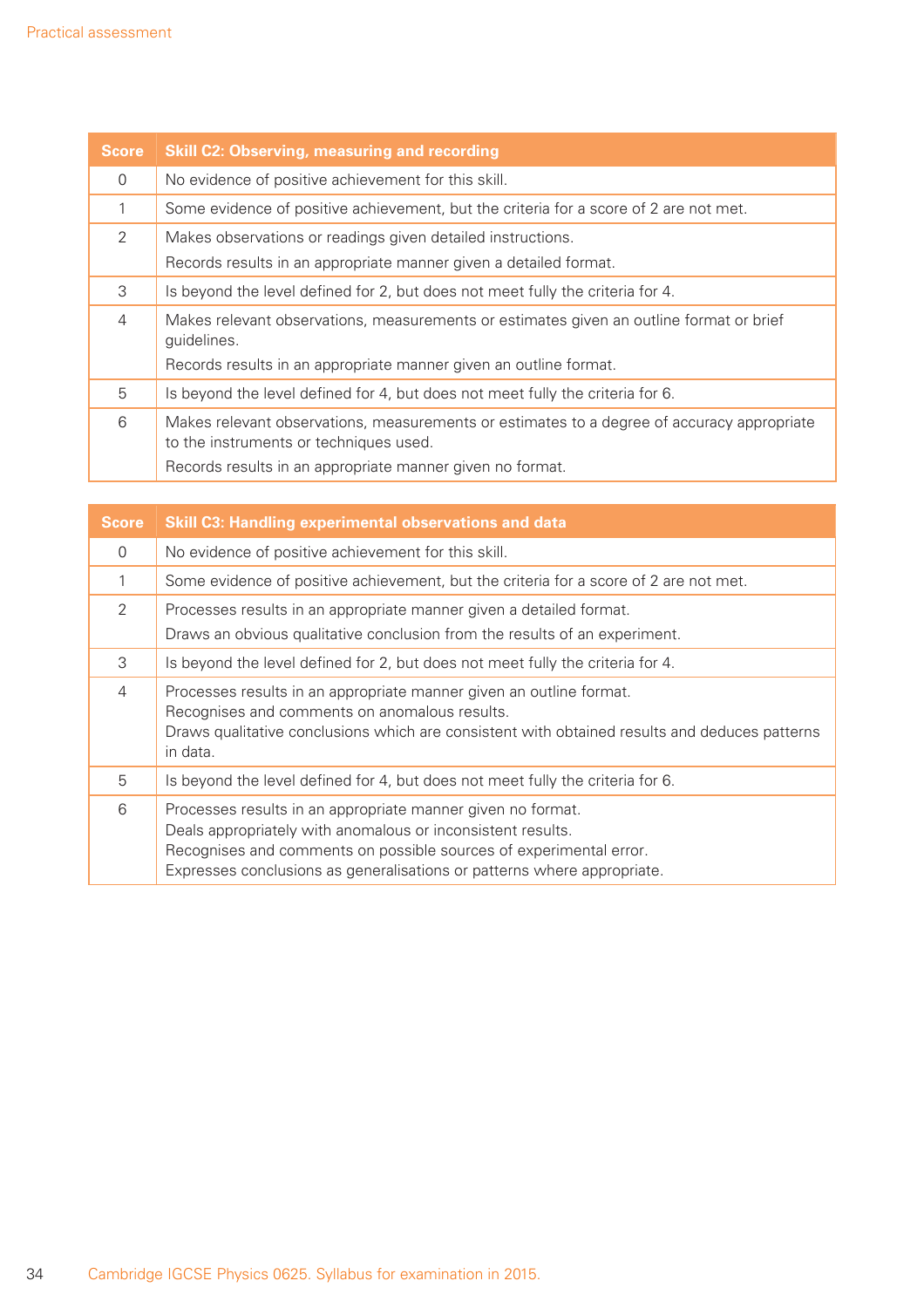| <b>Score</b>   | <b>Skill C4: Planning, carrying out and evaluating investigations</b>                                                                                                                                                                                                                                                                                      |
|----------------|------------------------------------------------------------------------------------------------------------------------------------------------------------------------------------------------------------------------------------------------------------------------------------------------------------------------------------------------------------|
| $\Omega$       | No evidence of positive achievement for this skill.                                                                                                                                                                                                                                                                                                        |
|                | Some evidence of positive achievement, but the criteria for a score of 2 are not met.                                                                                                                                                                                                                                                                      |
| 2              | Suggests a simple experimental strategy to investigate a given practical problem.<br>Attempts 'trial and error' modification in the light of the experimental work carried out.                                                                                                                                                                            |
| 3              | Is beyond the level defined for 2, but does not meet fully the criteria for 4.                                                                                                                                                                                                                                                                             |
| $\overline{4}$ | Specifies a sequence of activities to investigate a given practical problem.<br>In a situation where there are two variables, recognises the need to keep one of them constant<br>while the other is being changed.<br>Comments critically on the original plan and implements appropriate changes in the light of the<br>experimental work carried out.   |
| 5              | Is beyond the level defined for 4, but does not meet fully the criteria for 6.                                                                                                                                                                                                                                                                             |
| 6              | Analyses a practical problem systematically and produces a logical plan for an investigation.<br>In a given situation, recognises there are a number of variables and attempts to control them.<br>Evaluates chosen procedures, suggests/implements modifications where appropriate and<br>shows a systematic approach in dealing with unexpected results. |

#### Guidance on candidate assessment

The following notes are intended to provide teachers with information to help them to make valid and reliable assessments of the skills and abilities of their candidates.

- The assessments should be based on the principle of positive achievement, i.e. candidates should be given opportunities to demonstrate what they understand and can do.
- It is expected that candidates will have had opportunities to acquire a given skill before assessment takes place.
- It is not expected that all of the practical work undertaken by a candidate will be assessed.
- Assessments can be carried out at any time during the course. However, at whatever stage assessments are done, the standards applied must be those expected at the end of the course, as exemplified in the criteria for the skills and abilities.
- Assessments should normally be made by the person responsible for teaching the candidates.
- A given practical task is unlikely to provide opportunities for all aspects of the criteria at a given level for a particular skill to be satisfied; for example, there may not be any anomalous results (C3). However, by using a range of practical work, teachers should ensure that opportunities are provided for all aspects of the criteria to be satisfied during the course.
- Extended experimental investigations are of great educational value. If such investigations are used for assessment purposes, teachers should make sure that the candidates have ample opportunity for displaying the skills and abilities required by the scheme of assessment.
- It is not necessary for all candidates within a teaching group, or within a Centre, to be assessed on exactly the same practical work, although teachers can use work that is undertaken by all of their candidates.
- When assessing group work, teachers must ensure that each candidate's individual contribution is assessed.
- Using and organising techniques, apparatus and materials might not generate a written product from the candidates (C1); it will often be assessed by watching the candidates carrying out practical work.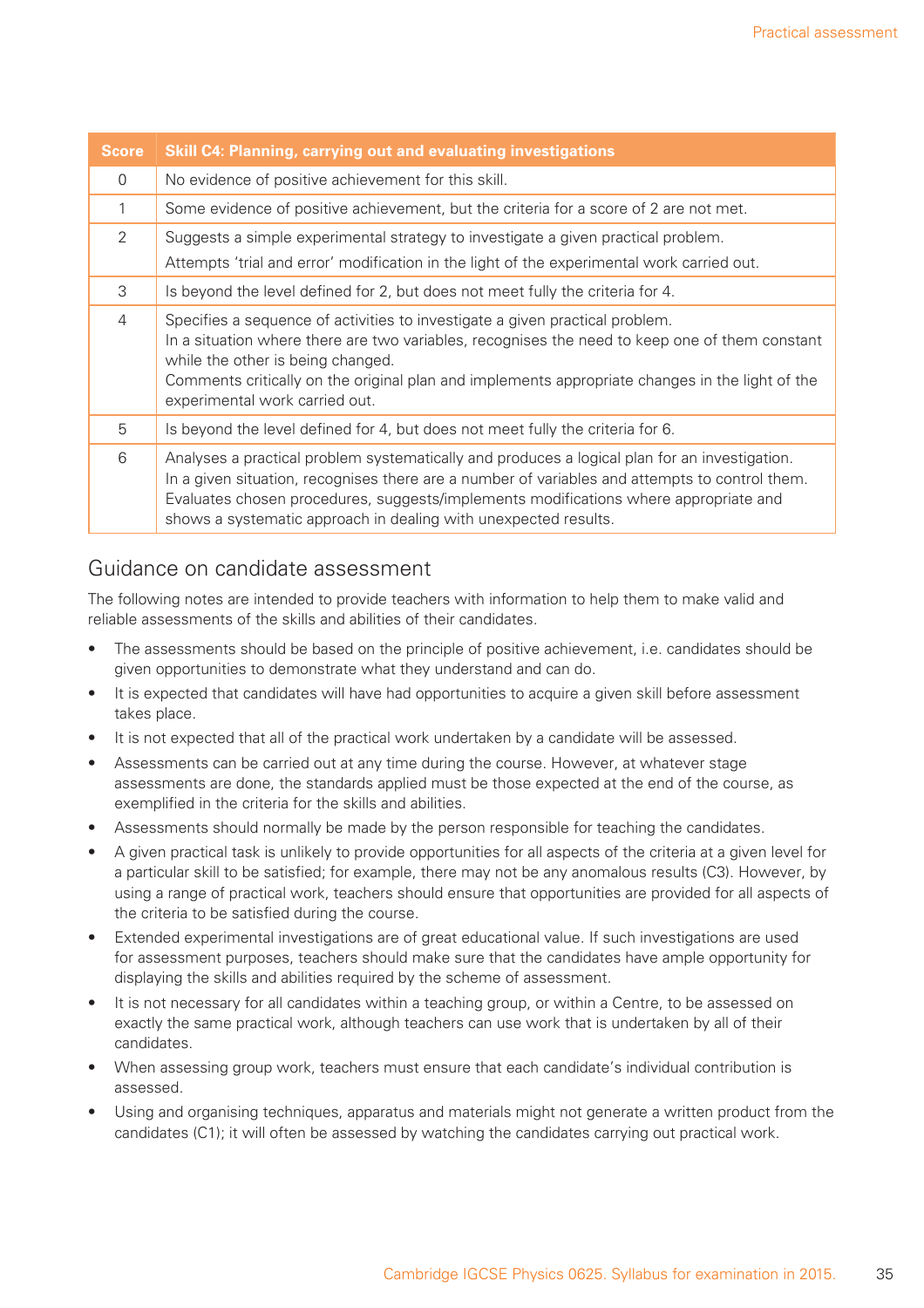- Skills C2, C3 and C4 will usually generate a written product from the candidates; this will provide evidence for moderation.
- Raw scores for individual practical assessments should be recorded on the Individual Candidate Record Card. The final total score, which has been internally moderated should be recorded on the Coursework Assessment Summary Form (see Section 8.8).
- Raw scores for individual practical assessments may be given to candidates as part of the normal feedback from the teacher. The final, internally moderated, total score should **not** be given to the candidate.

#### **Moderation**

#### **Internal moderation**

When several teachers in a Centre are involved in internal assessment, arrangements must be made within the Centre for all candidates to be assessed to the same standard. It is essential that the marks for each skill assigned within different teaching groups (or classes) are moderated internally for the whole Centre entry. The Centre assessments will then be moderated externally by Cambridge.

#### **External moderation**

Cambridge must receive internally moderated marks for all candidates by 30 April for the May/June examination and by 31 October for the November examination. See the *Cambridge Handbook* and the *Cambridge Administrative Guide* for more information on external moderation and on how to submit marks.

Once the marks have been received, Cambridge will select a sample of candidates whose work should be submitted for external moderation (a further sample may also be requested), and will ask the Centre to send immediately every piece of work that has contributed towards these candidates' final marks. Sciences Individual Candidate Record Cards and Sciences Coursework Assessment Summary Forms must also be sent with the coursework. All remaining coursework and records should be kept by the Centre until results are published.

Centres should use loose-leaf A4 file paper for practical written work. Original work is preferred for moderation, but authenticated photocopies can be sent if absolutely necessary.

Pieces of work for each skill should **not** be stapled together. Each piece of work should be clearly and securely labelled with:

- the skill being assessed
- the Centre number
- the candidate's name and candidate number
- the title of the experiment
- a copy of the mark scheme used
- the mark awarded

Information about re-submission of coursework samples and about carrying forward internally assessed marks can be found in the *Cambridge Administrative Guide*.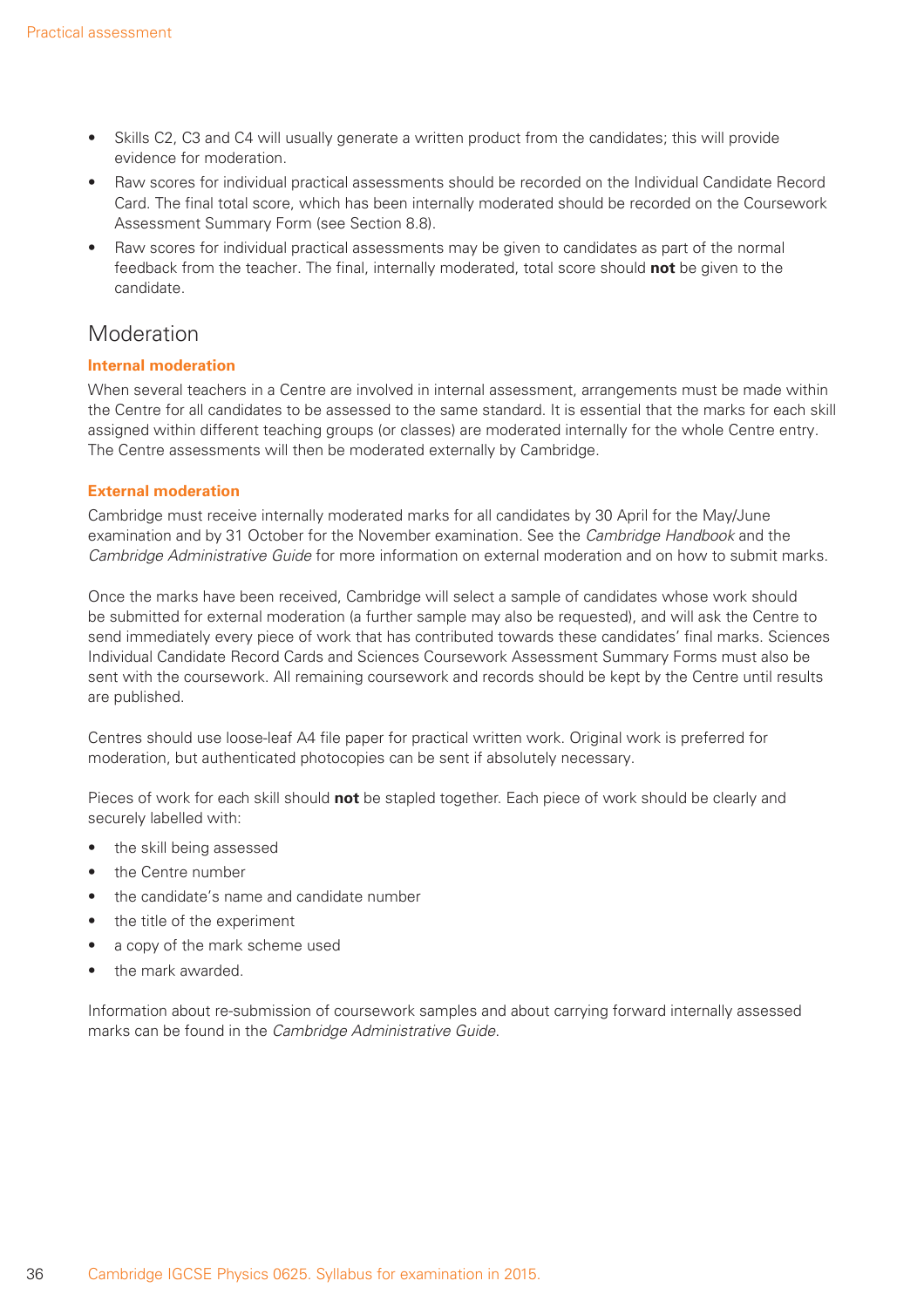## 7.2 Paper 5: Practical Test

This paper is designed to assess a candidate's competence in those practical skills which can realistically be assessed within the context of a formal test of limited duration. The best preparation for this paper is for candidates to pursue a fully integrated course in which practical work is a normal and natural part of the teaching.

Candidates may **not** use textbooks in the examination, nor any of their own records of laboratory work carried out during their course.

Candidates may be asked to carry out exercises involving:

- the measurement of physical quantities such as length or volume or force
- cooling and heating
- springs and balances
- timing motion or oscillations
- electric circuits
- optics equipment such as mirrors, prisms and lenses
- following specified procedures using simple apparatus, in situations where the method may not be familiar to the candidate.

Candidates may be required to do the following:

- select the most appropriate apparatus or method for the task and justify the choice made
- follow written instructions for the assembly and use of provided apparatus, for example when using ray-tracing equipment or connecting electrical circuits
- draw, complete and/or label diagrams of apparatus
- carry out the specified manipulation of the apparatus, for example:
	- when determining a derived quantity, such as the extension per unit load for a spring
	- when testing/identifying the relationship between two variables, such as between the p.d. across a wire and its length
	- when comparing physical quantities, such as two masses using a balancing method
- take readings from an appropriate measuring device (for example thermometer, rule, protractor, measuring cylinder, ammeter, stopwatch), including:
	- reading a scale with appropriate accuracy and precision
	- interpolating between scale divisions
	- correcting for zero errors, where appropriate
- take repeated measurements, where appropriate, to obtain an average value
- describe and/or explain precautions taken in carrying out a procedure, including the control of variables
- record their observations systematically, for example in a table, using appropriate units and a consistent and appropriate number of significant figures
- process their data as required, using a calculator where necessary
- present and analyse their data graphically, including interpolation and extrapolation, and the determination of a gradient, intercept or intersection
- draw an appropriate conclusion, justifying it by reference to their results
- comment critically on a procedure or point of practical detail and suggest an appropriate improvement
- plan an investigation including suggesting suitable apparatus and techniques.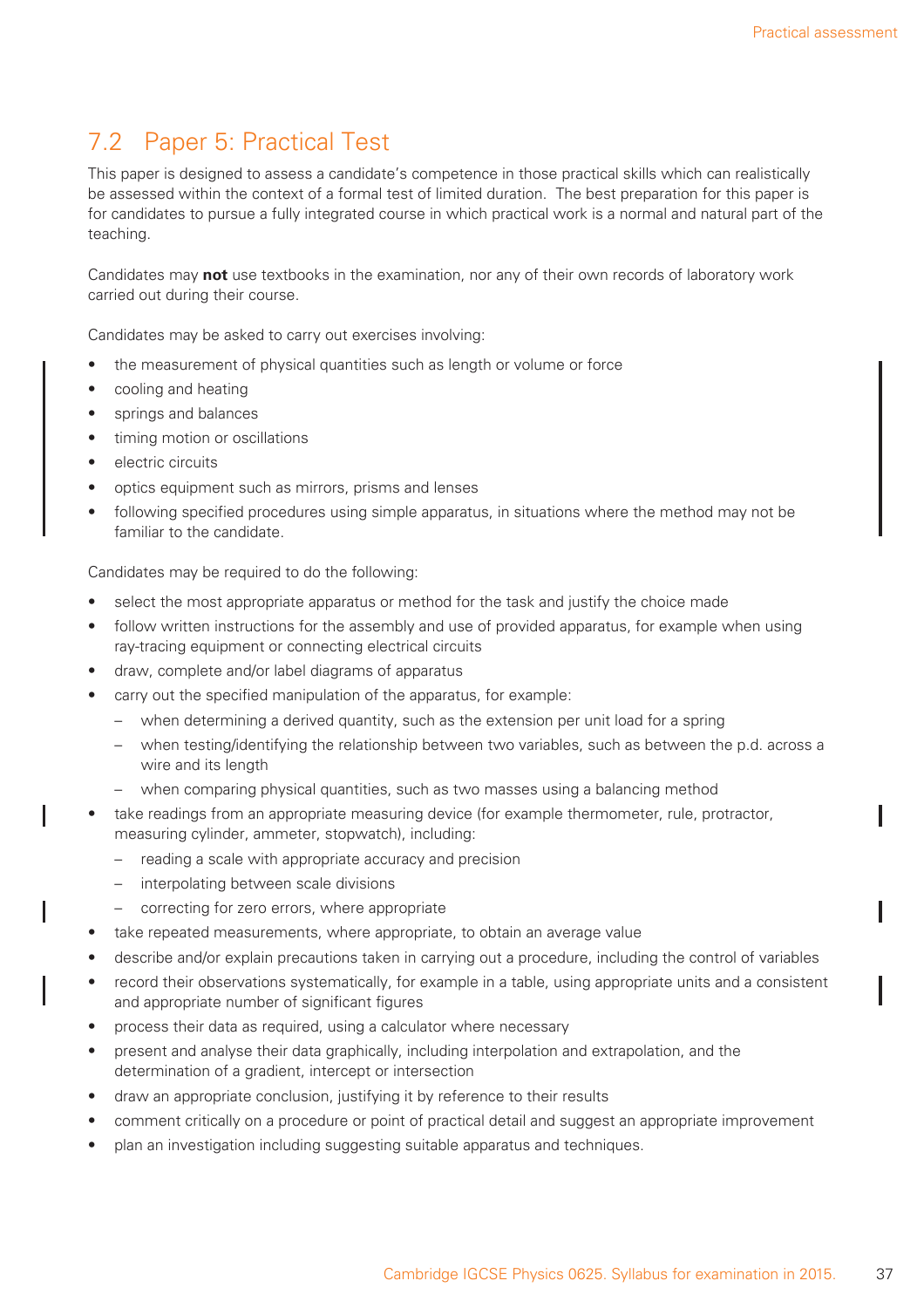#### **Apparatus list**

This list below details the apparatus expected to be generally available for examination purposes. The list is not exhaustive: in particular, items that are commonly regarded as standard equipment in a physics laboratory are not included. The apparatus listed should be available for each candidate:

- ammeter FSD 1A or 1.5A
- voltmeter FSD 1 V, 5 V
- cells and holders to enable several cells to be joined
- connecting leads and crocodile clips
- d.c. power supply variable to 12 V
- metre rule
- converging lens with a focal length *f* = 15 cm
- low voltage filament bulbs in holders
- a supply of masses and holder
- newton meter
- plastic or polystyrene cup
- modelling clay (Plasticine)
- various resistors, including a variable resistor (rheostat)
- switch
- thermometer,  $-10\degree C$  to  $+110\degree C$  at 1  $\degree C$  graduations
- wooden board
- glass or perspex block, rectangular and semi-circular
- measuring cylinder,  $25 \text{ cm}^3$ , 100  $\text{cm}^3$
- $\bullet$  beaker, 250 cm<sup>3</sup>
- springs
- stopwatch
- ray box.

## 7.3 Paper 6: Alternative to Practical

This paper is designed to test candidates' familiarity with laboratory practical procedures. The questions contain many of the same elements as the questions on Paper 5. It is an alternative method of assessing candidates' understanding of experimental physics and therefore the best preparation for this paper is for candidates to pursue a fully integrated course in which practical work is a normal and natural part of the teaching.

Candidates may **not** use textbooks in the examination, nor any of their own records of laboratory work carried out during their course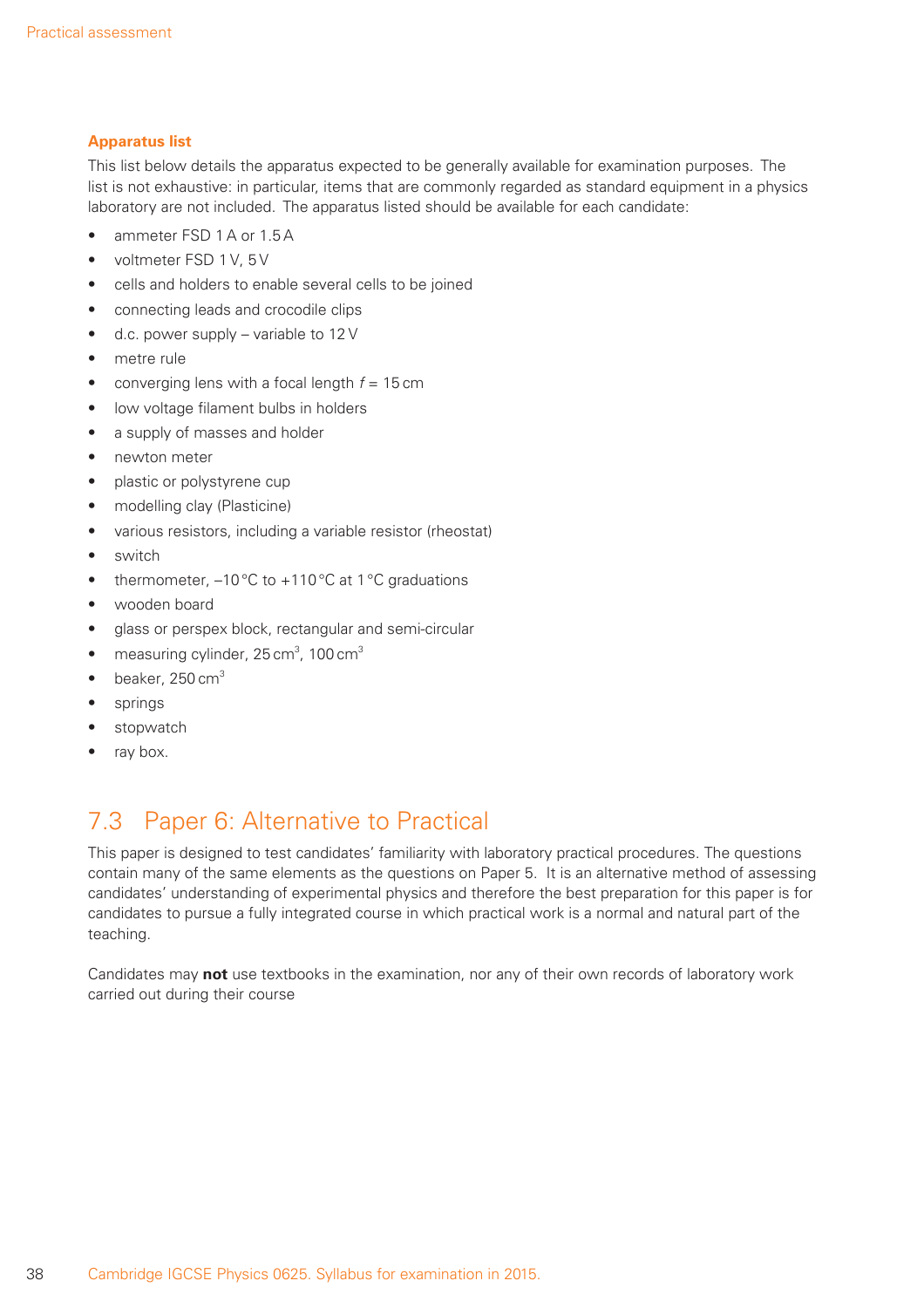## **8. Appendix**

## 8.1 Electrical symbols

Candidates are expected to be able to recall and use the standard electrical symbols listed below.

| cell                     |          | diode                |   |
|--------------------------|----------|----------------------|---|
| battery of cells         | or       | light-emitting diode |   |
| power supply             |          | electric bell        |   |
| a.c. power supply        | ັດ−<br>O | buzzer               |   |
| junction of conductors   |          | microphone           |   |
| earth or ground          |          | loudspeaker          |   |
| lamp                     |          | motor                | M |
| switch                   |          | generator            | G |
| fixed resistor           |          | ammeter              | A |
| variable resistor        |          | voltmeter            | V |
| thermistor               |          | galvanometer         |   |
| light dependent resistor |          | transformer          |   |
| heater                   |          | AND gate             |   |

| diode                |                          |
|----------------------|--------------------------|
| light-emitting diode |                          |
| electric bell        | $\leftrightarrow$        |
| buzzer               | $\overline{\mathcal{F}}$ |
| microphone           |                          |
| loudspeaker          |                          |
| motor                |                          |
| generator            | G                        |
| ammeter              | A                        |
| voltmeter            |                          |
| galvanometer         |                          |
| transformer          | $\frac{3}{5}$            |
| AND gate             |                          |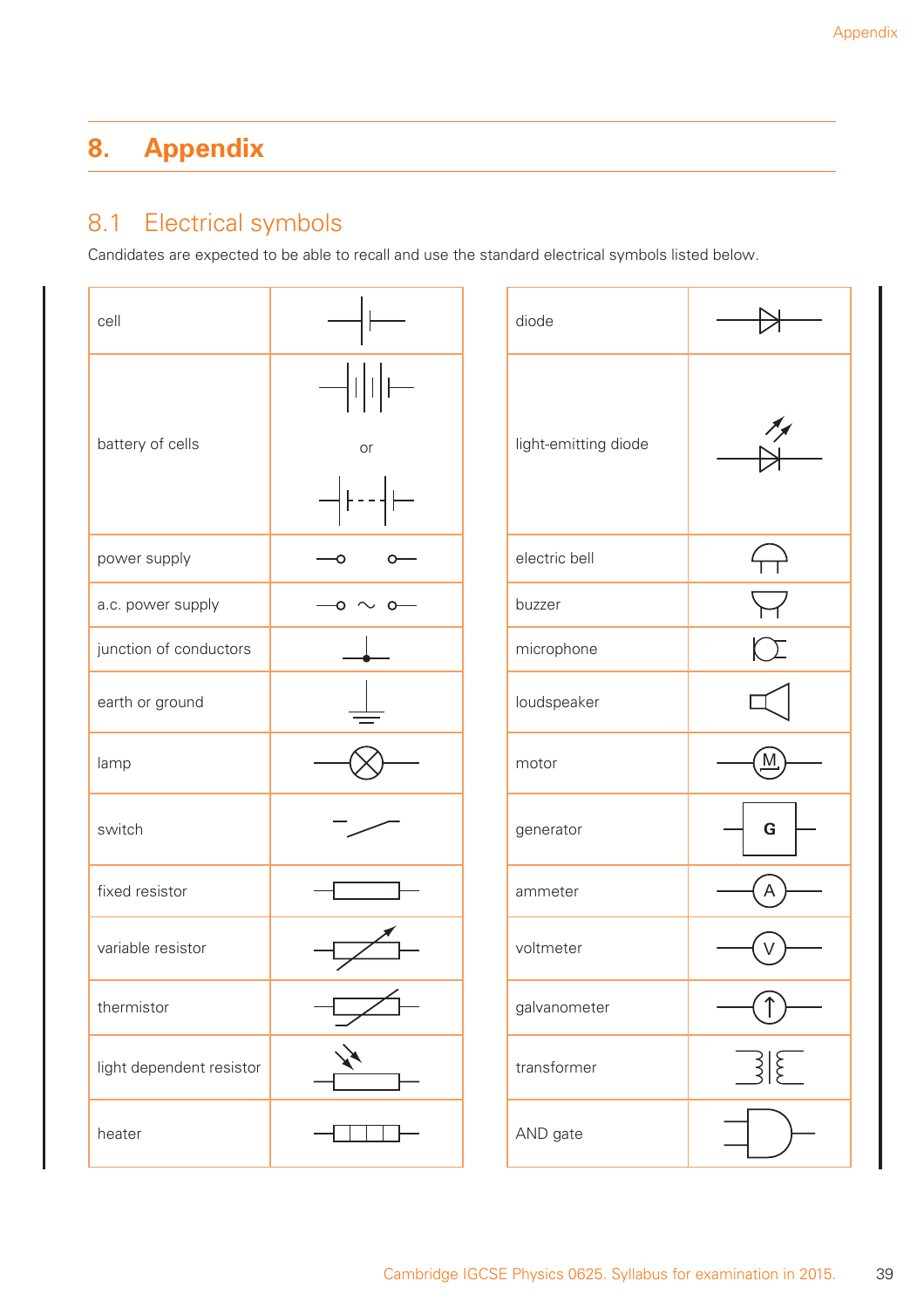| potential divider |  | OR gate   |
|-------------------|--|-----------|
| fuse              |  | NAND gate |
| relay coil        |  | NOR gate  |
| oscilloscope      |  | NOT gate  |

| OR gate   |  |
|-----------|--|
| NAND gate |  |
| NOR gate  |  |
| NOT gate  |  |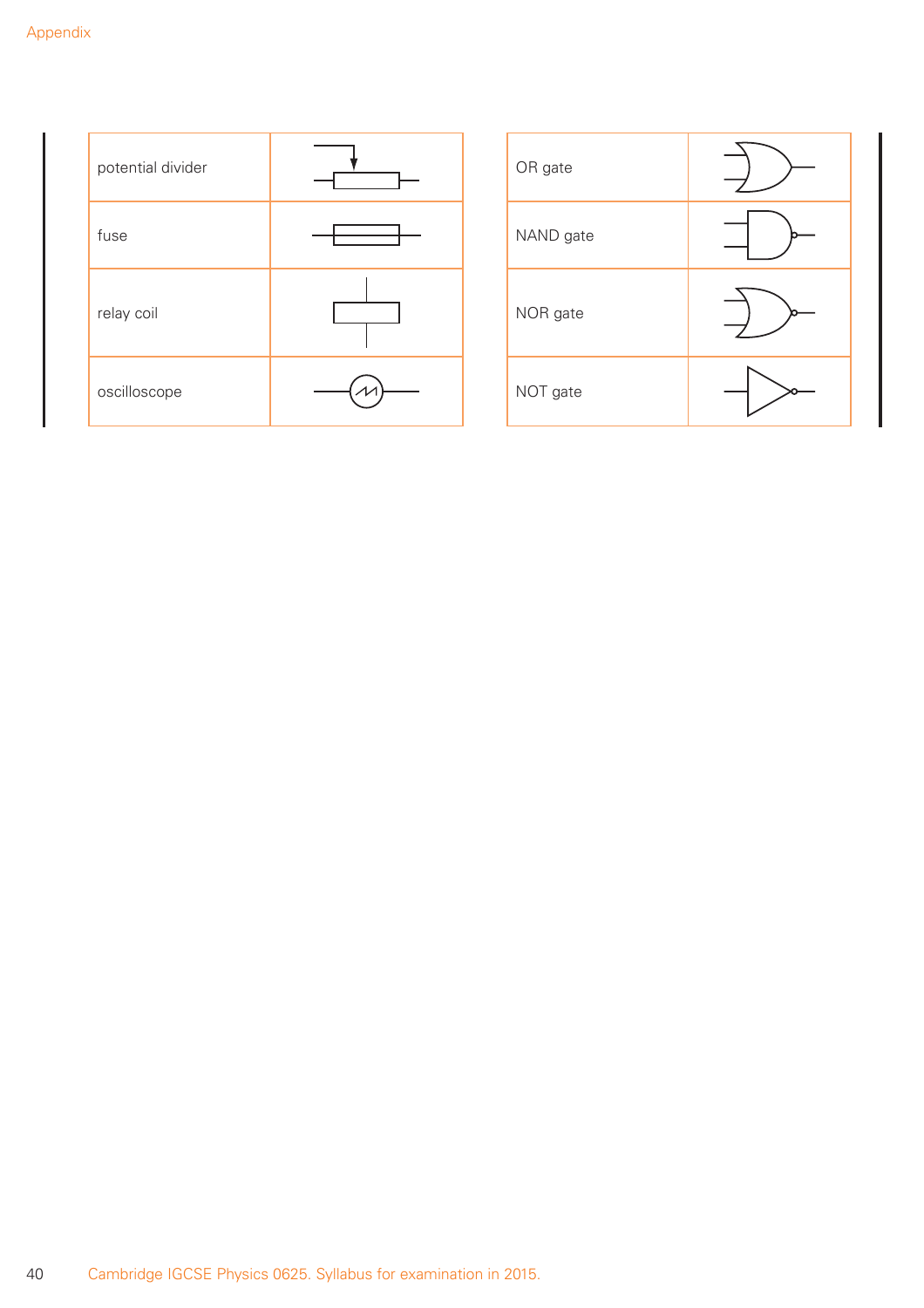## 8.2 Symbols, units and definitions of physical quantities

Candidates should be able to give the symbols for the following physical quantities and, where indicated, state the units in which they are measured. Candidates should be able to define the items indicated by an asterisk (\*). The list for the Extended syllabus content includes both the Core and the Supplement.

|                              | Core             |                              |                          | <b>Supplement</b> |                           |
|------------------------------|------------------|------------------------------|--------------------------|-------------------|---------------------------|
| <b>Quantity</b>              | <b>Symbol</b>    | <b>Unit</b>                  | <b>Quantity</b>          | <b>Symbol</b>     | <b>Unit</b>               |
| length                       | l, h             | km, m, cm, mm                |                          |                   |                           |
| area                         | $\mathcal{A}$    | $m^2$ , cm <sup>2</sup>      |                          |                   |                           |
| volume                       | V                | $m^3$ , cm <sup>3</sup>      |                          |                   |                           |
| weight                       | W                | $\mathsf{N}$                 |                          |                   | $N^*$                     |
| mass                         | m, M             | kg, g                        |                          |                   | mg                        |
| time                         | $\boldsymbol{t}$ | h, min, s                    |                          |                   | ms                        |
|                              |                  |                              |                          |                   |                           |
| density*                     |                  | $g/cm^3$ , kg/m <sup>3</sup> |                          |                   |                           |
| speed*                       | U, V             | km/h, m/s, cm/s              |                          |                   |                           |
| acceleration                 | a                |                              | acceleration*            |                   | m/s <sup>2</sup>          |
| acceleration of<br>free fall | g                |                              |                          |                   |                           |
| force                        | F, P             | $\mathsf{N}$                 | force*                   |                   | $N^*$                     |
|                              |                  |                              | moment of a force*       |                   | N <sub>m</sub>            |
| work done                    | W, E             | J, kJ, MJ                    | work done by a<br>force* |                   | $J^*$                     |
| energy                       | E                | J, kJ, MJ                    |                          |                   | $J^*$ , kW h <sup>*</sup> |
| power                        | $\overline{P}$   | W, kW, MW                    | power*                   |                   | $W^*$                     |
| pressure                     | p, P             |                              | pressure*                |                   | Pa <sup>*</sup> , $N/m2$  |
|                              |                  |                              | atmospheric<br>pressure  |                   | millibar,<br>mm Hg        |

Candidates should be familiar with the following multipliers: M mega, k kilo, c centi, m milli: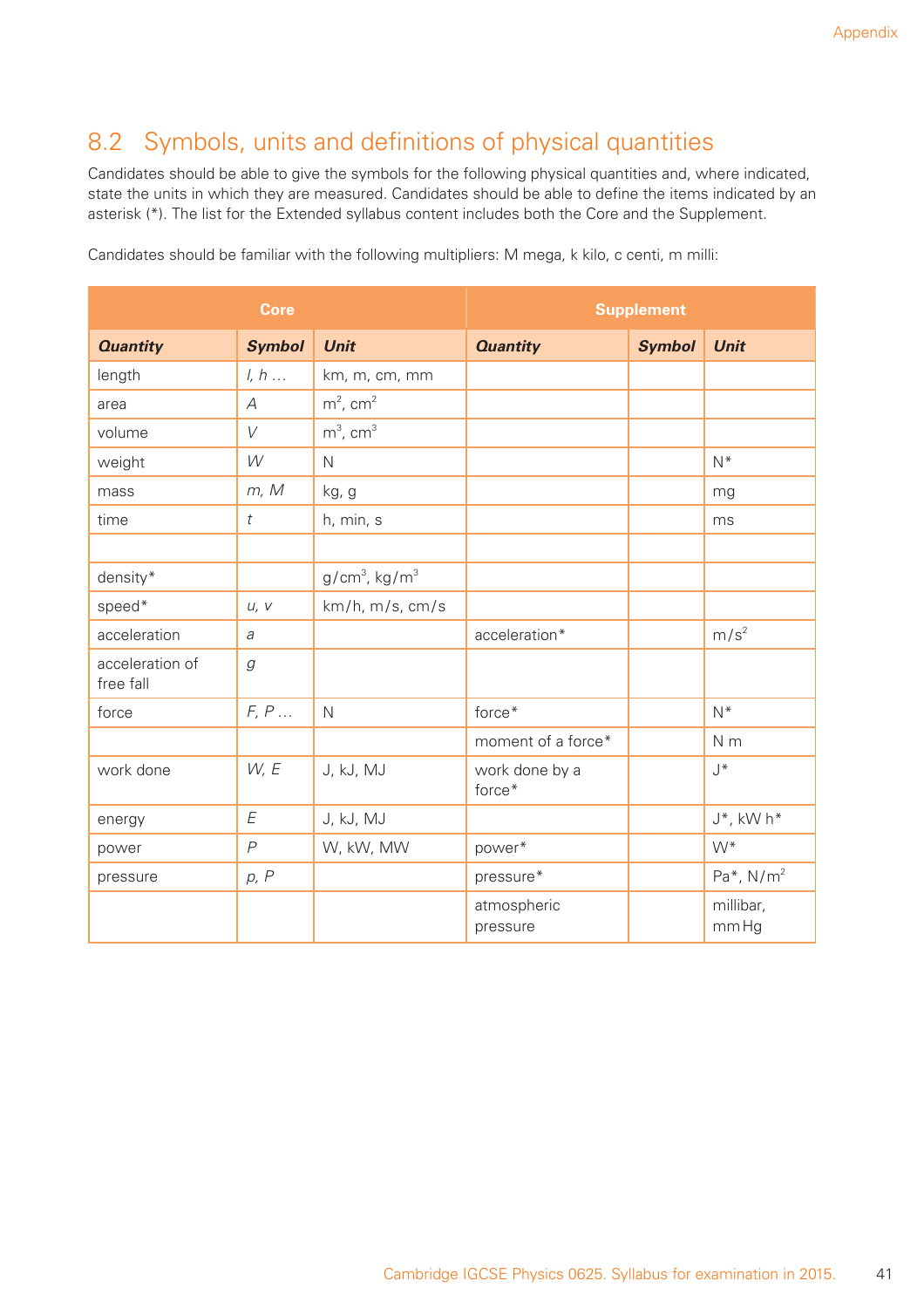|                                    | <b>Core</b>      |                          |                            | <b>Supplement</b> |             |
|------------------------------------|------------------|--------------------------|----------------------------|-------------------|-------------|
| <b>Quantity</b>                    | <b>Symbol</b>    | <b>Unit</b>              | <b>Quantity</b>            | <b>Symbol</b>     | <b>Unit</b> |
| temperature                        | $\theta$ , T     | $^{\circ}$ C             |                            |                   |             |
| specific heat capacity             | $\cal C$         | $J/(g °C)$ , $J/(kg °C)$ | specific heat<br>capacity* |                   |             |
| latent heat                        | L                | J                        | specific latent heat*      | l                 | J/kg, J/g   |
|                                    |                  |                          |                            |                   |             |
|                                    |                  |                          | frequency*                 | f                 | Hz          |
|                                    |                  |                          | wavelength*                | λ                 | m, cm       |
|                                    |                  |                          |                            |                   |             |
| focal length                       | $\boldsymbol{f}$ |                          |                            |                   |             |
| angle of incidence                 | $\dot{I}$        | degree (°)               | refractive index           | $\sqrt{n}$        |             |
| angle of reflection,<br>refraction | $\mathsf{r}$     | degree (°)               |                            |                   |             |
| critical angle                     | $\cal C$         | degree (°)               |                            |                   |             |
|                                    |                  |                          |                            |                   |             |
| potential difference/<br>voltage   | $\vee$           | V, mV                    | potential difference*      |                   | $V^*$       |
| current                            | $\cal I$         | A, mA                    | current*                   |                   |             |
|                                    |                  |                          | charge                     |                   | C, A s      |
| e.m.f.                             | E                | $\vee$                   | $e.m.f.*$                  |                   |             |
| resistance                         | $\cal R$         | Ω                        |                            |                   |             |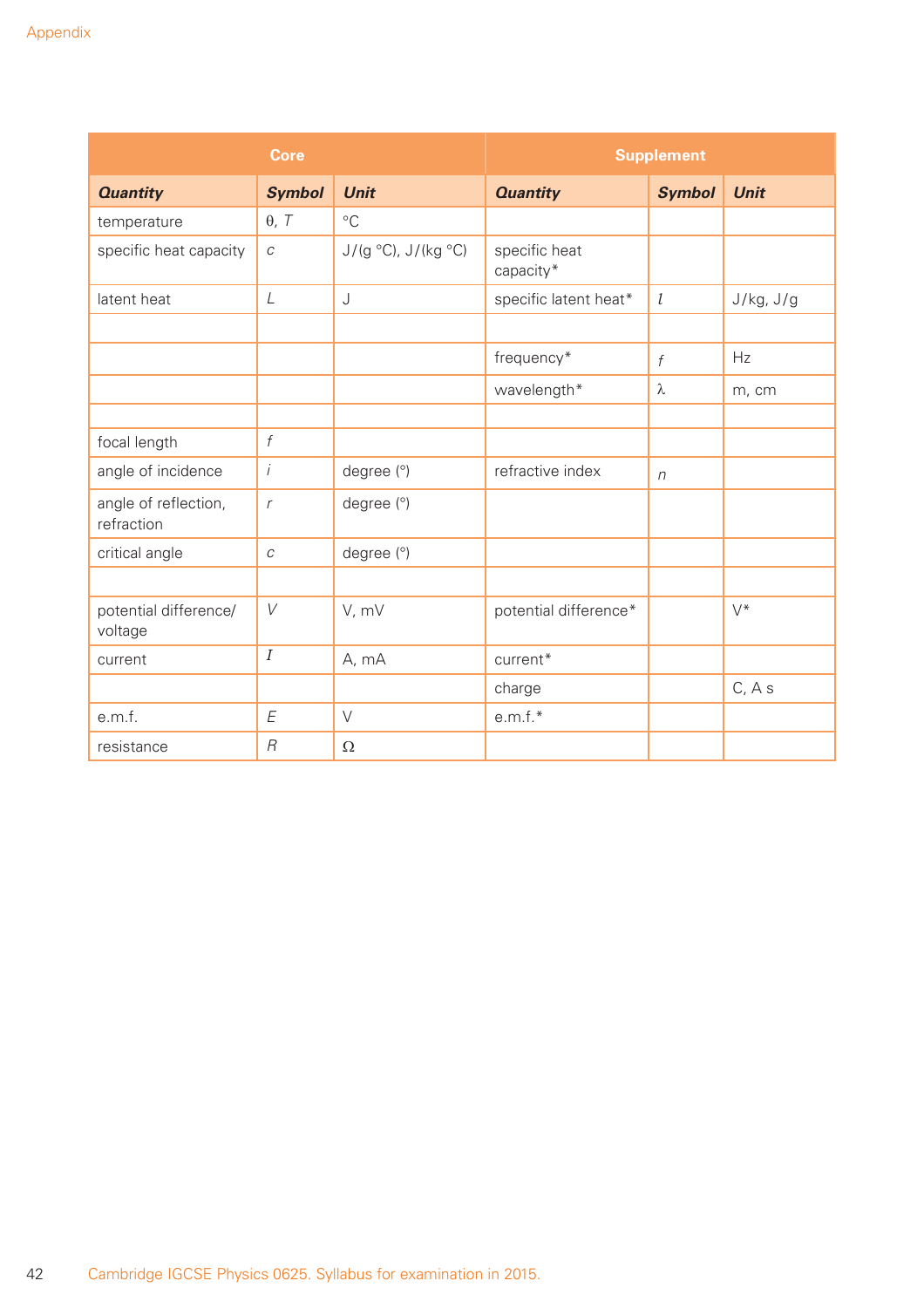## 8.3 Safety in the laboratory

Responsibility for safety matters rests with Centres. Further information can be found in the following UK associations, websites, publications and regulations.

#### Associations

CLEAPSS is an advisory service providing support in practical science and technology, primarily for UK schools. International schools and post-16 colleges can apply for associate membership which includes access to the CLEAPSS publications listed below.

#### **http://www.cleapss.org.uk**

#### **Websites**

#### **http://www.ncbe.reading.ac.uk/NCBE/SAFETY/menu.html http://www.microbiologyonline.org.uk/teachers/safety-information**

#### Publications

*Safeguards in the School Laboratory*, ASE, 11th edition, 2006 *Topics in Safety*, ASE, 3rd edition, 2001 *CLEAPSS Laboratory Handbook*, updated 2009 (available to CLEAPSS members only) *CLEAPSS Hazcards*, 2007 update of 1995 edition (available to CLEAPSS members only) *Safety in Science Education*, DfES, HMSO, 1996 *Hazardous Chemicals Manual*, SSERC, 1997 *Hazardous Chemicals. An interactive manual for science education*, SSERC, 2002 (CD)

## UK Regulations

*Control of Substances Hazardous to Health Regulations (COSHH) 2002* and subsequent amendment in 2004 **http://www.legislation.gov.uk/uksi/2002/2677/contents/made**, **http://www.legislation.gov.uk/uksi/2004/3386/contents/made**, a brief guide may be found at **http://www.hse.gov.uk/pubns/indg136.pdf**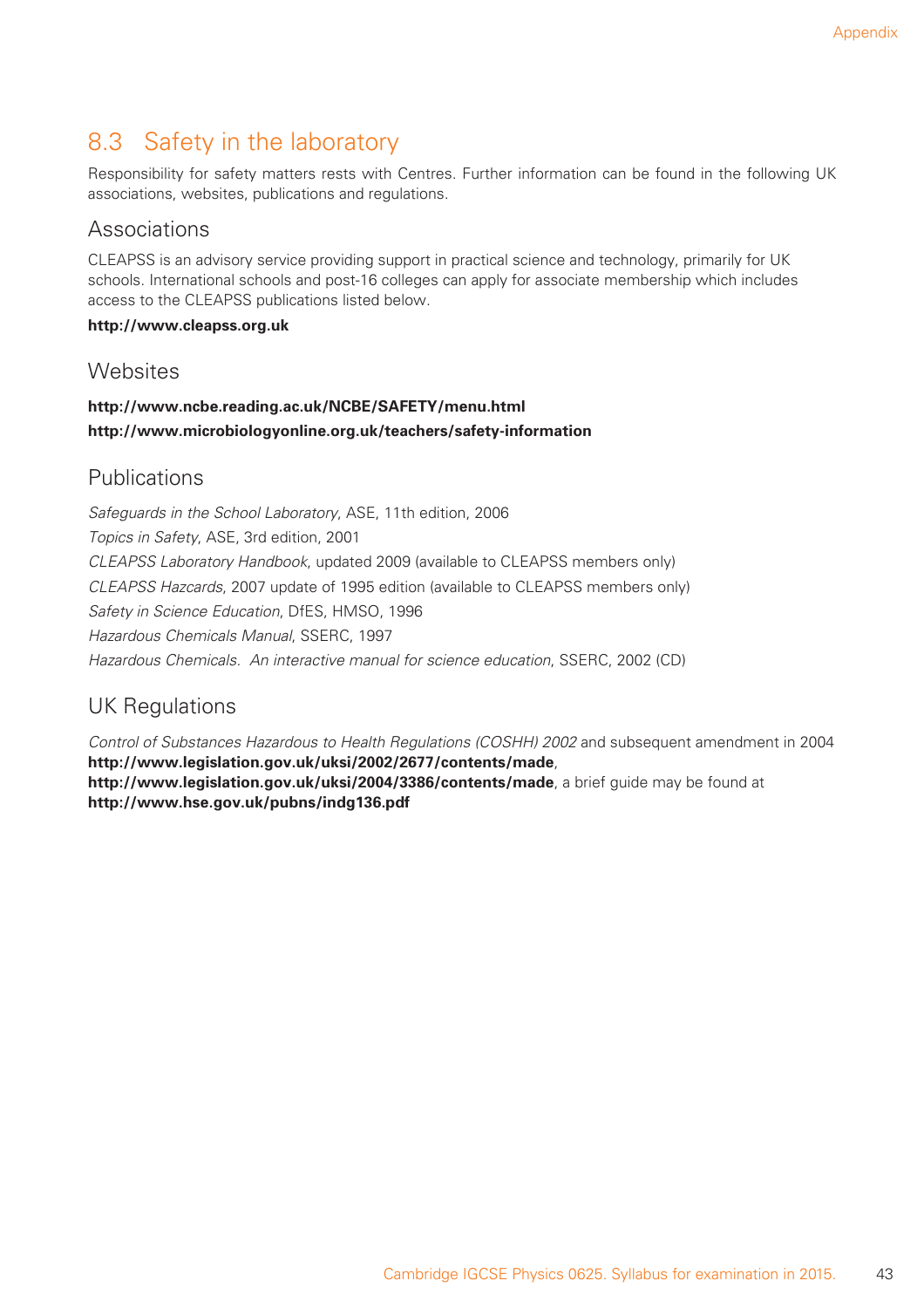## 8.4 Glossary of terms used in science papers

This glossary will prove helpful to candidates as a guide, but it is neither exhaustive nor definitive. Candidates should appreciate that the meaning of a term must depend, in part, on its context.

- 1. *Define* (the term or terms…) is intended literally, only a formal statement or equivalent paraphrase being required.
- 2. *What do you understand by/What is meant by* (the term or terms…) normally implies that a definition should be given, together with some relevant comment on the significance or context of the term(s) concerned, especially where two or more terms are included in the question. The amount of supplementary comment intended should be interpreted in the light of the indicated mark value.
- 3. *State* implies a concise answer with little or no supporting argument (e.g. a numerical answer that can easily be obtained 'by inspection').
- 4. *List* requires a number of points, generally each of one word, with no elaboration. Where a given number of points is specified, this should not be exceeded.
- 5. *Explain* may imply reasoning or some reference to theory, depending on the context.
- 6. *Describe* requires the candidate to state in words (using diagrams where appropriate) the main points of the topic. It is often used to refer either to particular phenomena or to particular experiments. In the former instance, the term usually implies that the answer should refer to (visual) observations associated with the phenomena. In other contexts, *describe* should be interpreted more generally (i.e. the candidate has greater discretion about the nature and the organisation of the material to be included in the answer). *Describe and explain* may be coupled, as may *state and explain*.
- 7. *Discuss* requires the candidate to give a critical account of the points involved in the topic.
- 8. *Outline* implies brevity (i.e. restricting the answer to giving essentials).
- 9. *Predict* implies that the candidate is not expected to produce the required answer by recall but by making a logical connection between other pieces of information. Such information may be wholly given in the question or may depend on answers extracted in an earlier part of the question. *Predict* also implies a concise answer with no supporting statement required.
- 10. *Deduce* is used in similar way to *predict* except that some supporting statement is required e.g. reference to a law, a principle or the necessary reasoning should be included in the answer.
- 11. *Suggest* is used in two main contexts i.e. either to imply that there is no unique answer (e.g. in Physics there are several examples of energy resources from which electricity, or other useful forms of energy, may be obtained), or to imply that candidates are expected to apply their general knowledge to a 'novel' situation, one that may be formally 'not in the syllabus' – many data-response and problem-solving questions are of this type.
- 12. *Find* is a general term that may variously be interpreted as *calculate*, *measure*, *determine*, etc.
- 13. *Calculate* is used when a numerical answer is required. In general, working should be shown, especially where two or more steps are involved.
- 14. *Measure* implies that the quantity concerned can be directly obtained from a suitable measuring instrument e.g. length, using a rule, or mass, using a balance.
- 15. *Determine* often implies that the quantity in question cannot be measured directly but must be found by calculation, placing measured or known values of other quantities into a standard formula.
- 16. *Estimate* implies a reasoned order of magnitude statement or calculation of the quantity concerned, making such simplifying assumptions as may be necessary about points of principle and about the values of quantities not otherwise included in the question.
- 17. *Sketch* when applied to graph work, implies that the shape and/or position of the curve need only be qualitatively correct **but** candidates should be aware that, depending on the context, some quantitative aspects may be looked for, e.g. passing through the origin, having an intercept. In diagrams, *sketch* implies that simple, freehand drawing is acceptable; nevertheless, care should be taken over proportions and the clear exposition of important details.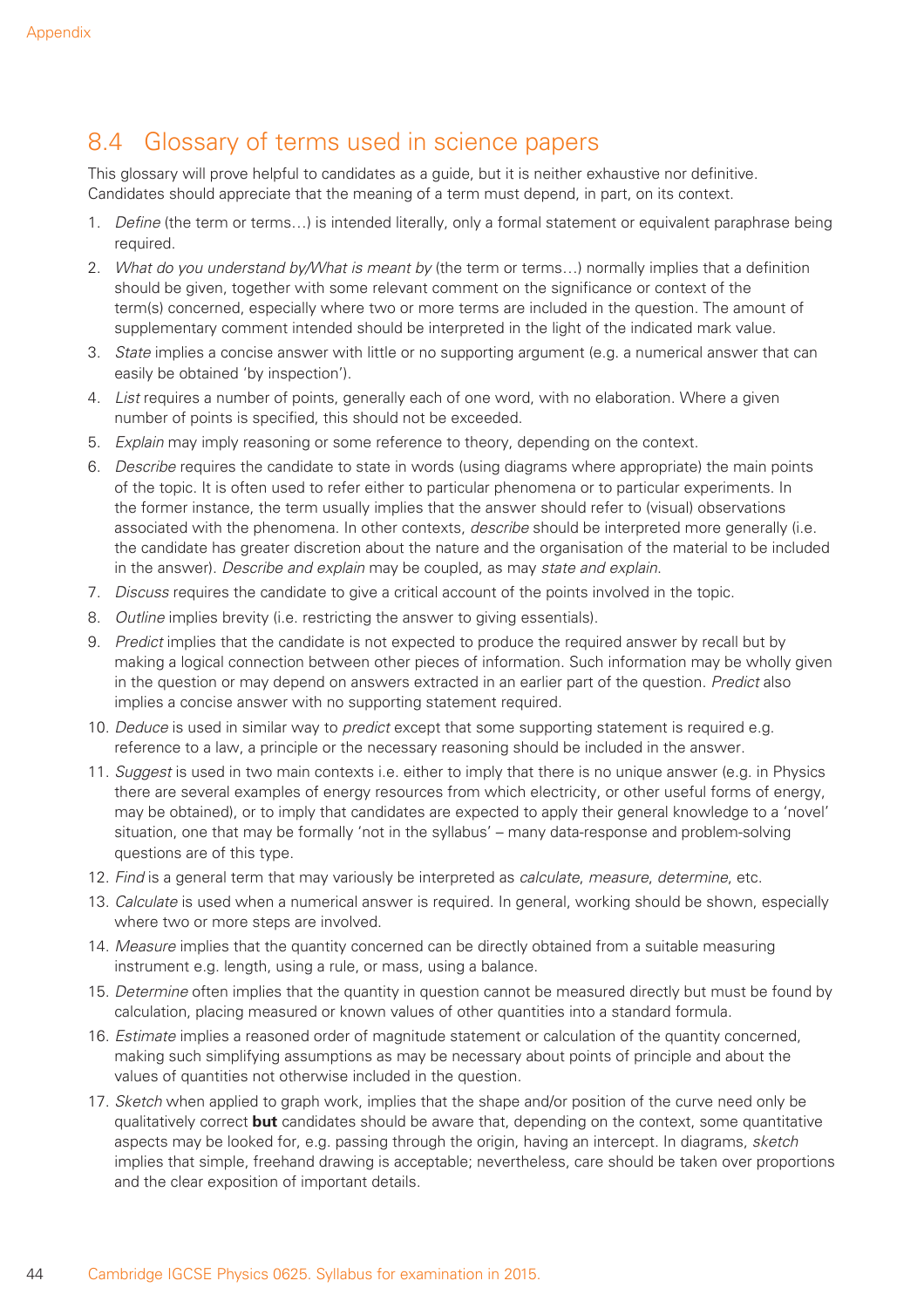ш

## 8.5 Mathematical requirements

Candidates may use calculators in all parts of the exam.

Candidates should be able to:

ı

- add, subtract, multiply and divide
- use averages, decimals, fractions, percentages, ratios and reciprocals
- use standard notation, including both positive and negative whole number indices
- recognise and use standard notation
- use direct and inverse proportion
- draw charts and graphs from given data
- interpret charts and graphs
- choose suitable scales and axes for graphs
- make approximate evaluations of numerical expressions
- recall and use equations for the area of a rectangle, triangle and circle and the volumes of a rectangular block and cylinder
- use usual mathematical instruments (ruler, compasses, protractor, set square)
- understand the meaning of angle, curve, circle, radius, diameter, square, parallelogram, rectangle and diagonal
- solve equations of the form  $x = y + z$  and  $x = yz$  for any one term when the other two are known
- recognise and use points of the compass (N, S, E, W)
- use sines and inverse sines (Supplement only).

## 8.6 ICT

In order to play a full part in modern society, candidates need to be confident and effective users of ICT. This syllabus provides candidates with a wide range of opportunities to use ICT in their study of Physics.

Opportunities for ICT include:

- gathering information from the internet, DVDs and CD-ROMs
- gathering data using sensors linked to data-loggers or directly to computers
- using spreadsheets and other software to process data
- using animations and simulations to visualise scientific ideas
- using software to present ideas and information on paper and on screen.

The examples listed in the table show some of the points in the syllabus where opportunities may be found.

| TICTZ                 | <b>Possible opportunities</b>                              |
|-----------------------|------------------------------------------------------------|
| Gathering information | Independent research into 1.6b, 3.2e, 4.5c, 4.6b, 5.1      |
| Datalogging           | Practical work associated with 1.2, 2.3                    |
| Processing data       | Practical work associated with 3.2b, 4.3c, 5.1d            |
| Visualisation         | Demonstration of 1.2, 2.1b, 3.3, 4.5b, 4.5e                |
| Making presentations  | Practical work or independent research in 5.1a, 1.6b, 4.2a |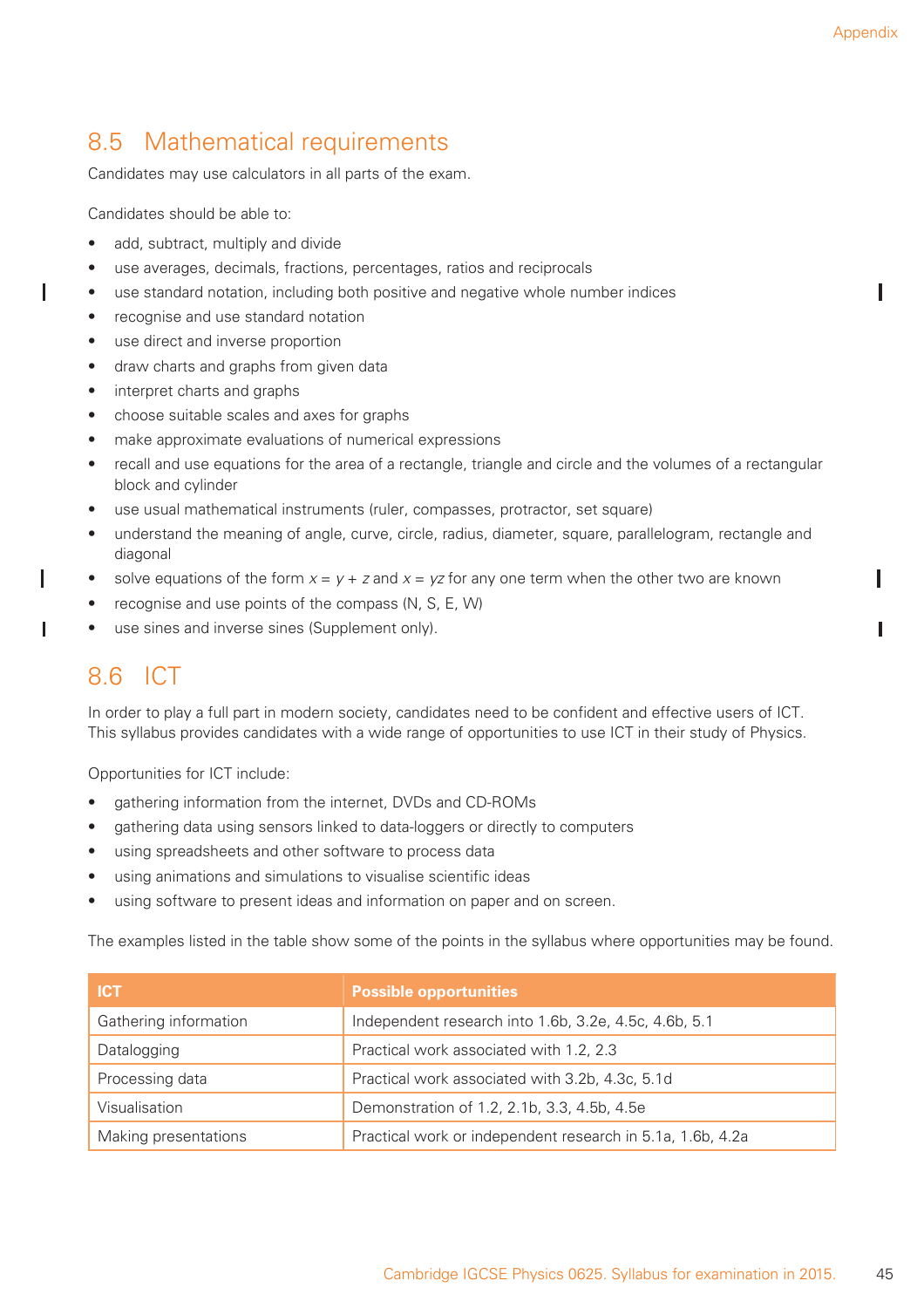## 8.7 Presentation of data

The solidus (/) is to be used for separating the quantity and the unit in tables, graphs and charts, e.g. time/s for time in seconds.

(a) Tables

- Each column of a table will be headed with the physical quantity and the appropriate unit, e.g. time/s.
- The column headings of the table can then be directly transferred to the axes of a constructed graph.

(b) Graphs

- The independent variable should be plotted on the x-axis (horizontal axis) and the dependent variable plotted on the y-axis (vertical axis).
- Each axis will be labelled with the physical quantity and the appropriate unit, e.g. time/s.
- The graph is the whole diagrammatic presentation. It may have one or several curves plotted on it.
- Curves and lines joining points on the graph should be referred to as 'curves'.
- Points on the curve should be clearly marked as crosses  $(x)$  or encircled dots  $(O)$ . If a further curve is included, vertical crosses (+) may be used to mark the points.

(c) Pie charts

- These should be drawn with the sectors in rank order, largest first, beginning at 'noon' and proceeding clockwise. Pie charts should preferably contain no more than six sectors.
- (d) Bar charts
	- These are drawn when one of the variables is not numerical. They should be made up of narrow blocks of equal width that do **not** touch.
- (e) Histograms
	- These are drawn when plotting frequency graphs with continuous data. The blocks should be drawn in order of increasing or decreasing magnitude and they **should** touch.

## 8.8 Forms

This section contains copies of the following forms, together with instructions on how to complete them:

- **Experiment Form**
- Individual Candidate Record Card
- Coursework Assessment Summary Form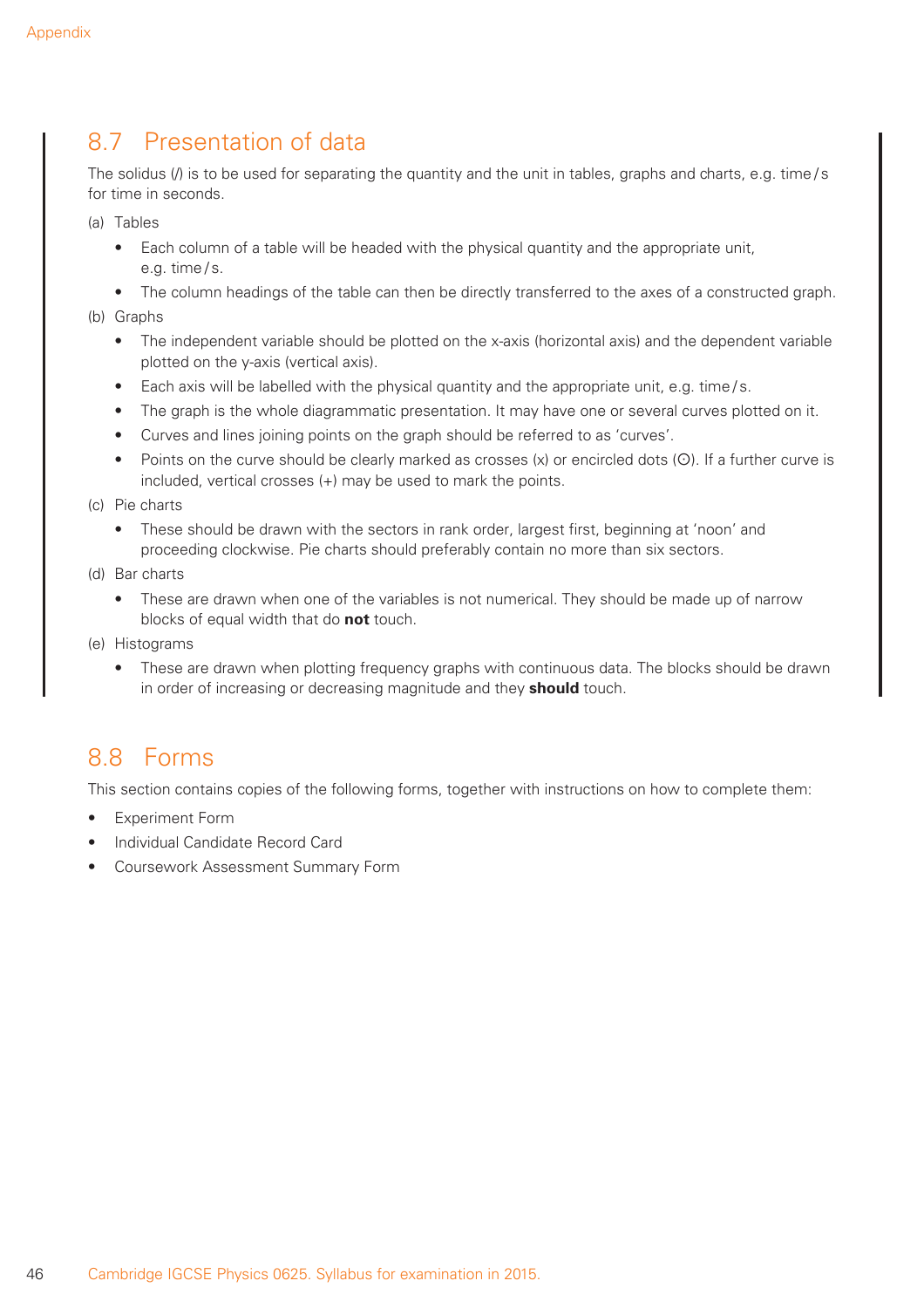#### **SCIENCES Experiment Form IGCSE**

| Please read the mstructions printed overlear. |                         |           |                      |                |                         |   |                 |                   |  |  |  |  |  |
|-----------------------------------------------|-------------------------|-----------|----------------------|----------------|-------------------------|---|-----------------|-------------------|--|--|--|--|--|
| Centre Number                                 |                         |           |                      |                |                         |   | Centre Name     |                   |  |  |  |  |  |
| Syllabus Code                                 |                         |           | $\mathbf 0$          | $6\phantom{a}$ | $\overline{2}$          | 5 | Syllabus Title  | <b>Physics</b>    |  |  |  |  |  |
| <b>Component Number</b>                       |                         |           | $\mathbf 0$          |                | $\overline{\mathbf{4}}$ |   | Component Title | <b>Coursework</b> |  |  |  |  |  |
| June/November                                 | $\overline{\mathbf{2}}$ | $\pmb{0}$ |                      | $\mathbf{1}$   | 5                       |   |                 |                   |  |  |  |  |  |
| Experiment<br>Number                          |                         |           | Skill(s)<br>Assessed |                |                         |   |                 |                   |  |  |  |  |  |
|                                               |                         |           |                      |                |                         |   |                 |                   |  |  |  |  |  |
|                                               |                         |           |                      |                |                         |   |                 |                   |  |  |  |  |  |
|                                               |                         |           |                      |                |                         |   |                 |                   |  |  |  |  |  |
|                                               |                         |           |                      |                |                         |   |                 |                   |  |  |  |  |  |
|                                               |                         |           |                      |                |                         |   |                 |                   |  |  |  |  |  |
|                                               |                         |           |                      |                |                         |   |                 |                   |  |  |  |  |  |
|                                               |                         |           |                      |                |                         |   |                 |                   |  |  |  |  |  |
|                                               |                         |           |                      |                |                         |   |                 |                   |  |  |  |  |  |
|                                               |                         |           |                      |                |                         |   |                 |                   |  |  |  |  |  |
|                                               |                         |           |                      |                |                         |   |                 |                   |  |  |  |  |  |

#### **Please read the instructions printed overleaf.**

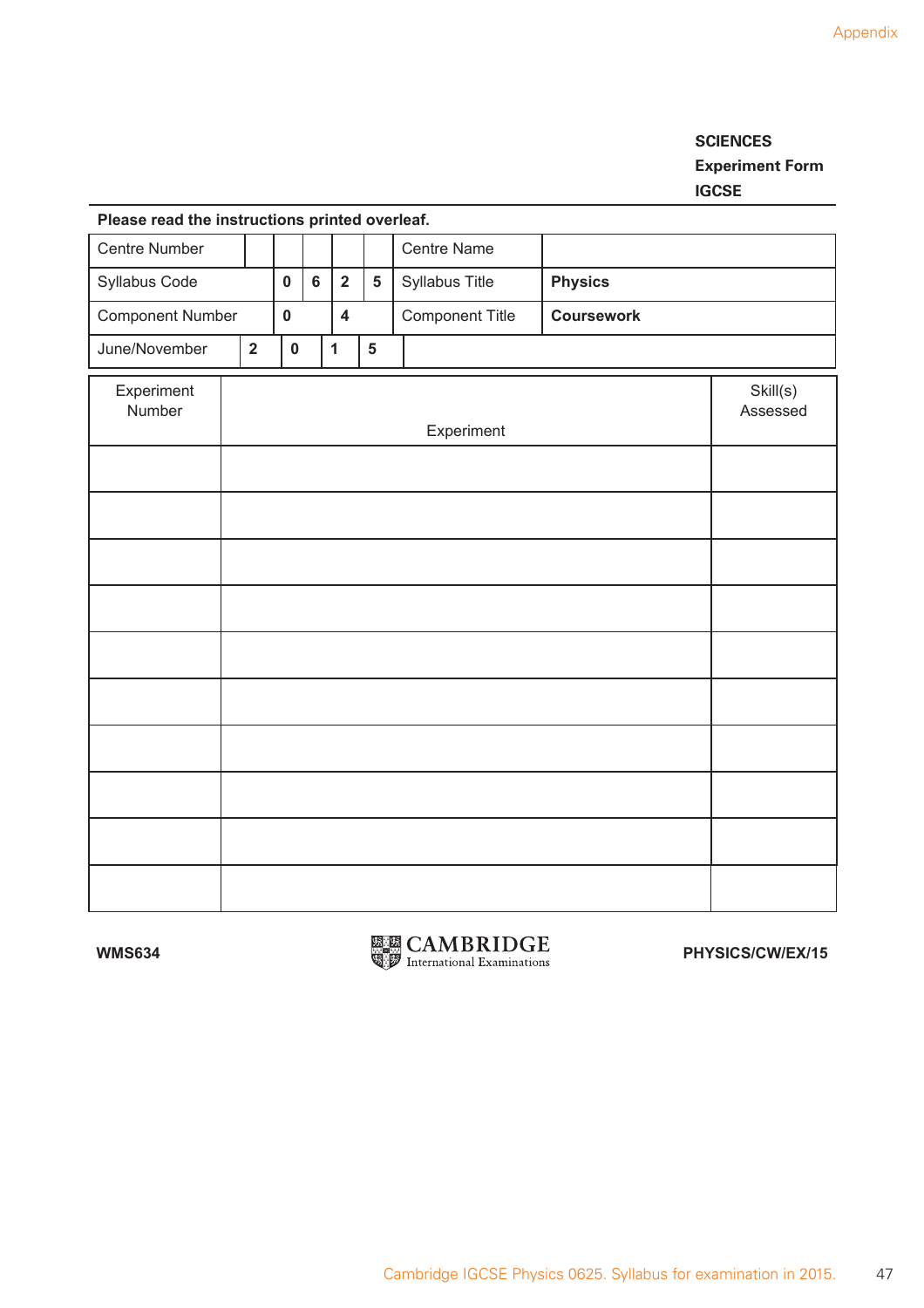## Sciences experiment form – instructions

To complete the Sciences Experiment Form:

- 1 Enter the information required at the head of the form.
- 2 Use a separate form for each Syllabus.
- 3 Give a brief description of each of the experiments that your candidates performed for assessment in the Cambridge IGCSE Science Syllabus indicated. Use additional sheets as necessary.
- 4 Teachers must send to Cambridge copies of the experiment forms and the corresponding worksheets/ instructions and mark schemes for each assessed task sampled, for each of Skills AO3.1 to AO3.4.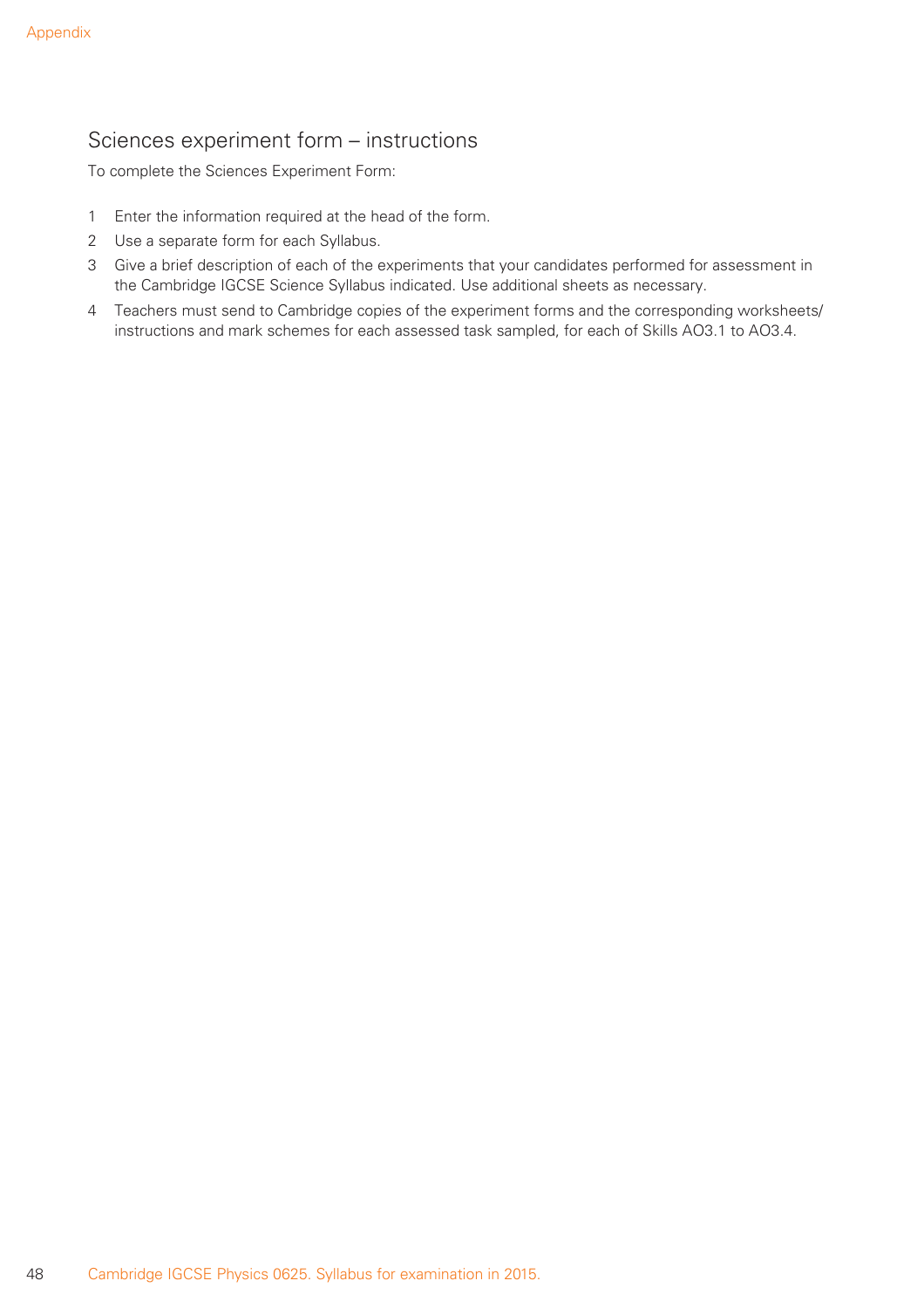#### **SCIENCESIndividual Candidate Record Card**

#### **IGCSE 2015**

#### **Please read the instructions printed overleaf and the General Coursework Regulations before completing this form.**

| l Centre number  |  |  |  | l Centre name                           | l June/November                                              |  |  |  |                    |  |  |  |
|------------------|--|--|--|-----------------------------------------|--------------------------------------------------------------|--|--|--|--------------------|--|--|--|
| Candidate number |  |  |  | l Candidate name I                      |                                                              |  |  |  | Teaching group/set |  |  |  |
| Syllabus code    |  |  |  | $0 \mid 6 \mid 2 \mid 5$ Syllabus title | Component number   0   4   Component title<br><b>PHYSICS</b> |  |  |  | <b>COURSEWORK</b>  |  |  |  |

| Date of Assessment                 | Experiment number from<br>Sciences Experiment Form |                |                | Assess at least twice<br>Ring highest two marks for each skill<br>(Max 6 each assessment) |                | Relevant comments (for example, if help was given) |
|------------------------------------|----------------------------------------------------|----------------|----------------|-------------------------------------------------------------------------------------------|----------------|----------------------------------------------------|
|                                    |                                                    | C <sub>1</sub> | C <sub>2</sub> | C <sub>3</sub>                                                                            | C <sub>4</sub> |                                                    |
|                                    |                                                    |                |                |                                                                                           |                |                                                    |
|                                    |                                                    |                |                |                                                                                           |                |                                                    |
|                                    |                                                    |                |                |                                                                                           |                |                                                    |
|                                    |                                                    |                |                |                                                                                           |                |                                                    |
|                                    |                                                    |                |                |                                                                                           |                |                                                    |
|                                    |                                                    |                |                |                                                                                           |                |                                                    |
|                                    |                                                    |                |                |                                                                                           |                |                                                    |
|                                    |                                                    |                |                |                                                                                           |                |                                                    |
|                                    |                                                    |                |                |                                                                                           |                |                                                    |
|                                    |                                                    |                |                |                                                                                           |                |                                                    |
| Marks to be transferred to         |                                                    |                |                |                                                                                           |                | <b>TOTAL</b>                                       |
| Coursework Assessment Summary Form |                                                    | (max 12)       |                | (max 12)   (max 12)                                                                       | (max 12)       | (max 48)                                           |

**WMS635**

**IGCSE/PHYSICS/CW/I/15**<br> **IGCSE/PHYSICS/CW/I/15** 

 $49$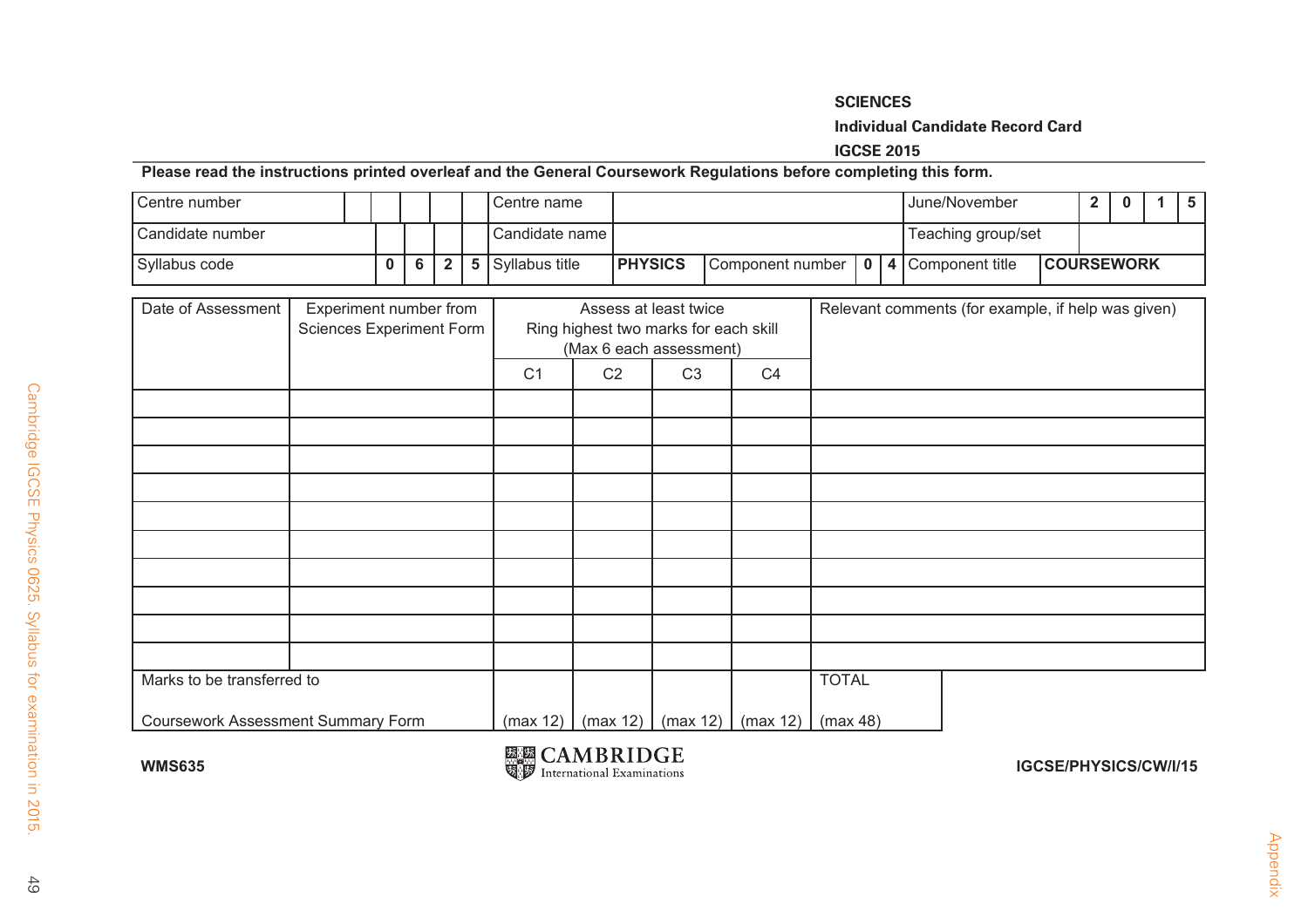50

# Appendix

Individual candidate record card – instructions<br>
The Individual Candidate Record Card is only for use by teachers of candidates who have undertaken Coursework as part of the Cambridge<br>
IGSE Sessessment.<br>
More entering can

- 
- 
- 
-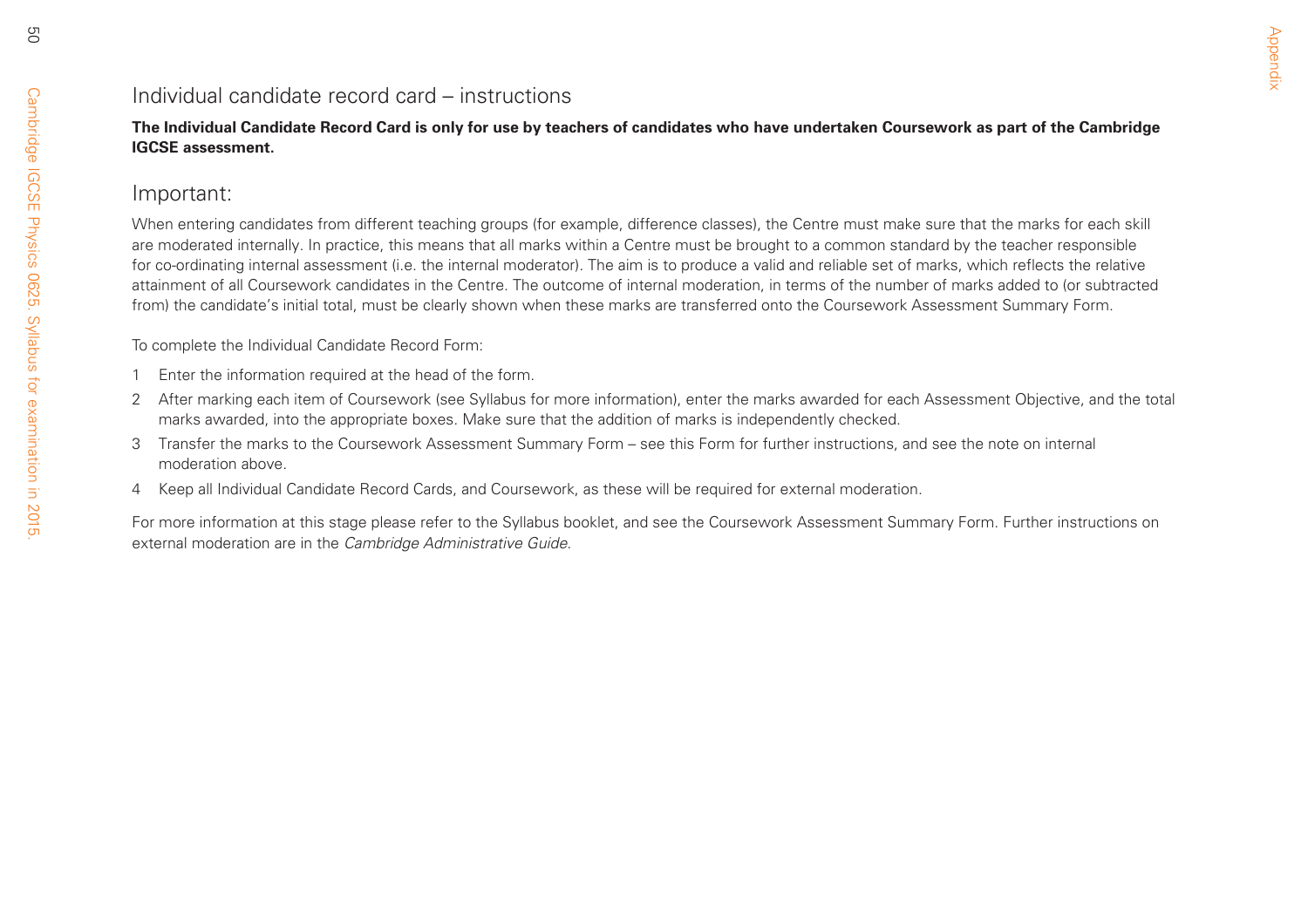#### **SCIENCES**

**Coursework Assessment Summary Form**

#### **IGCSE 2015**

#### **Please read the instructions printed overleaf and the General Coursework Regulations before completing this form.**

| Centre number       |                |  |              |                           |                |                | Centre name    |                                              |                |                            |                  | $\tilde{\phantom{a}}$ |             |                         |                        | $\tilde{\phantom{a}}$ | June/November                               | 2 | $\mathbf 0$ | $\mathbf{1}$ | $5\overline{5}$ |
|---------------------|----------------|--|--------------|---------------------------|----------------|----------------|----------------|----------------------------------------------|----------------|----------------------------|------------------|-----------------------|-------------|-------------------------|------------------------|-----------------------|---------------------------------------------|---|-------------|--------------|-----------------|
| Syllabus code       |                |  | $\mathbf{0}$ | $6\overline{6}$           | $\overline{2}$ | $5\phantom{a}$ | Syllabus title |                                              | <b>PHYSICS</b> |                            | Component number |                       | $\mathbf 0$ | $\overline{\mathbf{4}}$ | Component title        | <b>COURSEWORK</b>     |                                             |   |             |              |                 |
| Candidate<br>number | Candidate name |  |              | Teaching<br>group/<br>set |                | C1<br>(max 12) |                | C <sub>2</sub><br>C <sub>3</sub><br>(max 12) |                | C4<br>(max 12)<br>(max 12) |                  |                       |             |                         | Total mark<br>(max 48) |                       | Internally<br>moderated<br>mark<br>(max 48) |   |             |              |                 |
|                     |                |  |              |                           |                |                |                |                                              |                |                            |                  |                       |             |                         |                        |                       |                                             |   |             |              |                 |
|                     |                |  |              |                           |                |                |                |                                              |                |                            |                  |                       |             |                         |                        |                       |                                             |   |             |              |                 |
|                     |                |  |              |                           |                |                |                |                                              |                |                            |                  |                       |             |                         |                        |                       |                                             |   |             |              |                 |
|                     |                |  |              |                           |                |                |                |                                              |                |                            |                  |                       |             |                         |                        |                       |                                             |   |             |              |                 |
|                     |                |  |              |                           |                |                |                |                                              |                |                            |                  |                       |             |                         |                        |                       |                                             |   |             |              |                 |
|                     |                |  |              |                           |                |                |                |                                              |                |                            |                  |                       |             |                         |                        |                       |                                             |   |             |              |                 |

| t teacher completing this form<br>Name | $\sim$<br>Signature | Date<br>- - - |  |  |
|----------------------------------------|---------------------|---------------|--|--|
| Name<br>e of internal moderator        | Signature           | Date          |  |  |

 $\overline{a}$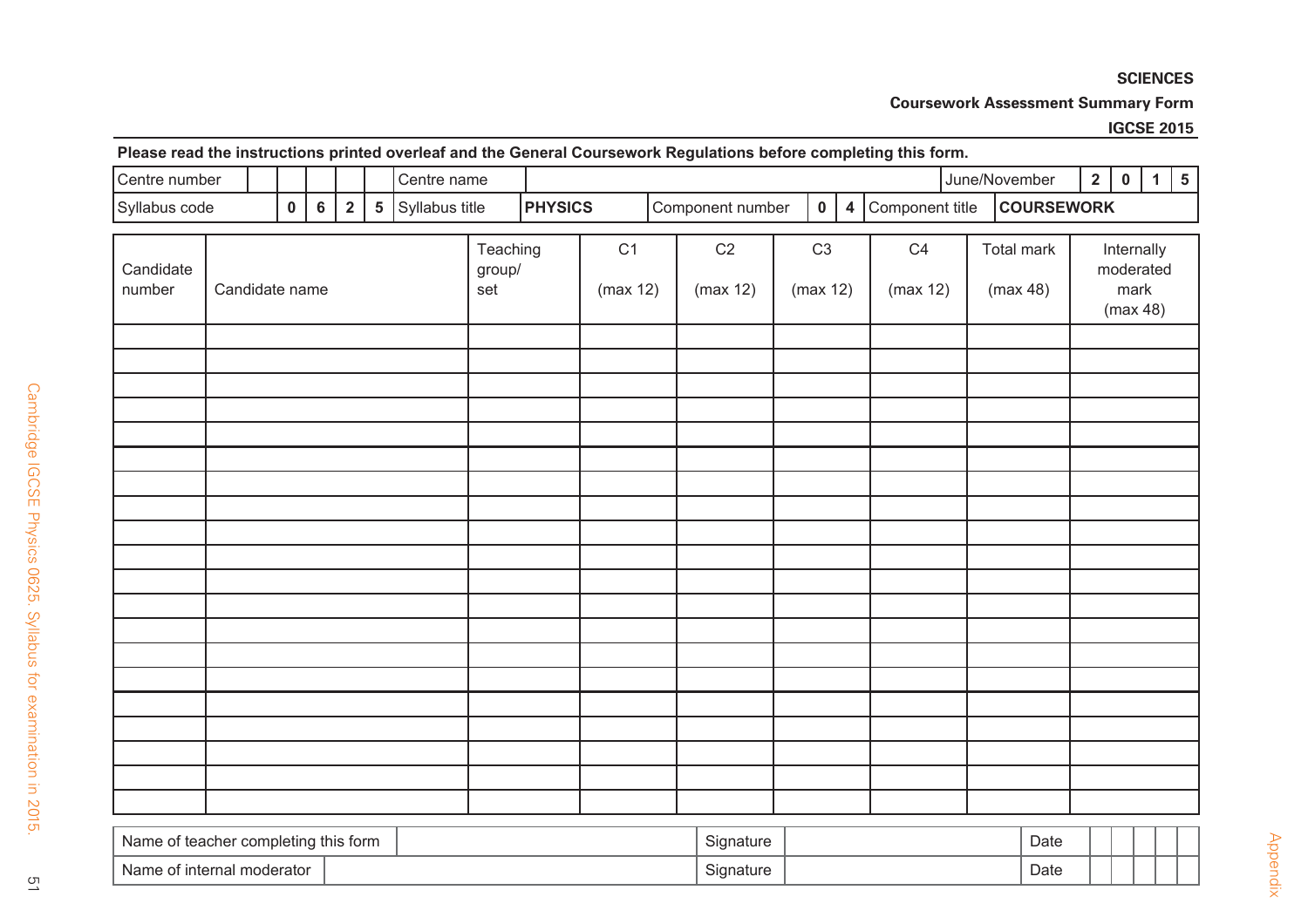- 
- Coursewoork assessment summary form instructions<br>
1 Enter the information required at the lead of the form.<br>
2 List candidates so that rided that details can be easily transferred to the computer-primated Coursework mar
	- -
		-
		-
	-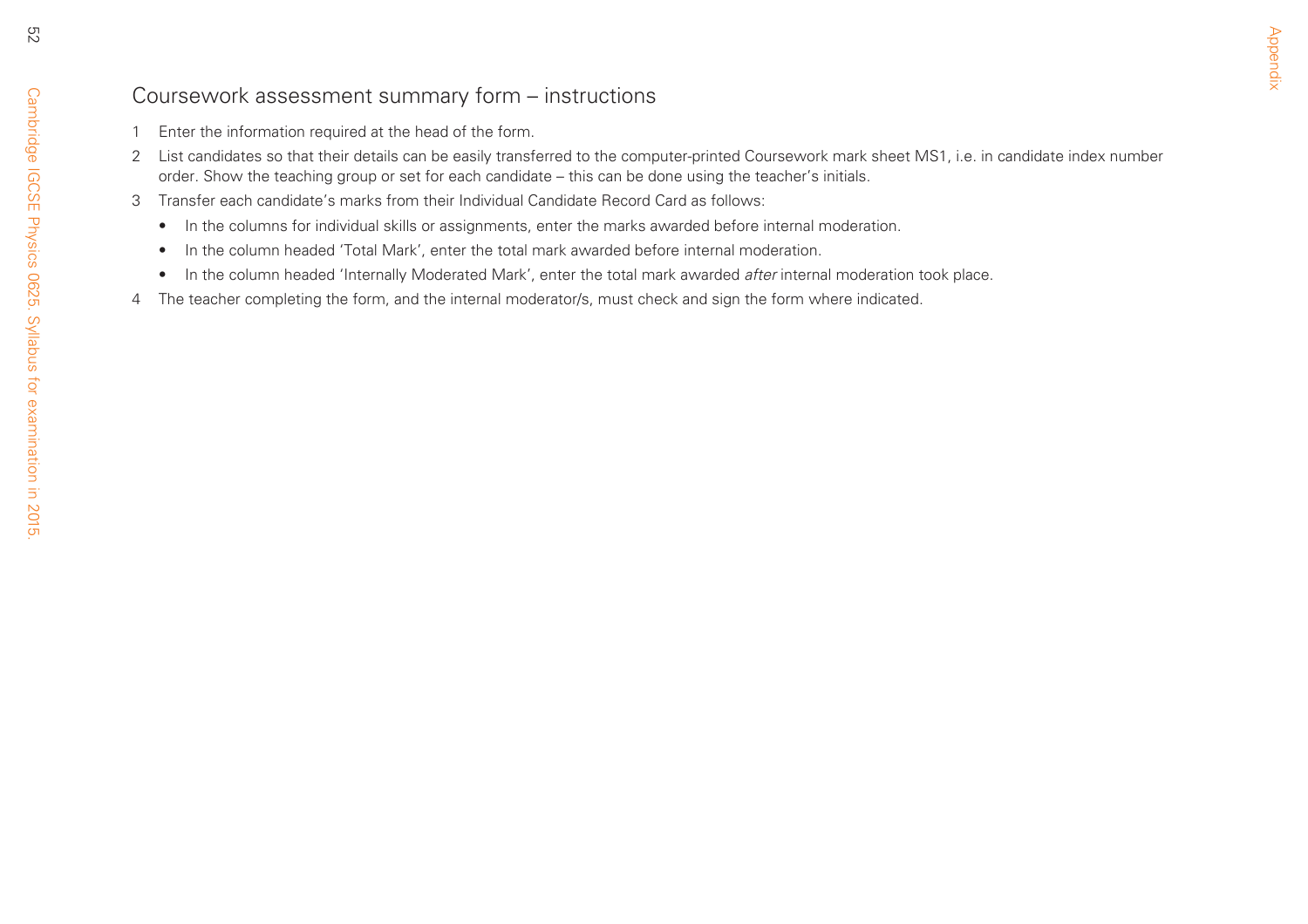## **9. Other information**

## Equality and inclusion

Cambridge International Examinations has taken great care in the preparation of this syllabus and assessment materials to avoid bias of any kind. To comply with the UK Equality Act (2010), Cambridge has designed this qualification with the aim of avoiding direct and indirect discrimination.

The standard assessment arrangements may present unnecessary barriers for candidates with disabilities or learning difficulties. Arrangements can be put in place for these candidates to enable them to access the assessments and receive recognition of their attainment. Access arrangements will not be agreed if they give candidates an unfair advantage over others or if they compromise the standards being assessed.

Candidates who are unable to access the assessment of any component may be eligible to receive an award based on the parts of the assessment they have taken.

Information on access arrangements is found in the *Cambridge Handbook* which can be downloaded from the website **www.cie.org.uk**

#### Language

This syllabus and the associated assessment materials are available in English only.

## Grading and reporting

Cambridge IGCSE results are shown by one of the grades A\*, A, B, C, D, E, F or G indicating the standard achieved, A\* being the highest and G the lowest. 'Ungraded' indicates that the candidate's performance fell short of the standard required for grade G. 'Ungraded' will be reported on the statement of results but not on the certificate. The letters Q (result pending); X (no results) and Y (to be issued) may also appear on the statement of results but not on the certificate.

## Entry codes

To maintain the security of our examinations we produce question papers for different areas of the world. known as 'administrative zones'. Where the component entry code has two digits, the first digit is the component number given in the syllabus. The second digit is the location code, specific to an administrative zone. Information about entry codes, examination timetables and administrative instructions can be found in the *Cambridge Guide to Making Entries*.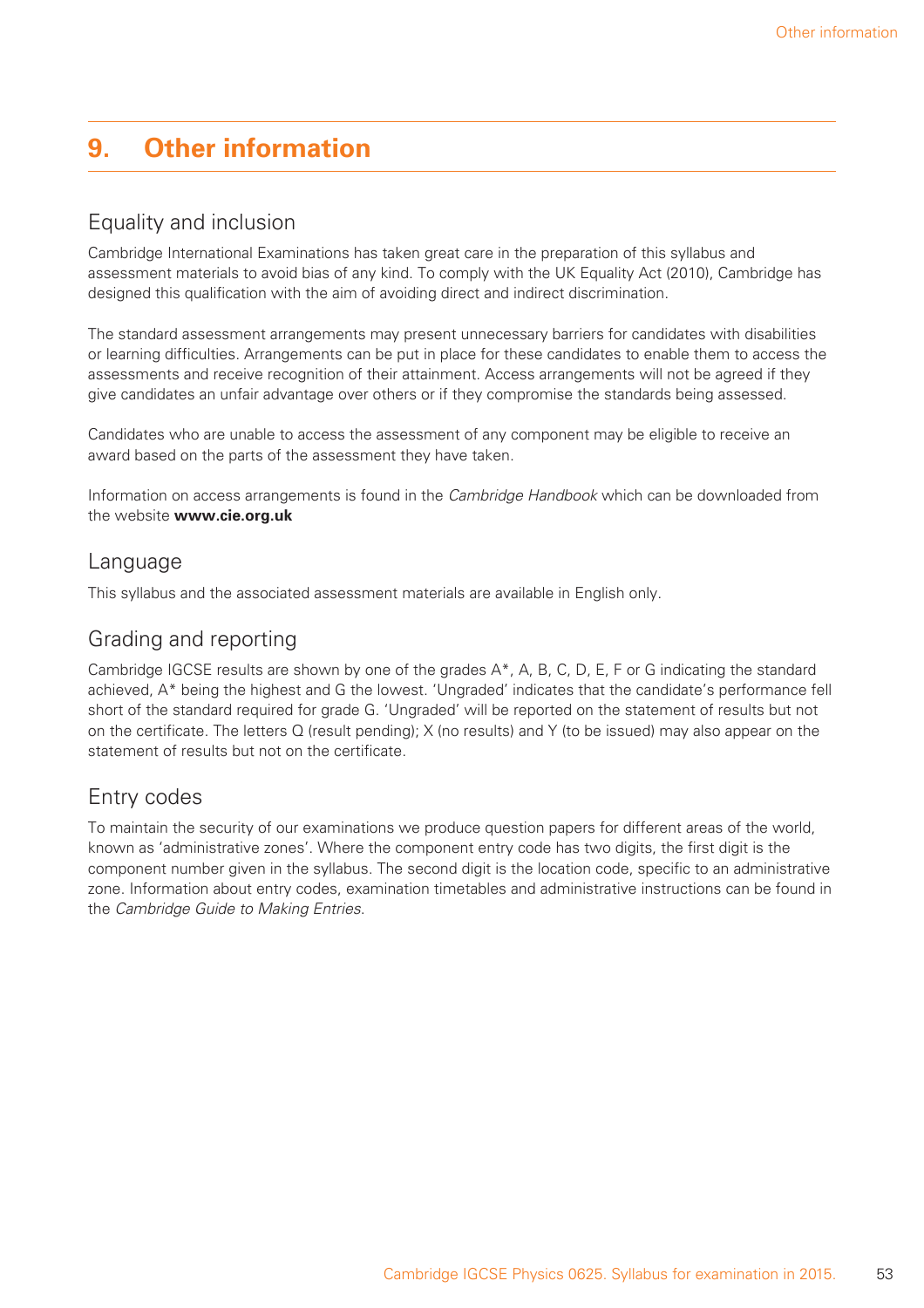## **10. Additional information for England, Wales and Northern Ireland**

This syllabus appears on the Register of Regulated Qualifications (**http://register.ofqual.gov.uk**) as a Cambridge International Level 1/Level 2 Certificate. In other contexts it is known as a Cambridge IGCSE..

Cambridge International Level 1/Level 2 Certificates are approved for regulation in England, Wales and Northern Ireland and are eligible for inclusion in school and college performance tables.

For up-to-date information on the performance tables, including the list of qualifications which count towards the English Baccalaureate, please go to the Department for Education website (**www.education.gov.uk/performancetables**).

Candidates who are awarded grades D to G will have achieved an award at Level 1 of the National Qualifications Framework. Candidates who are awarded grades A\* to C will have achieved an award at Level 2 of the National Qualifications Framework.

#### Prior learning

Candidates in England who are beginning this course should normally have followed the Key Stage 3 programme of study within the National Curriculum for England.

Other candidates beginning this course should have achieved an equivalent level of general education.

#### **Progression**

Cambridge International Level 1/Level 2 Certificates are general qualifications that enable candidates to progress either directly to employment, or to proceed to further qualifications.

This syllabus provides a foundation for further study at levels 2 and 3 in the National Qualifications Framework, including GCSE, Cambridge International AS and A Level GCE, and Cambridge Pre-U qualifications.

Candidates who are awarded grades C to A\* are well prepared to follow courses leading to Level 3 AS and A Level GCE Physics, Cambridge Pre-U Physics, IB Certificates in Physics or the Cambridge International AS and A Level Physics.

## Grading and reporting

Cambridge International Level 1/Level 2 Certificate results are shown by one of the grades A\*, A, B, C, D, E, F or G indicating the standard achieved, A\* being the highest and G the lowest. 'Ungraded' indicates that the candidate's performance fell short of the standard required for grade G. 'Ungraded' will be reported on the statement of results but not on the certificate. The letters Q (result pending); X (no results) and Y (to be issued) may also appear on the statement of results but not on the certificate.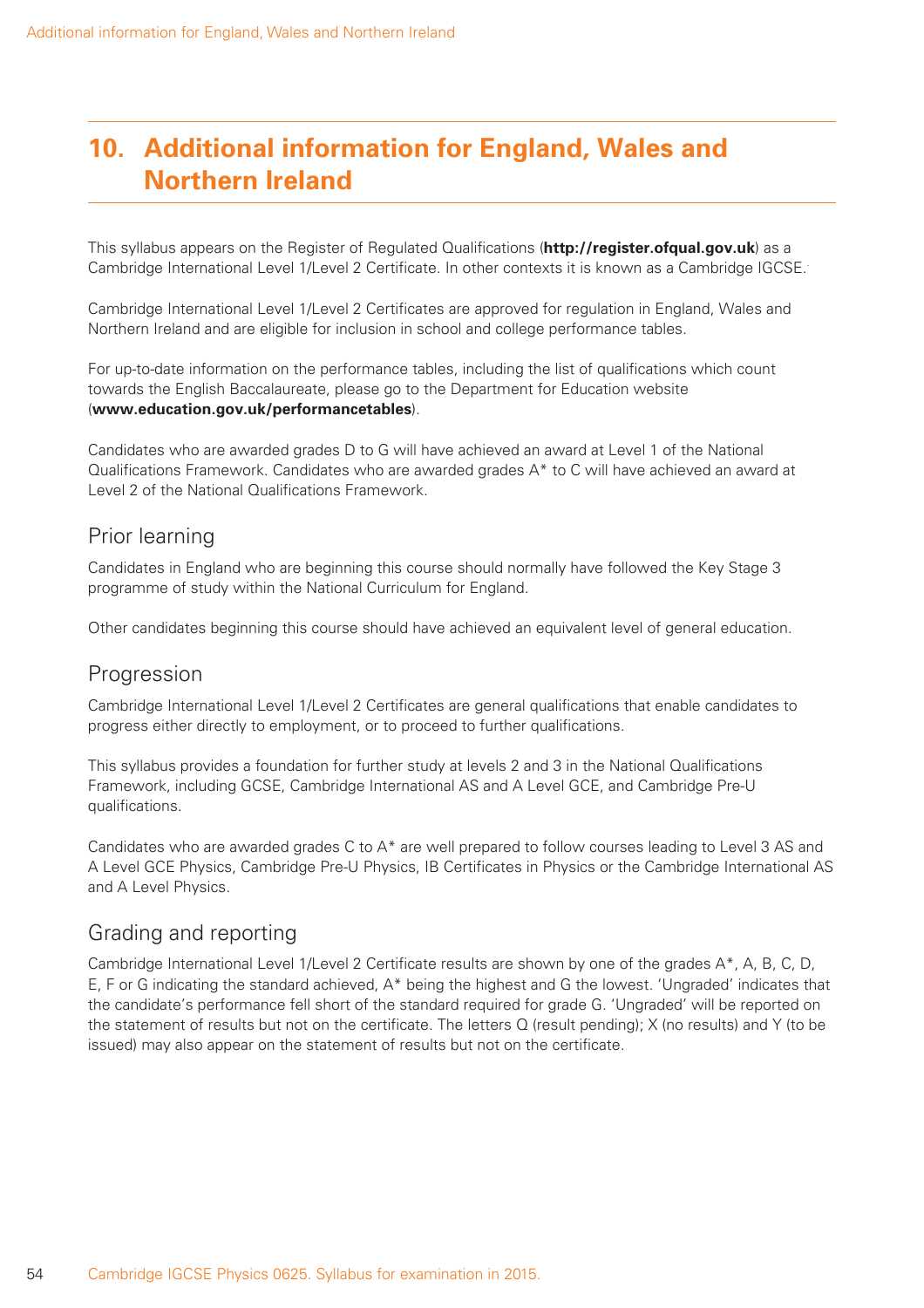## Overlapping qualifications

Every qualification is assigned to a national classification code indicating the subject area to which it belongs. Candidates who enter for more than one qualification with the same classification code will only have one grade (the highest) counted for the purpose of the school and college performance tables. Centres may wish to advise candidates that, if they take two qualifications with the same classification code, colleges are very likely to take the view that they have achieved only one of the two qualifications. Candidates who have any doubts about their subject combinations should seek advice, either from their centre or the institution to which they wish to progress.

#### Spiritual, moral, ethical, social, economic and cultural issues

#### **Spiritual**

Candidates are encouraged to develop a sense of wonder at the simplicity and universality of physical laws and how these order and give meaning to our view of the ways that nature works. They have the opportunity to study physical systems from atomic systems to the solar system, helping them to develop an appreciation of the variety and immensity of the natural world.

#### **Moral and ethical**

In the course of their practical work, candidates will gain an understanding of the scientific method and the importance of integrity in reporting results. They also have the opportunity to discuss how scientific developments in the modern world (for example, nuclear power, hydroelectric dams), often pose ethical as well as technological problems.

#### **Social and cultural**

Through their practical work, candidates have the chance to develop their ability to work as a team, where appropriate, and to value others' ideas.

#### Sustainable development, health and safety considerations, and international developments

#### **Environmental issues**

Candidates have many opportunities to explore the role of applications of physics, for good or ill, in the community and environment. In particular, they study concerns about the containment and disposal of radioactive materials, and issues regarding energy conversion, conservation and resources.

#### **Health and safety issues**

Candidates must follow good health and safety practice in the laboratory. They also learn about the hazards associated with electricity and gain an understanding of safety measures. Candidates must also understand the safety issues raised by working with radioactive materials and radiation.

#### **The international dimension**

Throughout the course, candidates learn that the laws and language of physics are universal and transcend national and cultural boundaries. Teachers have the opportunity to discuss with their candidates how international collaboration in science is often needed to tackle global problems, such as issues surrounding global warming and radioactive waste disposal.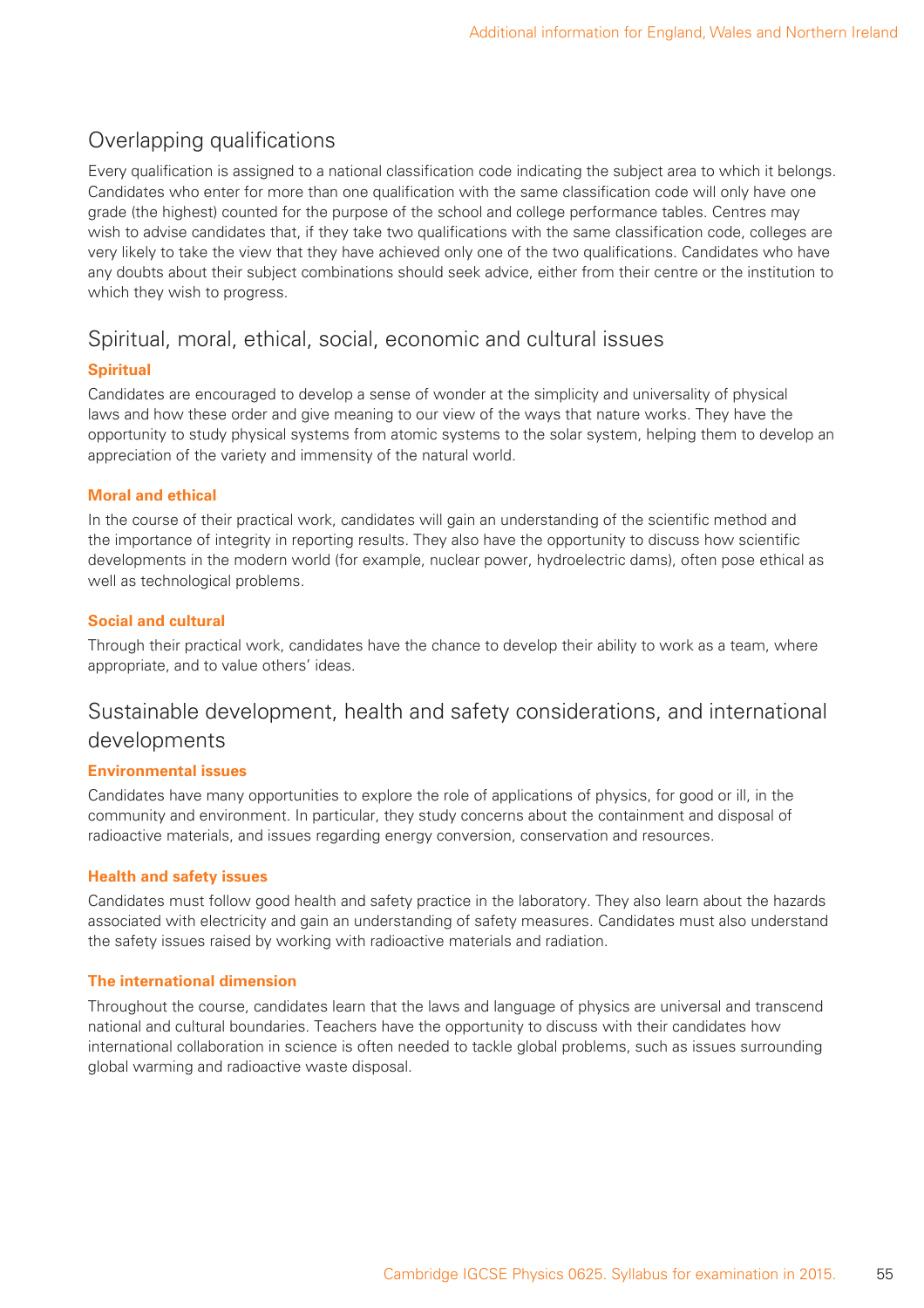## Key Skills

This syllabus provides opportunities for learners to develop the following Key Skills at Level 1 and/or Level 2:

- Application of number
- Communication
- Information technology
- Improving own learning and performance
- Working with others
- Problem solving.

The extent to which this evidence fulfulls the Key Skills criteria at these levels will be totally dependent on the style of teaching and learning. Further information on Key Skills can be found on the Ofqual website **www.ofqual.gov.uk**